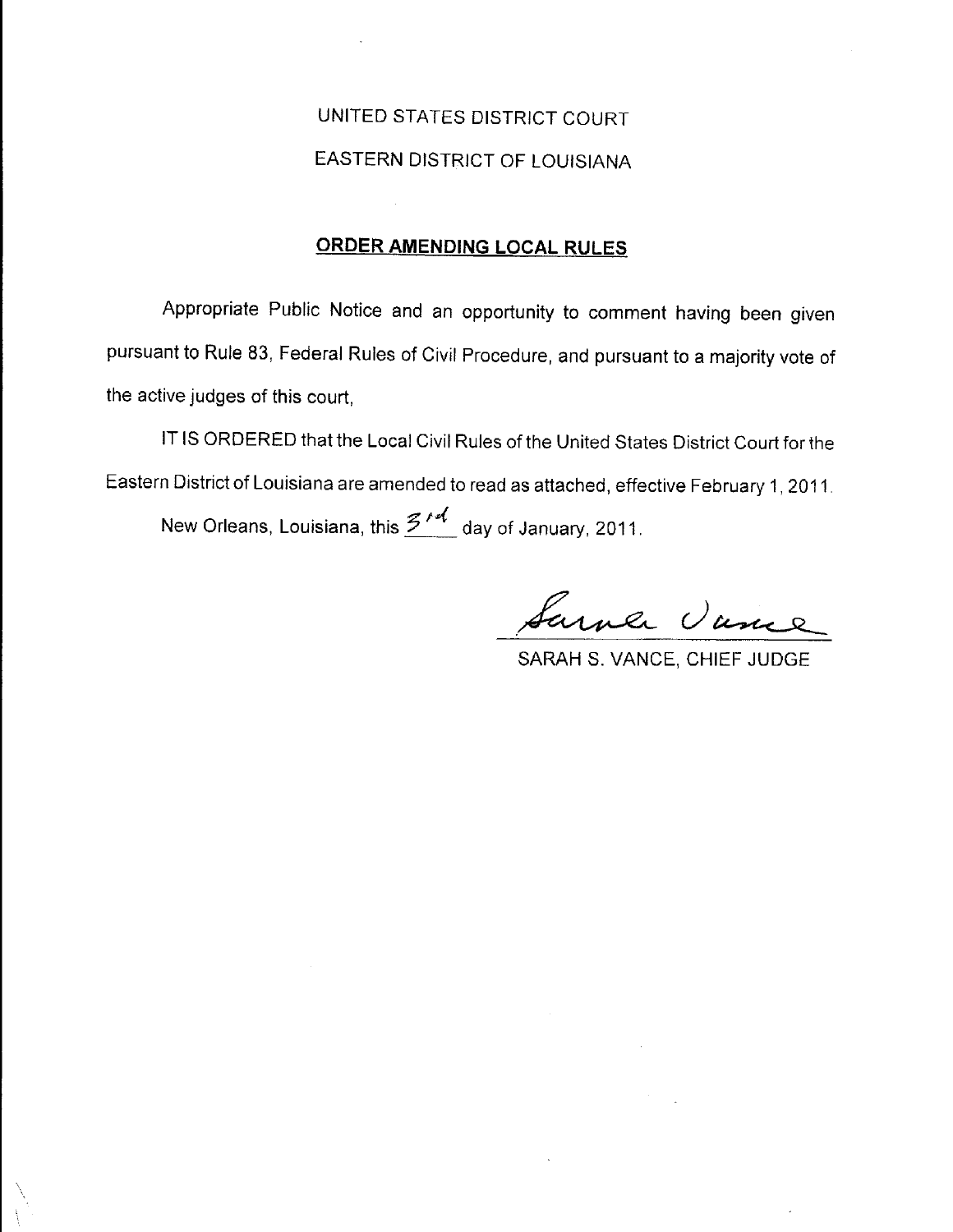# **LOCAL CIVIL RULES OF THE UNITED STATES DISTRICT COURT FOR THE EASTERN DISTRICT OF LOUISIANA**

EFFECTIVE February 1, 2011

# **PREAMBLE**

 The Local Civil Rules may be cited as "LR\_\_\_\_\_" and the Local Admiralty Rules as  $"LAR$  ."

# **LOCAL CIVIL RULE 3 - COMMENCEMENT OF ACTION**

**LR 3.1 Collateral Proceedings and Refiled Cases LR 3.1.1 Assignment of Collateral Proceedings and Refiled Cases LR 3.2 Removal** 

#### **LR3.1 Collateral Proceedings and Refiled Cases**

 When a civil matter, commenced in or removed to the court, involves subject matter that comprises all or a material part of the subject matter or operative facts of another action, whether civil or criminal, then or previously pending in any court or administrative agency, counsel must file a list and description of all such actions then known to counsel and a brief summary of the relationship between the cases. If information concerning any such proceeding is obtained after the filing of the original pleading in the latter case, counsel must notify the court and opposing counsel in writing of the relationship between the cases. [Amended February 1, 2011]

# **LR3.1.1 Assignment of Collateral Proceedings and Refiled Cases**

 To promote judicial economy, conserve judicial resources, and avoid potential forum shopping and conflicting court rulings, all actions described in LR 3.1 must be transferred to the section with the lowest docket number, unless the two judges involved determine that some other procedure is in the interest of justice. If the transferee and transferor judges cannot agree upon whether a case should be transferred, the opinion of the transferee judge prevails. If counsel fails to make the certification described in LR 3.1 , the judge to whom the case is allotted must transfer the action when he or she learns of the related nature of the proceedings. [Amended June 28, 2002; February 1, 2011]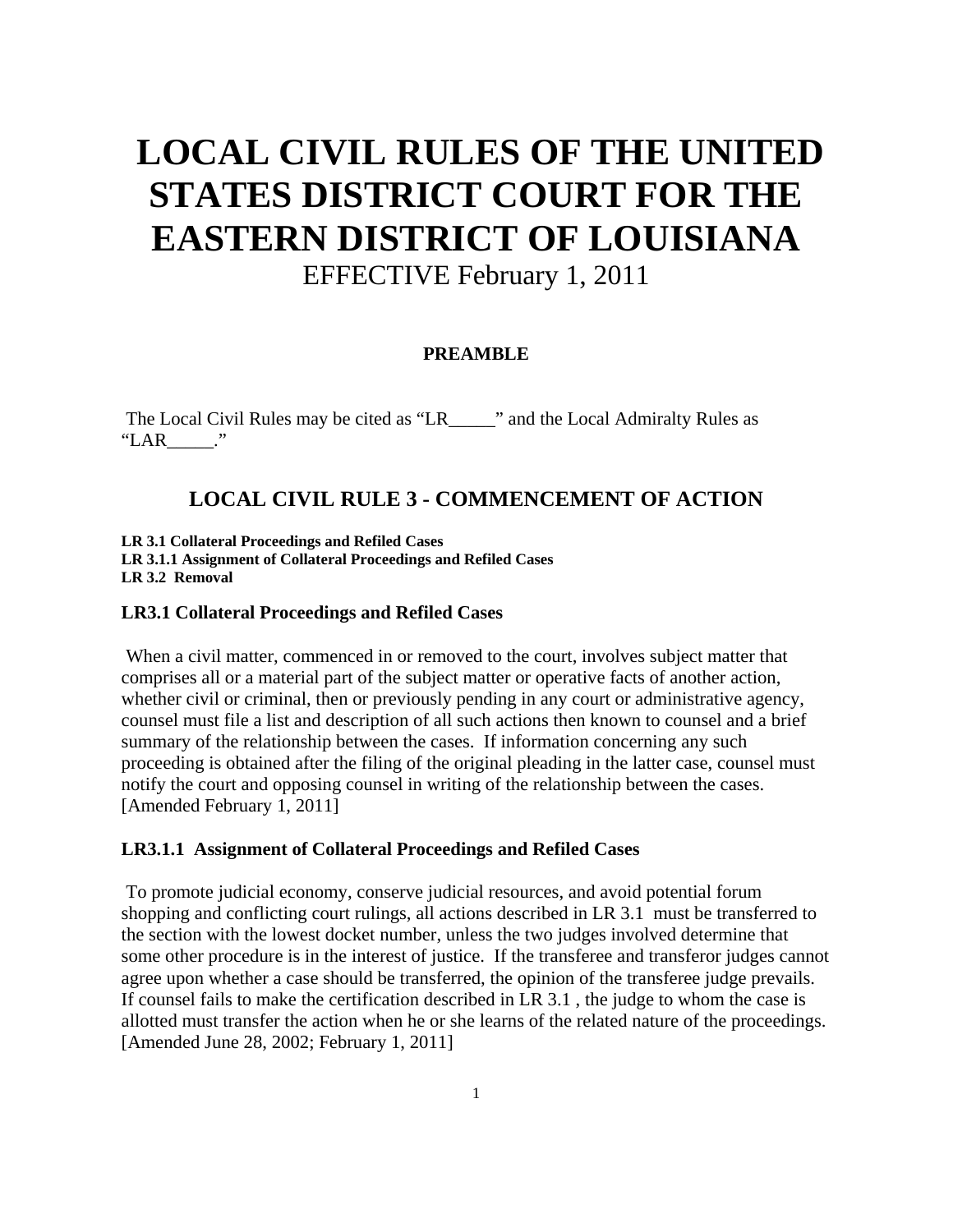# **LR 3.2 Removal**

Pursuant to 28 U.S.C. §1447(b), in every case in which a Notice of Removal is filed, the removing defendant must file, within 14 days of removal:

- (a) A list of all parties remaining in the action;
- (b) Copies of all pleadings, including answers, filed in state court; and
- (c) Copies of the return of service of process filed in state court on those parties.

[Adopted February 1, 2011]

# **LOCAL CIVIL RULE 5 - SERVICE AND FILING OF PLEADINGS AND OTHER DOCUMENTS**

**LR 5.1 Place and Manner of Filing LR 5.2 Filing of Extraordinary Pleadings LR 5.3 Advance Payment Required LR 5.4 Certificate of Service LR 5.5 Deposit for Service LR 5.6 Procedure for Filing Documents Under Sea**l

#### **LR 5.1 Place and Manner of Filing**

 All documents must be filed with the clerk of court in the manner provided in the court's Administrative Procedures for Electronic Case Filings and Unique Procedures and Practices for Electronic Filings, available at www.laed.uscourts.gov. [Amended February 1, 2011]

## **LR 5.2 Filing of Extraordinary Pleadings**

 The attorney filing any pleadings of an extraordinary nature (*e.g.*, temporary restraining orders, vessel seizures, writs of attachment, and other pleadings requiring immediate judicial action) must remain available by telephone to the judge to whom the matter is allotted until the judge reviews the pleadings and determines the appropriate action. [Amended December 5, 1997; June 28, 2002; February 1, 2011]

#### **LR 5.3 Advance Payment Required**

 The clerk is not required to file any document or render any service for which a fee is legally collectible unless the fee for the service is paid in advance. [Amended February 1, 2011]

#### **LR 5.4 Certificate of Service**

Every document filed after the initial complaint must bear a certificate by the attorney or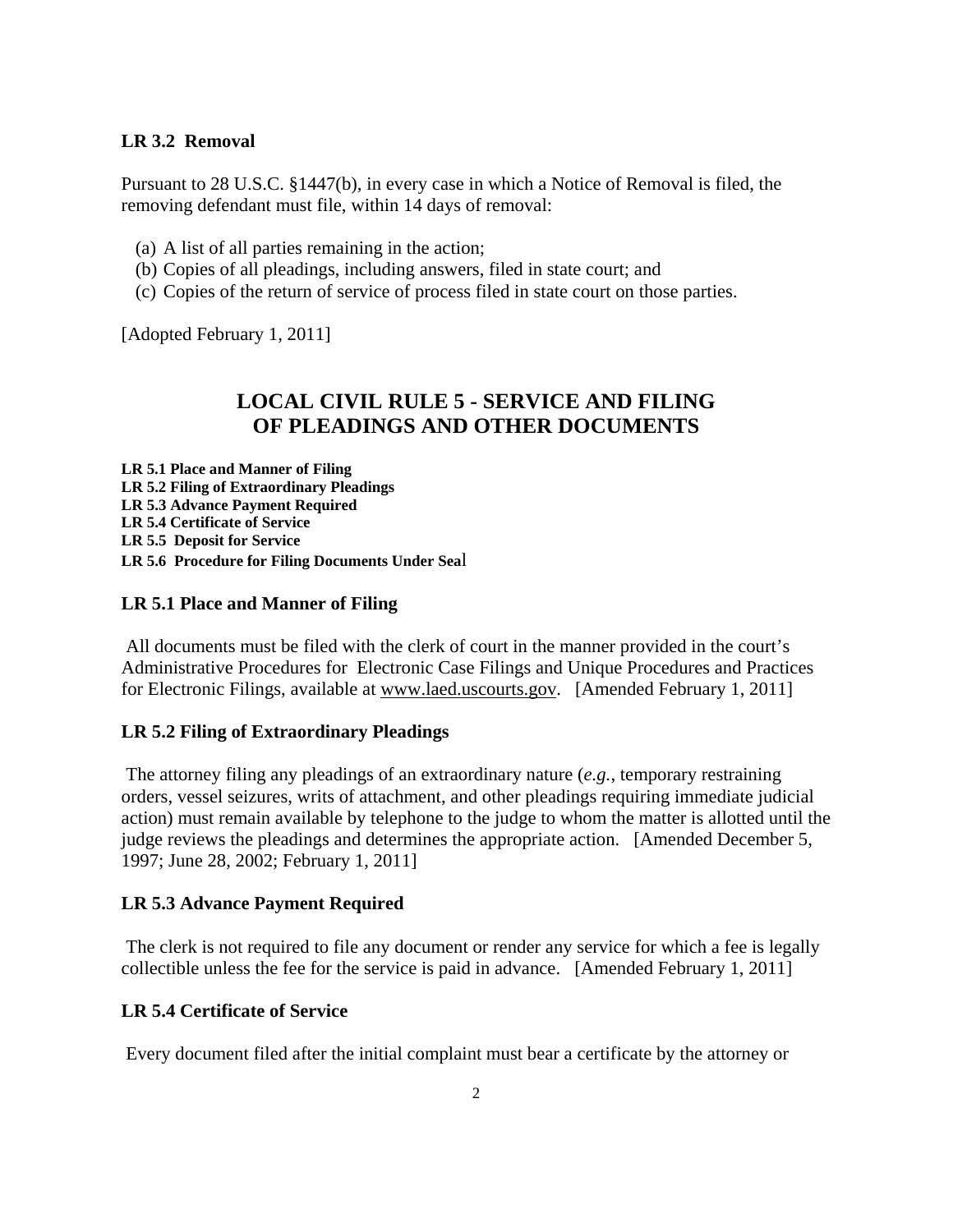party who files it that, contemporaneously with or before filing, copies have been served on all parties or their attorneys in a manner authorized by FRCP 5(b)(2) or via the court's CM/ECF system. [Amended February 1, 2011]

# **LR 5.5 Deposit for Service**

Upon deposit of a sum sufficient to cover the immediate costs, except as provided by law, the marshal is required to perform the service. The marshal may demand security in a reasonable amount for future costs. [Amended February 1, 2011]

## **LR 5.6 Procedure for Filing Documents Under Seal**

- (A) No document or other tangible item may be filed under seal without the filing of a separate motion and order to seal, unless authorized by law.
- (B) Any motion providing prospectively for filing materials under seal must be accompanied by a non-confidential supporting memorandum, a notice of the request to seal, and a proposed order. The non-confidential memorandum and proposed order must include:
	- (1) A non-confidential description of what is to be sealed (e.g., medical records);
	- (2) A statement as to why sealing is necessary;
	- (3) Reference to governing case law; and
	- (4) A statement of the period of time the party seeks to have the matter maintained under seal and how the matter is to be handled upon sealing.

The proposed order must recite the findings required by governing case law to support the proposed sealing.

The movant may also submit a confidential memorandum for in camera review in support of the motion. Memoranda supporting or opposing the motion may be submitted and may be designated, in whole or in part, as confidential. Any confidential memoranda must be treated as sealed pending the ruling on the motion to seal.

The clerk must provide public notice by docketing the motion as set forth in the nonconfidential description and date assigned for submission.

- (C) A party submitting a document or portion of a document for filing under seal pursuant to a governing statute, rule, or order must note on the face of the document that it or a portion of it is filed under seal pursuant to that statute, rule or order. Upon filing a document under seal, the clerk must provide public notice by stating on the docket that the document is sealed.
- (D) If the motion to file under seal is denied, the movant may file another motion to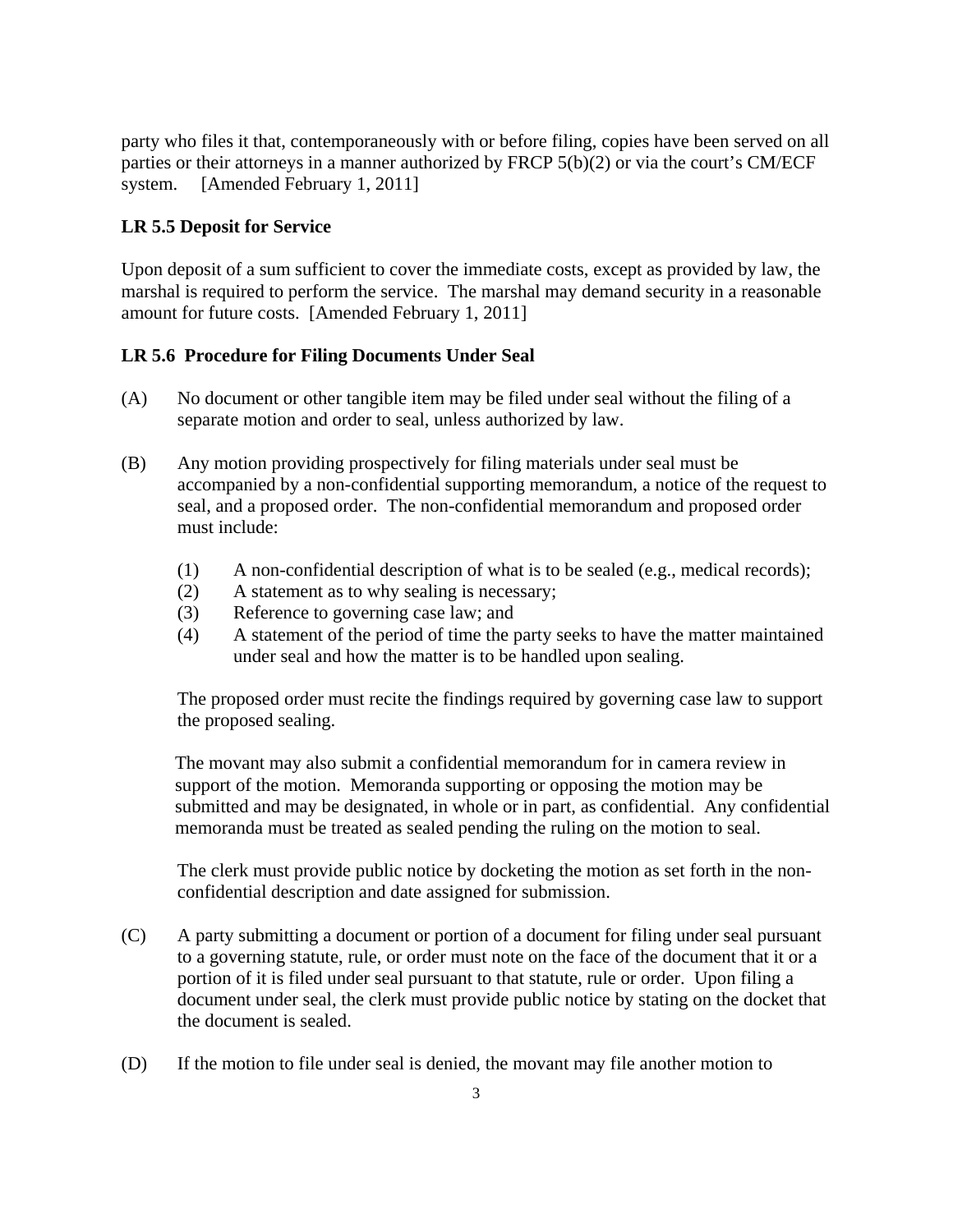remove the document(s) from the record within seven days. If no such motion is timely filed, the document(s) must be filed as a public record.

- (E) Each document filed under seal must be submitted to the clerk's office securely sealed with the container clearly labeled "UNDER SEAL." The case number, case caption, a reference to any statute, rule or order permitting the item to be sealed and a nonconfidential descriptive title of the document must also be noted on the container.
- (F) A motion to have the entire case sealed is subject to the requirements and procedures of subsections (C) and (E) of this rule.
- (G) Nothing in this Rule restricts the parties from stipulating access to materials that are not filed with the court.
- (H) Except as permitted by law, trial exhibits, including documents previously filed under seal, and trial transcripts will not be filed under seal.

[Adopted February 1, 2011]

#### **LOCAL CIVIL RULE 7 - PLEADINGS ALLOWED; FORM OF MOTIONS**

**LR 7.1 Submission of Motions LR 7.2 Noticing Motions for Submission LR 7.3 Submission of Ex Parte or Consent Motions LR 7.4 Motions Must Be Accompanied by Memorandum LR 7.5 Response and Memorandum LR 7.6 Motions to Intervene, to Amend Pleadings and to File Third-Party Complaints LR 7.7 Length of Memoranda and Briefs LR 7.8 Extension of Time to Plead** 

#### **LR 7.1 Submission of Motions**

 All motions, except those made on the record during a hearing or trial, must be in writing and filed pursuant to LR 5.1. Documents accompanying the motion are thereby filed in the record. [Amended June 28, 2002; February 1, 2011]

#### **LR 7.2 Noticing Motions for Submission**

Counsel filing a motion must, at the time of filing, notice it for submission within a reasonable time. Unless otherwise ordered by the court, motions must be filed not later than the fifteenth day preceding the date assigned for submission and actual notice of the submission date must be given to opposing counsel at least fifteen days before the submission date, regardless of which FRCP 5(b) service method is used. The motion and supporting memorandum must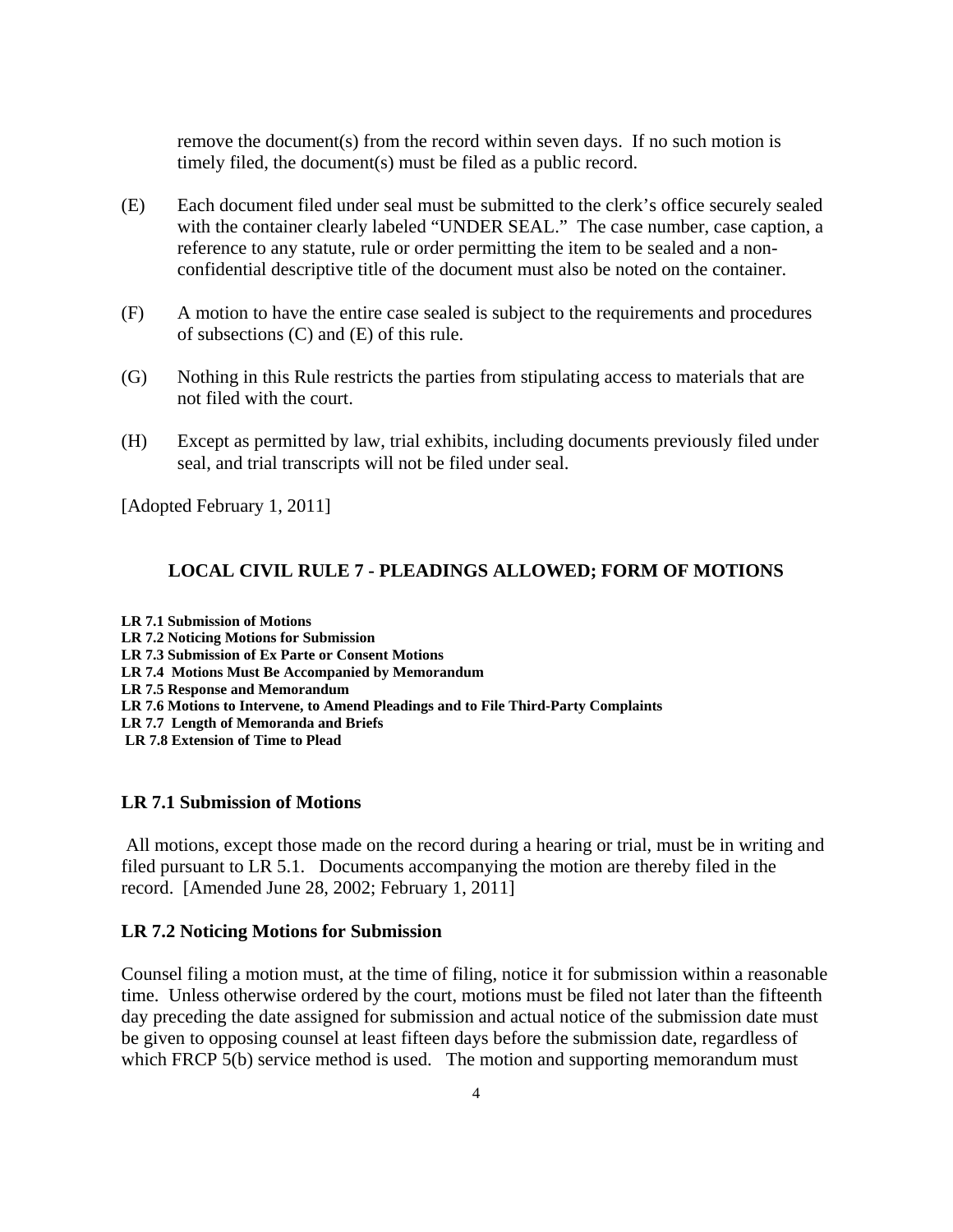also be served with the notice.

The noticed date is the date the motion is deemed submitted to the court for decision and after which no further briefing will be allowed, except with prior leave of court. No oral argument, in-court presentation or live hearing concerning contested motions will be conducted on the submission date, except when requested in accordance with Local Rule 78.1 or if ordered by the court. [Amended February 1, 2011]

# **LR 7.3 Submission of Ex Parte or Consent Motions**

 A motion for an order, allowed by these rules to be filed ex parte or by consent, need not assign a date for submission, but must be accompanied by a proposed order. Except as otherwise ordered in an individual case, every such motion must be filed pursuant to LR 5.1. [Amended February 1, 2011]

# **LR 7.4 Motions Must Be Accompanied by Memorandum**

 All contested motions must be accompanied by separate memoranda which must contain a concise statement of reasons supporting the motion and citations of authorities. If the motion requires consideration of facts not in the record, the movant must also file and serve upon opposing counsel a copy of all evidence supporting the motion. Memoranda may not be supplemented, except with leave of court. [Amended February 1, 2011]

## **LR 7.5 Response and Memorandum**

 Each party opposing a motion must file and serve a memorandum in opposition to the motion with citations of authorities no later than eight days before the noticed submission date. If the opposition requires consideration of facts not in the record, counsel must also file and serve all evidence submitted in opposition to the motion with the memorandum. [Amended February 1, 2011]

## **LR 7.6 Motions to Intervene, to Amend Pleadings and to File Third-Party Complaints**

 Before filing any motion for leave to intervene, amend pleadings or file a third-party complaint, the moving party must attempt to obtain consent for the filing and granting of the motion from all parties having an interest to oppose. If consent is obtained, the motion need not be assigned a submission date, but must be accompanied by a proposed order and include a certification by counsel for the moving party of the consent of opposing counsel. [Amended February 1, 2011]

## **LR 7.7 Length of Memoranda and Briefs**

 Except with prior leave of court, a trial brief or memorandum supporting or opposing a motion must not exceed 25 pages, excluding exhibits, and a reply brief or memorandum must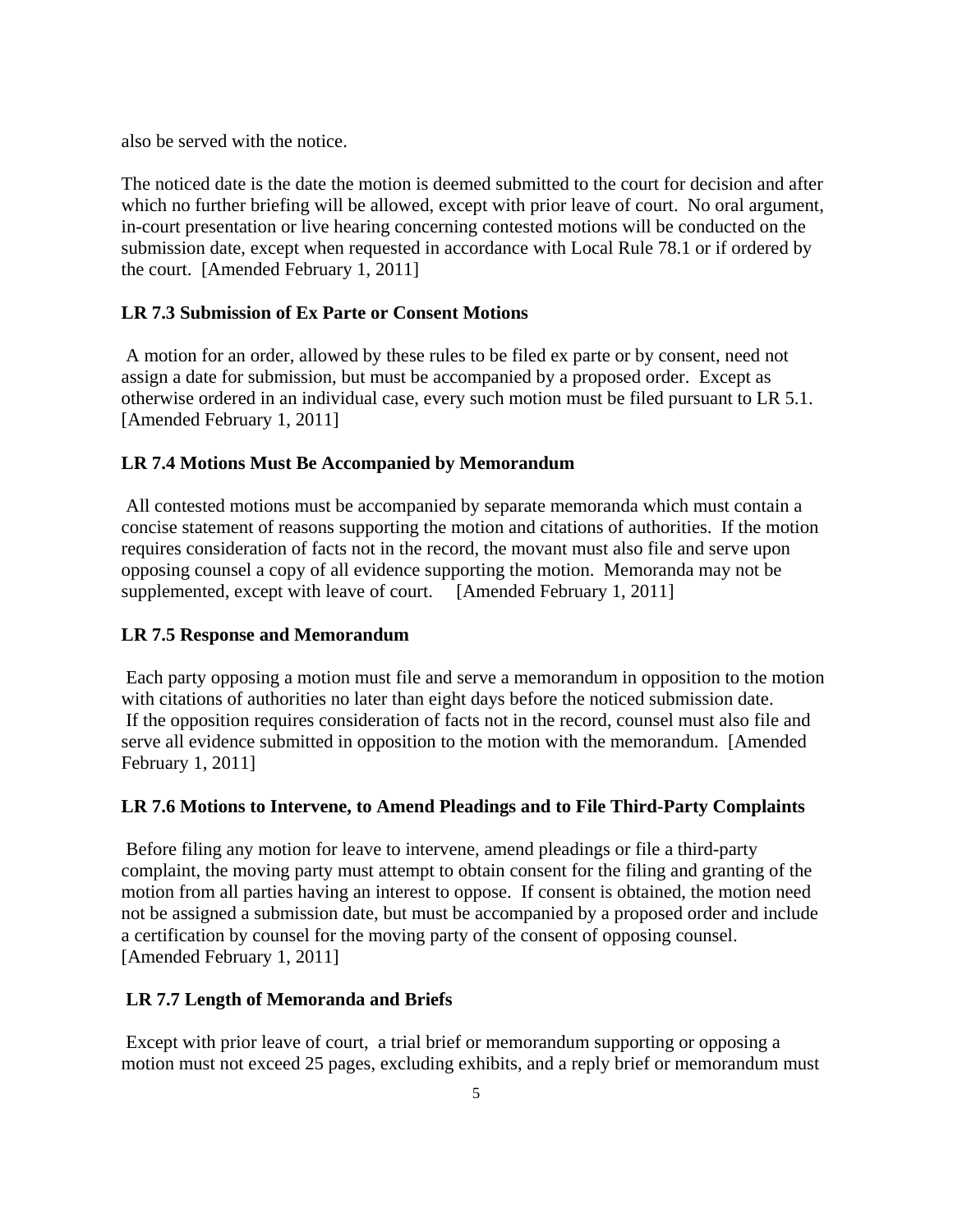not exceed 10 pages, excluding exhibits. [Amended February 1, 2011]

# **LR 7.8 Extension of Time to Plead**

 Upon certification by a moving party that there has been no previous extension of time to plead and that the opposing party has not filed in the record an objection to an extension of time, on ex parte motion and order, the court must allow one extension for a period of 21 days from the time the pleading would otherwise be due. Further extensions will not be granted by stipulation, but only upon motion and order of the court for good cause shown. [Amended June 28, 2002; February 1, 2011]

# **LOCAL CIVIL RULE 9 - PLEADING SPECIAL MATTERS**

**LR 9.1 Three Judge Cases LR 9.2 Social Security Cases** 

# **LR 9.1 Three Judge Cases**

 Upon filing any suit or proceeding that may require a three judge court for disposition, the party filing the action must state in writing to the clerk and other parties the provision under which he or she is proceeding. Failure to comply with this rule may result in the matter being treated as one not requiring three judges. [Amended February 1, 2011]

# **LR 9.2 Social Security Cases**

 Complaints filed in civil cases pursuant to Section 205(g) of the Social Security Act, *42 U.S.C. 405(g)*, for benefits under Titles II, XVI and XVIII of the Social Security Act must include, in addition to what is required under FRCP 8(a), a separate attachment, that will not be filed in the record but must be served with the complaint on the United States Attorney's Office, and must contain:

 A. In cases involving claims for retirement, disability, health insurance and black lung benefits, the full social security number of the worker on whose wage record the application for benefits was filed (whether or not the worker is the plaintiff).

 B. In cases involving claims for supplemental security income benefits, the full social security number of the plaintiff.

C. In cases involving benefits sought for a minor child under Titles II and XVI, the minor child's full social security number.

 Complaints submitted for filing must be on forms furnished by the clerk or substantially similar to those forms. [Amended February 1, 2011]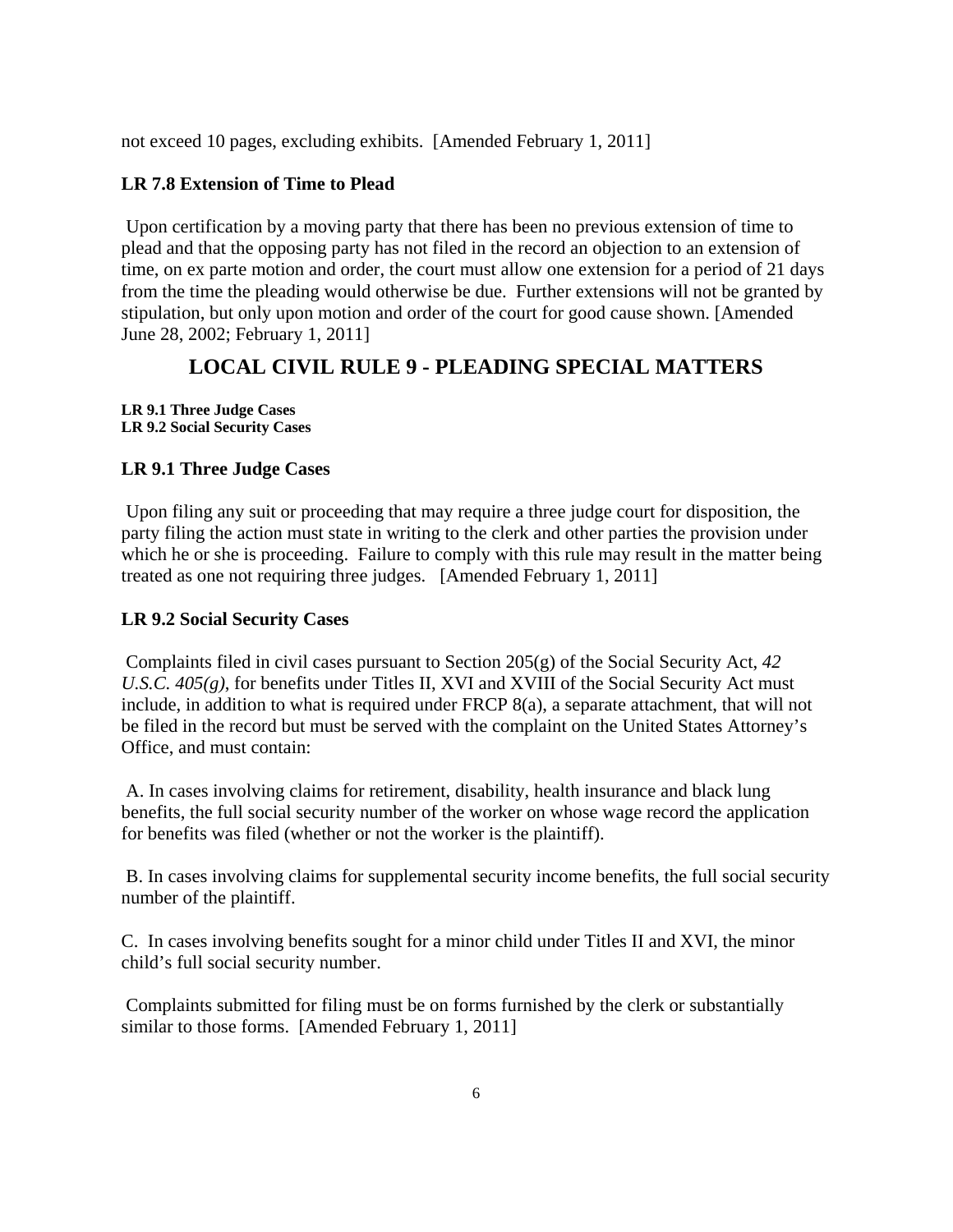# **LOCAL CIVIL RULE 10 - FORM OF PLEADINGS**

**LR 10.1 Form: Statement Regarding Filing of Papers LR 10.2 Consolidated Cases LR 10.3 Constitutional Questions** 

## **LR 10.1 Form: Statement Regarding Filing of Documents**

 All documents filed in this court must be in 8-1/2 by 11 inch format, legibly written or printed without defacing erasures or interlineations, and must be double spaced, except that quotations and footnotes may be single spaced. If a document consists of more than two (2) pages, each page of the document must bear a sequential number, beginning with "2" for the second page. Standard font must be used. The court may refuse to consider text presented in less than standard font, such as small or fine typeface.

All margins must be no less than one inch. No print or writing, except page numbers, must appear in the margins, and page numbers must not be less than one-half inch from the bottom of the page.

In addition to the requirements of FRCP 10(a), the caption must indicate the Division and Section (as applicable and after allotment), and the judge and magistrate judge to whom the case is assigned.

 A completed and executed Civil Cover Sheet form must accompany the initial pleading of each civil case, but this requirement does not apply to persons in the custody of civil, state or federal institutions or to persons filing cases pro se. [Amended July 17, 2000; February 1, 2011]

# **LR 10.2 Consolidated Cases**

 Unless otherwise ordered by the court, in cases consolidated for any purpose, the caption of all documents filed after consolidation must list the name and docket number of the lowest numbered case in the group, with the words "consolidated with" or abbreviation "c/w" followed by a list of the docket numbers of only those cases to which the document applies or if it pertains to all cases, with a notation "all cases."

 The caption of the lowest numbered case is the identifying caption during the pendency of the consolidation and must be used even if that case is closed.

 If a case is ordered to be separated from the consolidation, counsel must jointly designate the documents in the master record necessary to continued litigation of the separated case and file the designation with the clerk within seven days of the deconsolidation order. [Amended February 1, 2011]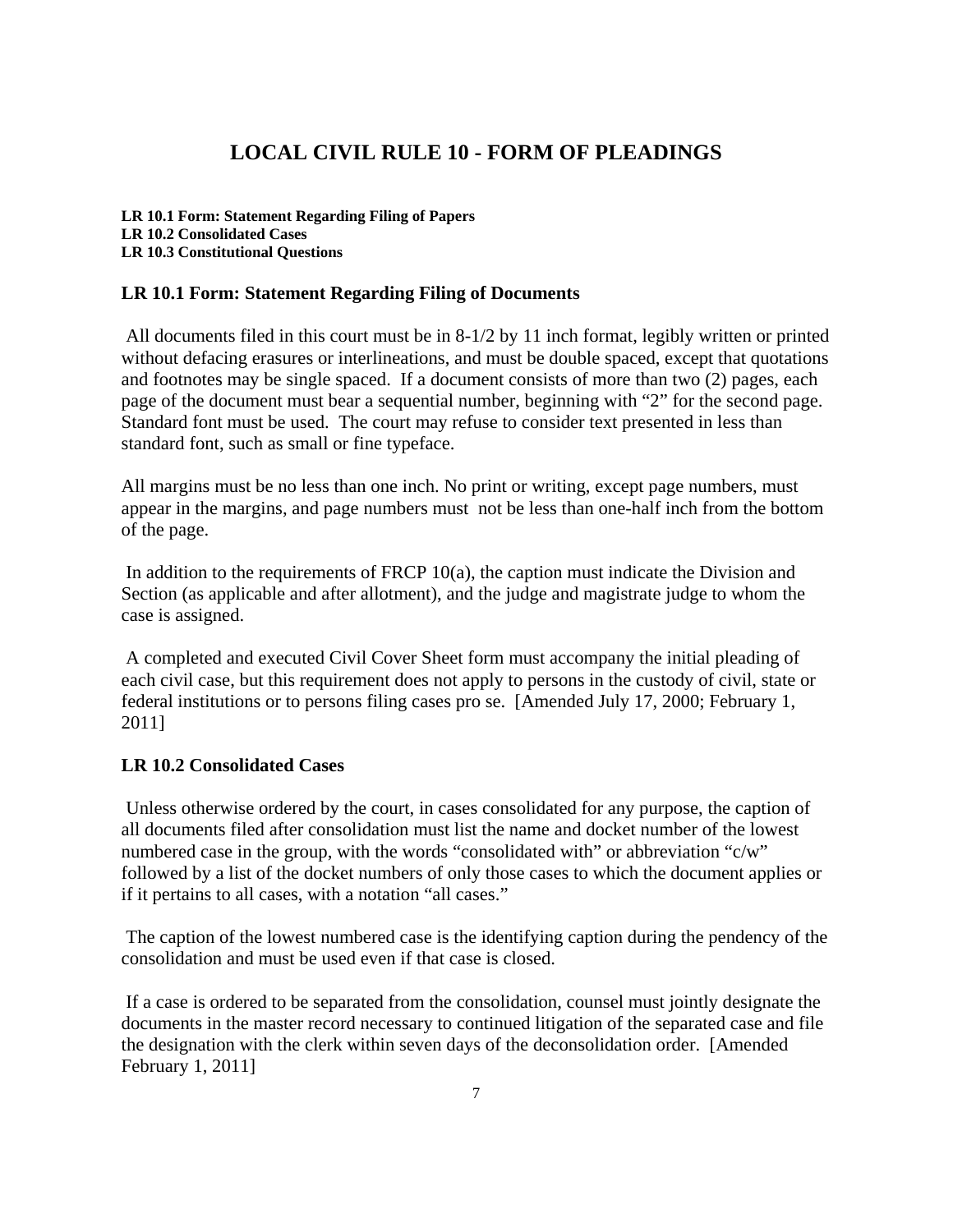#### **LR 10.3 Constitutional Questions**

 Whenever the constitutionality of any act of Congress is called into question in any suit or proceeding to which the United States or any of its agencies, officers or employees is not a party, counsel for the party raising the constitutional issue must notify the court, in writing, of the existence of that question (to enable the court to comply with *28 U.S.C. 2403*). A copy of the notice must be served upon each of the other parties. The notice must give the title of the cause, a reference to the questioned statute sufficient for its identification, and the manner in which the statute is claimed to be unconstitutional. [Amended February 1, 2011]

# **LOCAL CIVIL RULE 11 - SIGNING OF PLEADINGS, MOTIONS, AND OTHER DOCUMENTS; REPRESENTATIONS TO COURT; SANCTIONS**

**LR 11.1 Signing of Pleadings, Motions and Other Papers LR 11.2 Trial Attorney LR 11.3 Announcement of Representation** 

#### **LR 11.1 Signing of Pleadings, Motions and Other Documents**

In addition to the requirements of FRCP  $11(a)$ , every pleading, motion or other document presented for filing must include counsel's Attorney Identification Number, telephone number, and e-mail, post office and street addresses. Counsel's Attorney Identification Number must be typed or printed under his or her signature. If the attorney is admitted to practice in Louisiana, the Attorney Identification Number must be the same as the number assigned by the Louisiana Supreme Court. Otherwise, the Attorney Identification Number must be the number assigned by this court.

 Documents filed by a party not represented by counsel must be signed by the party. The unrepresented party's name, e-mail, post office and street addresses and telephone number must be typed or clearly printed.

Each attorney and pro se litigant has a continuing obligation promptly to notify the court of any address or telephone number change. [Amended February 1, 2011]

# **LR 11.2 Trial Attorney**

 If more than one attorney represents a party, one attorney must be designated in the first pleading filed on behalf of that party as "Trial Attorney" or "T.A.". This attorney need not be the attorney who personally signs pleadings.

The designated trial attorney is responsible for the case. All notices and other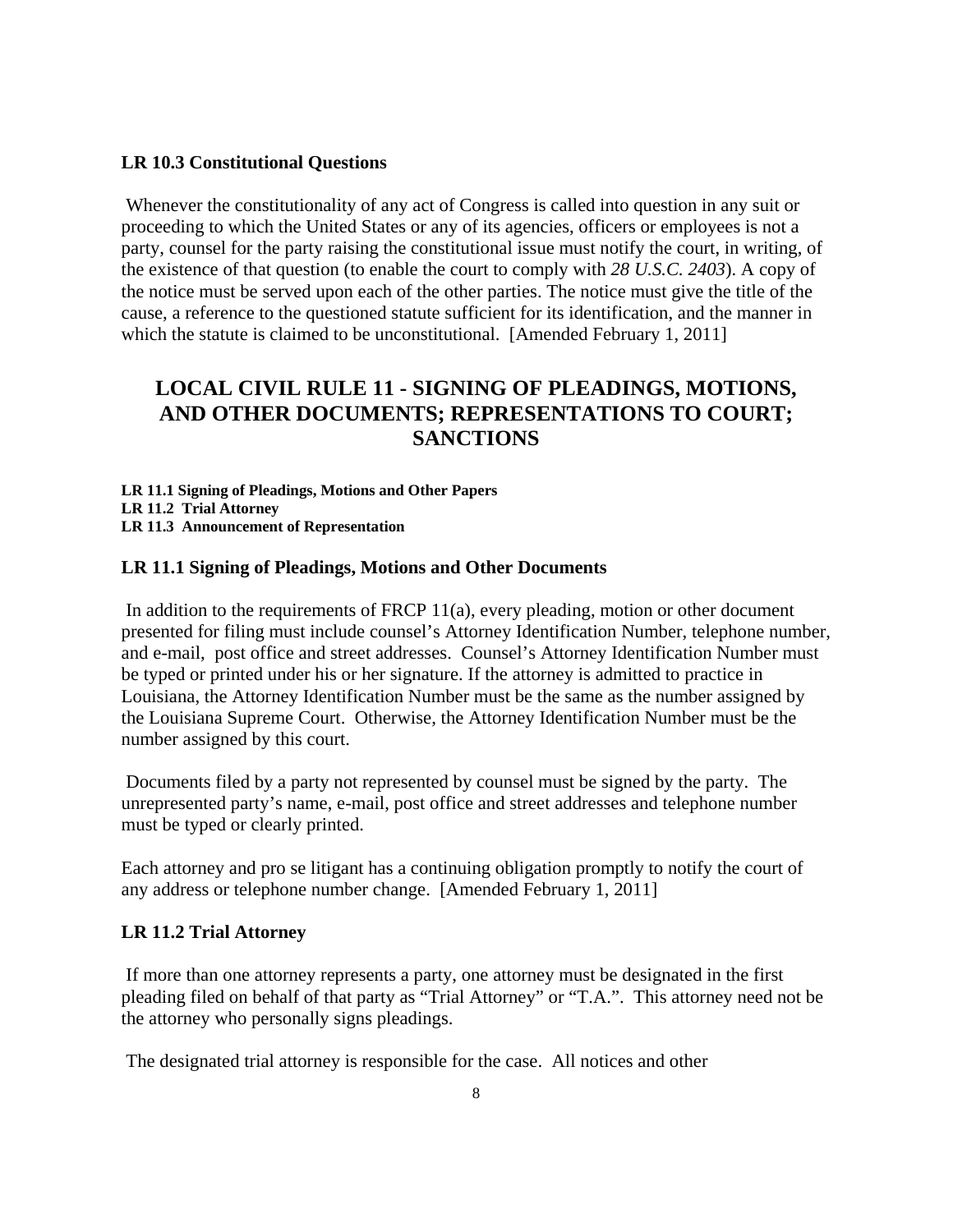communications will be directed to the designated trial attorney, or to local counsel if a visiting attorney is designated as trial attorney. Designation of the trial attorney may be changed at any time by *ex parte* motion and order of the court. [Amended February 1, 2011]

#### **LR 11.3 Announcement of Representation**

 At all trials or hearings, counsel must announce his or her name and the name of the party or parties he or she represents upon initially addressing the court. [Amended February 1, 2011]

# **LOCAL CIVIL RULE 16 - PRETRIAL CONFERENCES; SCHEDULING; MANAGEMENT**

**LR 16.1 Scheduling Orders LR 16.2 Call of the Docket LR 16.3 Responsibility for Settlement Discussions LR 16.3.1 Alternative Dispute Resolution LR 16.4 Notice of Settlement to Clerk LR 16.5 Captious Settlement Tactics LR 16.6 Reasonable Settlement Discussions LR 16.7 Cases to be Tried on Date Assigned - Exception LR 16.8 Absence of Material Witness LR 16.9 Retaining Position on Trial Calendar** 

#### **LR 16.1 Scheduling Orders**

- (a) In every case, the court must enter a scheduling order pursuant to FRCP 16.
- (b) Unless otherwise ordered by the court, the following categories of cases are exempt from the requirements for a scheduling order:

 Social Security Appeals Bankruptcy Appeals Habeas Corpus cases Section 1983 Prisoner cases Government Collection cases

(c) The magistrate judges of this court are authorized to enter and/or modify scheduling orders, except as to the dates for trial, final pretrial conference and motions before the district judge. [Amended February 1, 2011]

# **LR 16.2 Call of the Docket**

 To ensure compliance with FRCP 4(m), the case manager in each section of court, once a month or as often as the court deems proper, must call all cases before the court that have been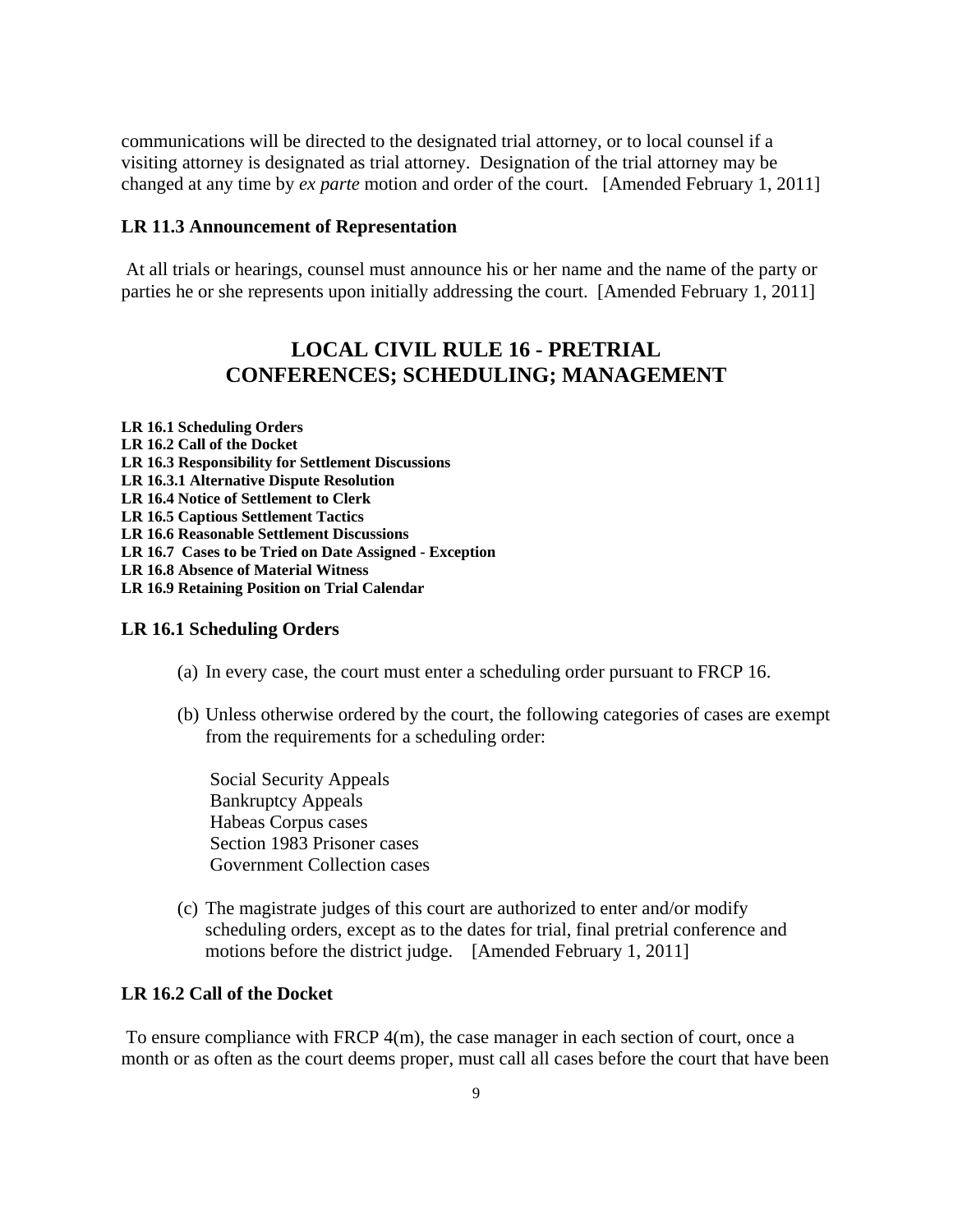pending 120 days or longer after filing of the complaint, and in which issue has not been joined. The call must be on the regular day and time assigned for submission of motions, and the clerk must give 14 days' notice of the call to all counsel of record. [Amended February 1, 2011]

#### **LR 16.3 Responsibility for Settlement Discussions**

 As officers of the court, counsel have a responsibility to minimize the expense of administering justice, refrain from burdening unnecessarily members of the public called for jury duty, and avoid inconveniencing witnesses unnecessarily. To these ends, they must conduct serious settlement discussions in time to avoid the expense to the public and litigants, and the inconvenience to jurors and witnesses, occasioned by settlements made on the eve, or at the outset, of trial. [Amended February 1, 2011]

#### **LR 16.3.1 Alternative Dispute Resolution**

 If the presiding judicial officer determines at any time that the case will benefit from alternative dispute resolution, the judicial officer may:

(a) refer the case to private mediation, if the parties consent, even if such mediation efforts upset previously set trial or other dates;

 (b) order nonbinding mini-trial or nonbinding summary jury trial before a judicial officer with the parties' consent; or

(c) employ other dispute resolution programs that may be designated for use in this District.

All alternative dispute resolution proceedings are confidential. [Amended June 2, 1999; February 1, 2011]

## **LR 16.4 Notice of Settlement to Clerk**

 Whenever a case is settled or otherwise disposed of, counsel must immediately inform the clerk's office, the judge to whom the case is allotted, and all persons subpoenaed as witnesses. If a case is settled as to fewer than all of the parties or all of the claims, counsel must also identify the remaining parties and unsettled claims. [Amended February 1, 2011]

#### **LR 16.5 Captious Settlement Tactics**

When notice of settlement is not provided as required by LR 16.4 or when a case is settled within 24 hours before trial, or after trial has commenced, and the court is not aware of circumstances that indicate that this development was reasonable, counsel must show that the failure to give notice of settlement or the failure to agree on settlement at an earlier time was not the result of captious tactics, did not constitute merely the acceptance of an offer earlier refused as part of a calculated tactic of delay in reaching a settlement to obtain further advantages in disregard of the interests of others, or did not result from some other cause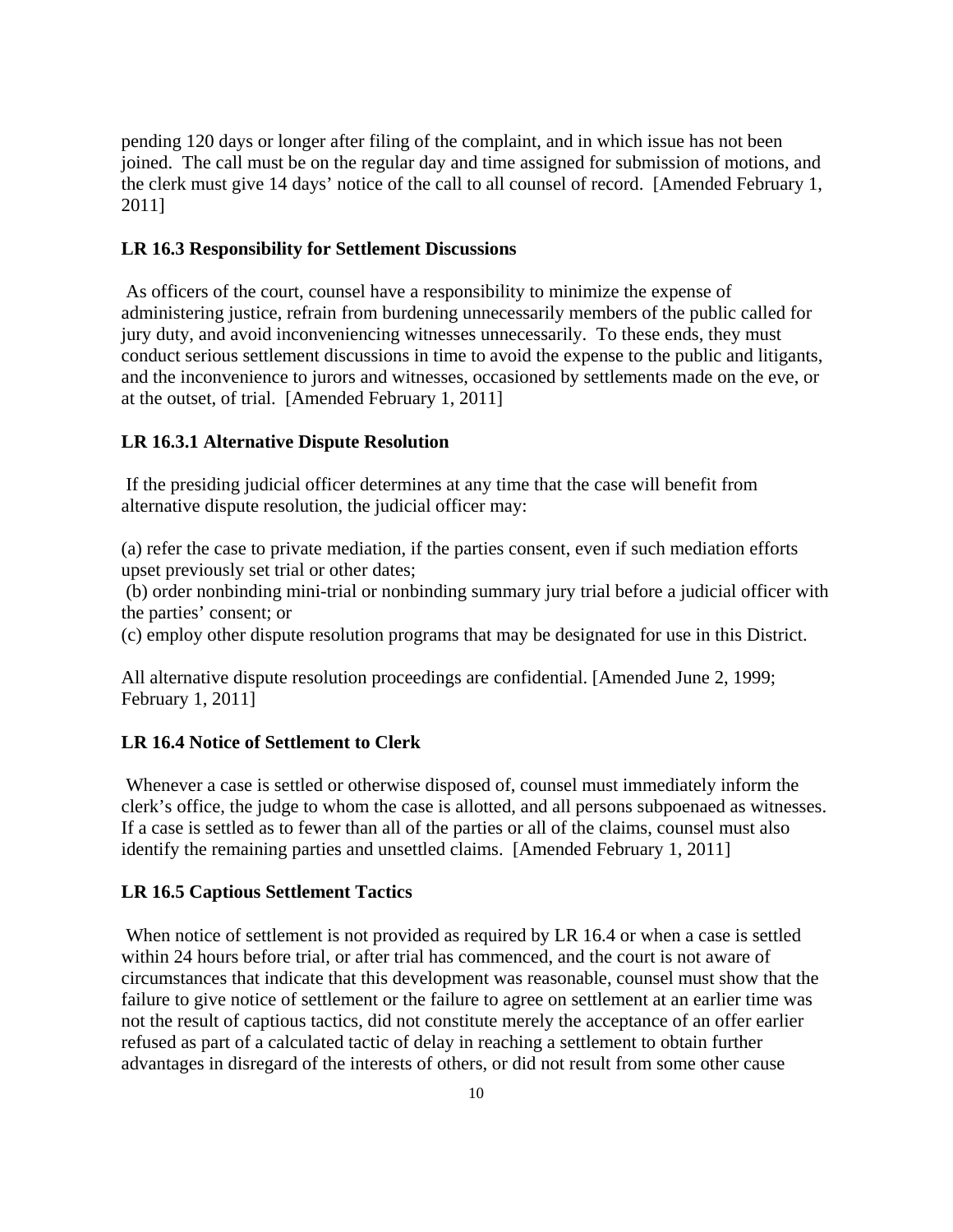amounting to interference with the orderly conduct of judicial business. If counsel fails to make this showing, the court may assess or apportion jury costs, including attendance fees, marshal's costs, mileage and per diem, against the parties or counsel deemed responsible. [Amended February 1, 2011]

# **LR 16.6 Reasonable Settlement Discussions**

LR 16.5 will not be applied to inhibit reasonable settlement discussions. The court recognizes that good cause may exist for a belated change in position -- an important witness may fail to appear, counsel may learn that facts deemed provable are not provable, or a witness may change his testimony. But the rule will also be applied to take into account the difference between good cause for delay in settlement and negotiating tactics that, heedless of inconvenience to the court and the public, use imminent trial as a catalyst to attempt to increase or reduce an already acceptable offer. [Amended February 1, 2011]

## **LR 16.7 Cases to Be Tried on Date Assigned - Exceptions**

 All cases must be tried on the date set unless the trial is continued by order of the court. [Amended February 1, 2011]

### **LR 16.8 Absence of Material Witness**

 Every motion for a continuance based upon absence of a material witness must be accompanied by the affidavit of the moving party or attorney, setting forth the efforts made to procure attendance and the facts expected to be proved by the witness. If the opposite party admits that the witness, if called, would testify as set forth in the affidavit, the court may, in its discretion, deny the motion. [Amended February 1, 2011]

#### **LR 16.9 Retaining Position on Trial Calendar**

 Cases set for trial but not reached on that day retain their relative position on the trial calendar and, to the extent practicable, are entitled to precedence over cases set for trial on a later date. If this is not practicable, the court will reassign the case or cases that cannot be reached. [Amended February 1, 2011]

# **LOCAL CIVIL RULE 23 - CLASS ACTIONS**

# **LR 23.1 Class Action**

In any case sought to be maintained as a class action:

A. The caption of the complaint must bear the designation, "Complaint-Class Action." The complaint must also: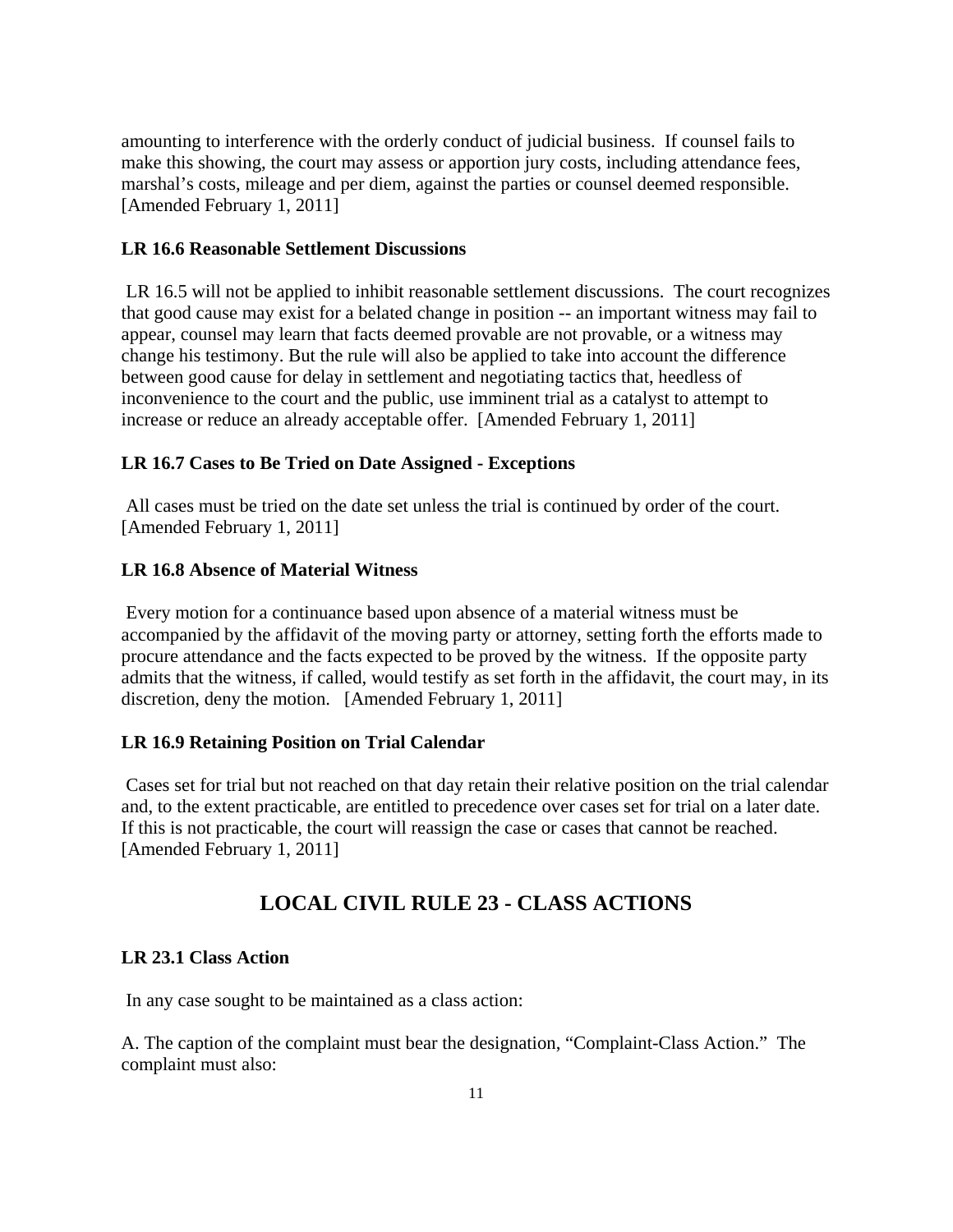1. Refer to the portions of *FRCP 23* under which it is claimed that the suit is properly maintainable as a class action;

 2. Make allegations thought to justify the maintenance of the claim as a class action, including, but not necessarily limited to:

a. the size and definition of the alleged class;

b. the basis upon which the plaintiff claims:

(i) to be an adequate representative of the class, or

 (ii) if the class is composed of defendants, that those named are adequate representatives of the class;

3. The alleged questions of law or fact claimed to be common to the class; and

 4. In actions claimed to be maintainable as class actions under *FRCP 23(b)(3)*, allegations that support the elements required by that subdivision.

 B. Within 91 days after filing of a complaint in a class action or filing of a notice of removal of the class action from state court, whichever is later, plaintiff must move for class certification under FRCP 23(c)(1), unless this period is extended upon motion for good cause and order by the court.

 C. The foregoing provisions apply, with appropriate adaptations, to any counterclaim or cross claim alleged to be brought for or against a class.

 D. 1. Whenever a party or counsel seeks to prohibit another party or counsel from communicating concerning a class action with any potential or actual class member not a formal party to the action, he or she must file a motion that sets forth with particularity the consequences that will result from such communication and the remedy sought.

 2. To obtain an order prohibiting communication with class members, the movant must establish a clear record reflecting:

a. specific consequences the motion seeks to prevent;

 b. the need for the order, weighing the consequences sought to be corrected and the effect of the order on the right of a party to proceed pursuant to Rule 23 without interference.

 3. Any attorney who communicates with the class must preserve and retain a copy of all communications that he or she has with any members of the class or potential class until final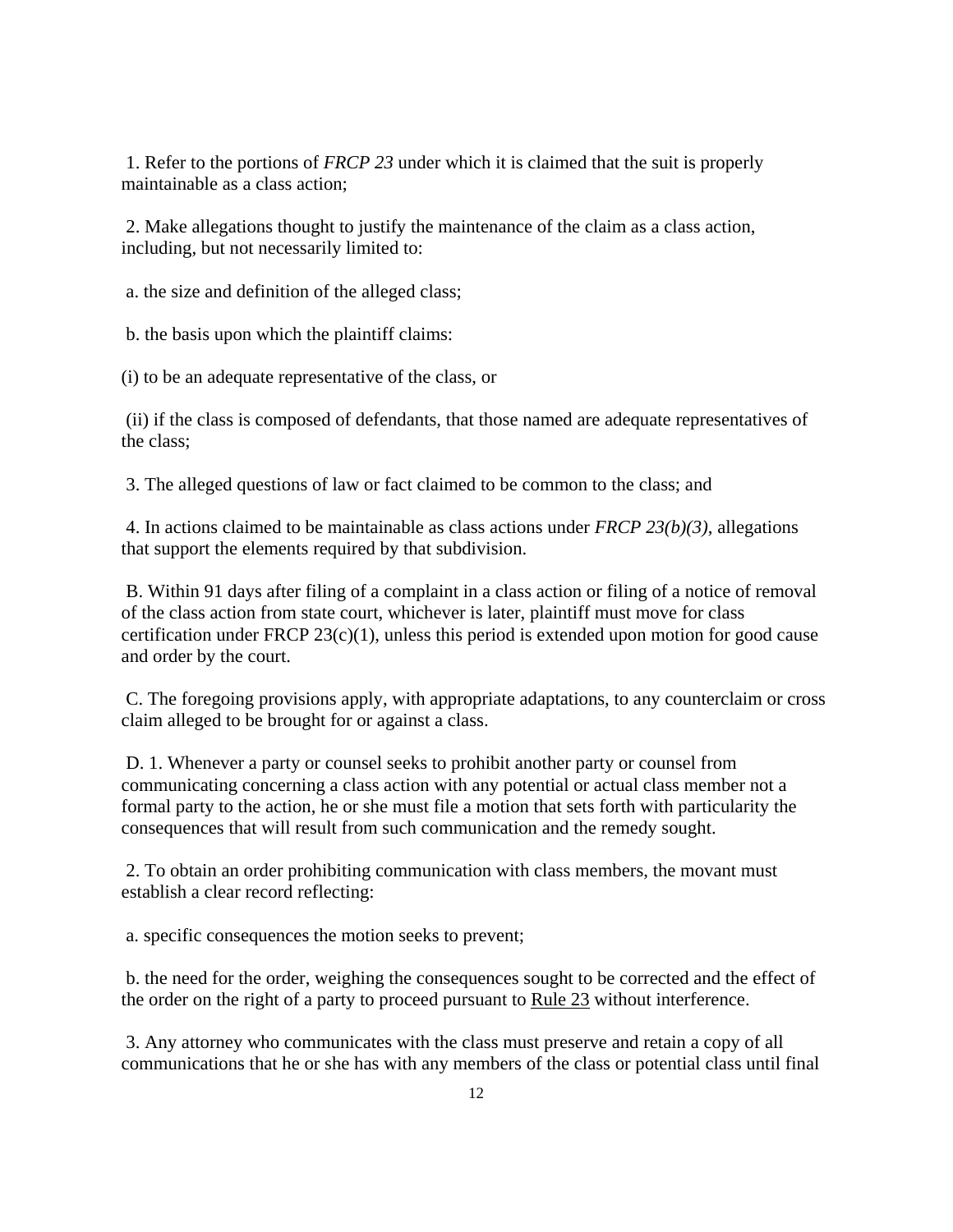conclusion of the action.

[Amended February 1, 2011]

# **LOCAL CIVIL RULE 26 - GENERAL PROVISIONS GOVERNING DISCOVERY; DUTY OF DISCLOSURE**

#### **LR 26.1 Disclosure Under FRCP 26(a) LR 26.2 Meeting of Parties Under FRCP 26(f)**

#### **LR 26.1 Disclosure Under** *FRCP 26(a)*

The court will set the timing of disclosures under *FRCP 26(a).* [Adopted March 23, 2001; Amended February 1, 2011]

## **LR 26.2 Meeting of Parties Under** *FRCP 26(f)*

 A. Except as otherwise ordered in a particular case, the conference between the parties required by *FRCP 26(f)* must be held no later than seven working days before the scheduled preliminary conference.

 B. Except as otherwise ordered or provided hereinafter, the parties are excused from submitting a written report outlining the proposed discovery plan and may report orally on their proposed discovery plan at the Rule 16(b) conference. An oral report on the proposed discovery plan is not authorized when, during the Rule 26(f) conference, a party objects that the initial disclosures required by Rule  $26(a)(1)$  are not appropriate in the circumstances. In such a case, no later than three working days before the scheduled Rule 16(b) conference, the parties must file a written report outlining the proposed discovery plan, including the nature of the objection(s) to the initial disclosures. [Adopted March 23, 2001; Amended February 1, 2011]

# **LOCAL CIVIL RULE 33 - INTERROGATORIES TO PARTIES**

# **LR 33.1 Number of Interrogatories**

**LR 33.2 Responses to Interrogatories** 

#### **LR 33.1 Number of Interrogatories**

 Before serving more than 25 interrogatories, the discovering party must file a motion for leave setting forth the proposed additional interrogatories and the reasons for their use. [Adopted March 23, 2001; Amended February 1, 2011]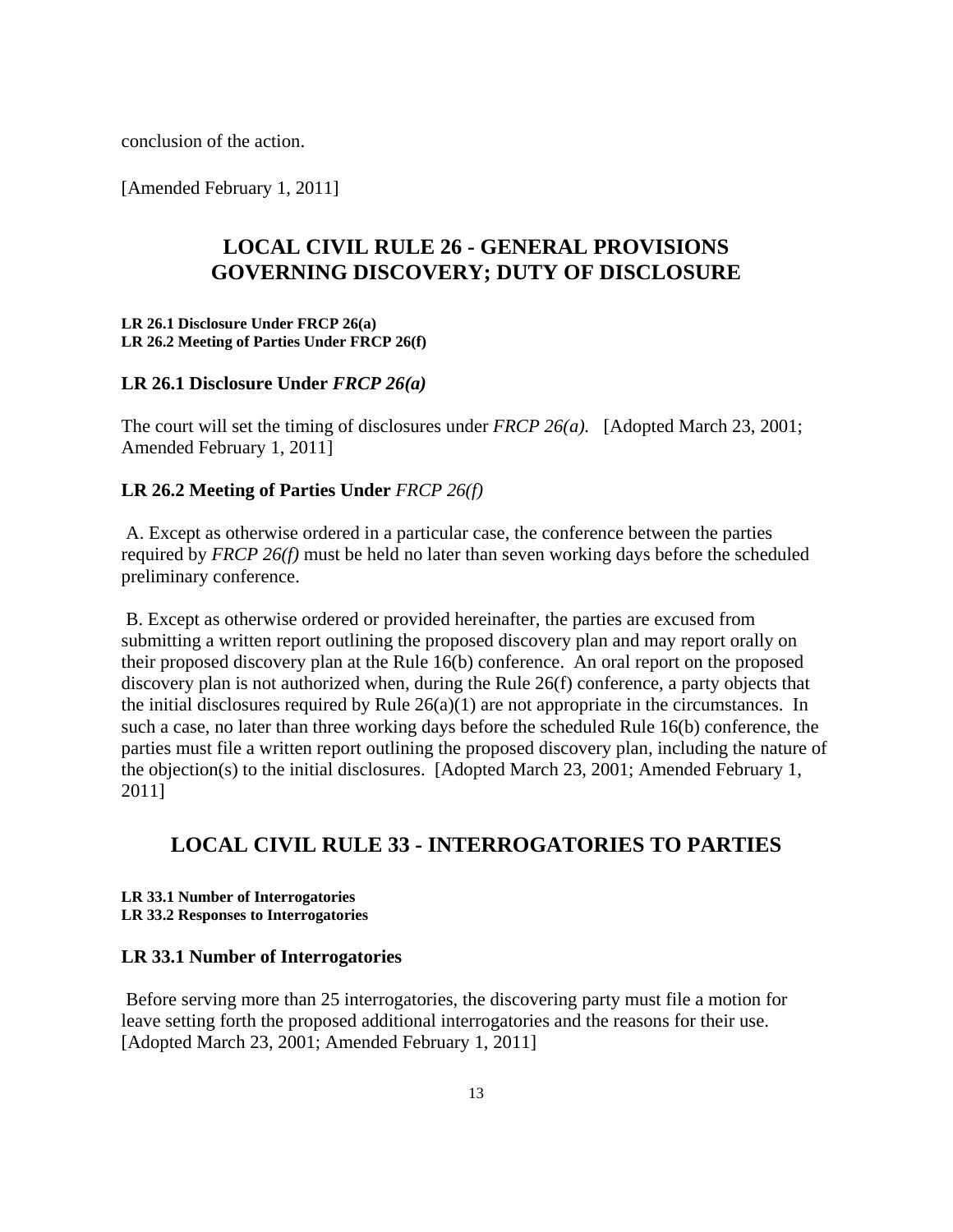## **LR 33.2 Responses to Interrogatories**

 Answers and/or objections to interrogatories must state in full the interrogatory immediately preceding each answer or objection. [Amended February 1, 2011]

#### **LOCAL CIVIL RULE 34 – REQUESTS FOR PRODUCTION**

#### **LR 34.1 Responses to Requests for Production**

Answers and/or objections to requests for production must state in full the request for production immediately preceding each answer or objection. [Adopted February 1, 2011]

# **LOCAL CIVIL RULE 36 - REQUESTS FOR ADMISSION**

#### **LR 36.1 Responses to Requests for Admission**

 Answers and/or objections to requests for admission must state in full the request for admission immediately preceding each answer or objection. [Amended February 1, 2011]

# **LOCAL CIVIL RULE 38 - JURY TRIAL OF RIGHT**

#### **LR 38.1 Designation of Jury Demand**

 All documents asserting a jury demand must contain in the caption words indicating that a demand for jury trial is made. [Amended February 1, 2011]

# **LOCAL CIVIL RULE 41 - DISMISSAL OF ACTIONS**

**LR 41.1 Dismissals LR 41.2 Conditional Dismissals LR 41.3 Dismissal for Failure to Prosecute LR 41.3.1 Dismissal for Failure to Provide Notification of Change of Address** 

#### **LR 41.1 Dismissals**

Except as provided in FRCP  $41(a)(1)$ , if an attorney proposes to dismiss a suit with the intention of refiling it, the attorney must clearly state that intention in the motion to dismiss. [Amended May 18, 2004, June 26, 2004; February 1, 2011]

# **LR 41.2 Conditional Dismissals**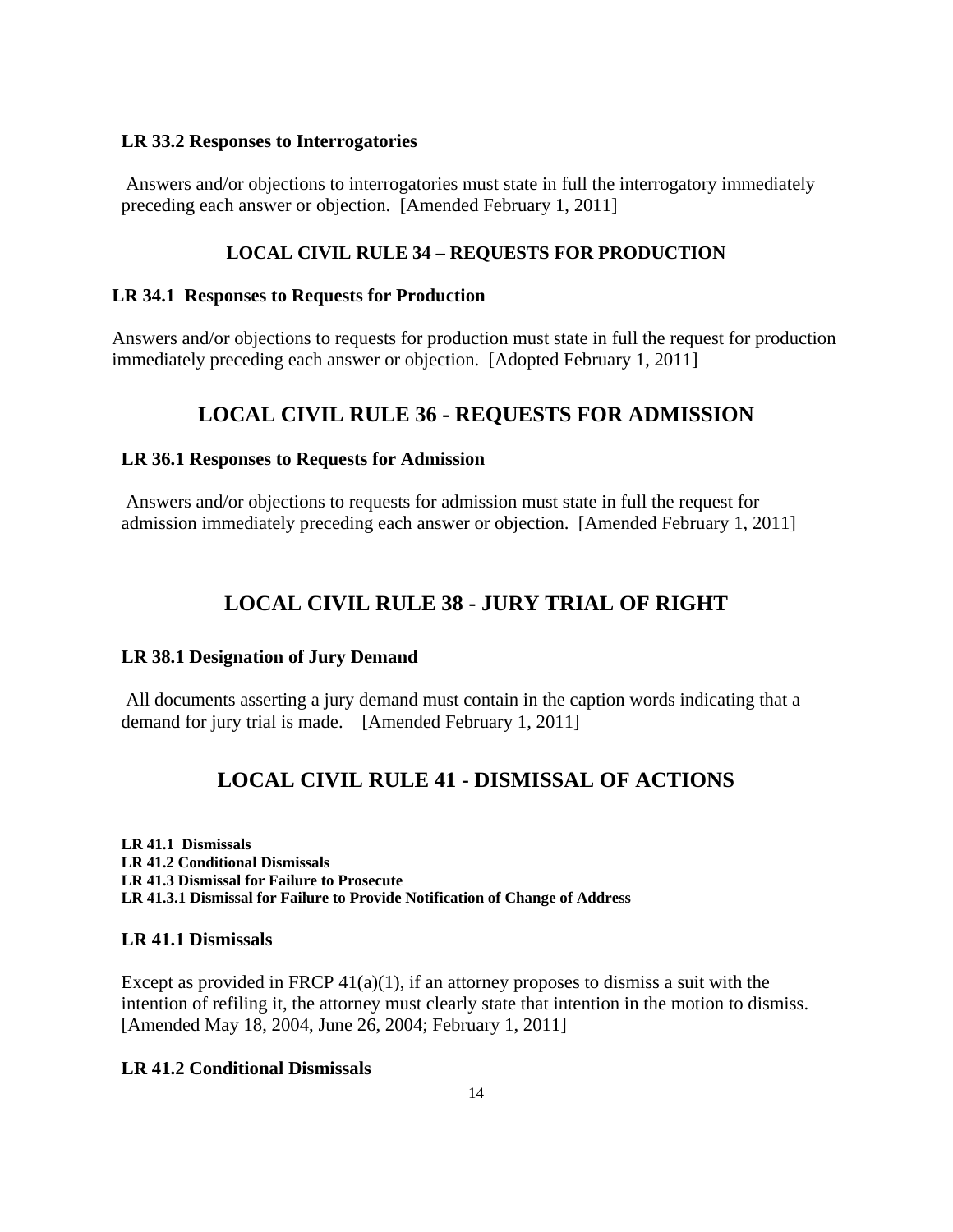If the parties have agreed unconditionally to settle a case, the case must be conditionally dismissed without prejudice to the right, within the time set forth in the dismissal order, to file a motion for summary judgment enforcing the settlement or to reopen the matter if settlement is not consummated. [Amended February 1, 2011]

#### **LR 41.3 Dismissal for Failure to Prosecute**

 Unless good cause is shown in response to the court's show cause order why issue has not been joined, the case may be dismissed for failure to prosecute pursuant to FRCP 41(b). The court may enter any orders to facilitate prompt and just disposition, including dismissal of any defendant or defendants as to whom issue is not joined.

 When a suit in rem against a vessel has been filed, if service of process is not effected within one year from the date suit is filed, the clerk must give notice to counsel that the suit is subject to dismissal, and thereafter the suit must be dismissed pursuant to FRCP 41(b) for failure to prosecute unless the plaintiff shows:

A. By affidavit, diligence and continuing efforts to effect service; and

 B. By memorandum, the reasons why dismissal will cause hardship or injustice (such as the possibility of a successful defense of laches or statute of limitations).

[Amended February 1, 2011]

## **LR 41.3.1 Dismissal for Failure to Provide Notification of Change of Address**

 The failure of an attorney or pro se litigant to notify the court of a current e-mail or postal address may be considered cause for dismissal for failure to prosecute when a notice is returned to the court because of an incorrect address and no correction is made to the address for a period of 35 days from the return. [Amended February 1, 2011]

# **LOCAL CIVIL RULE 43 - TAKING OF TESTIMONY**

# **LR 43.1 Oral Testimony on Hearing of Motion LR 43.2 One Counsel to Examine Witness and Present Objections**

#### **LR 43.1 Oral Testimony on Hearing of Motion**

 No oral testimony may be offered at a motion hearing without prior authorization from the court. Counsel must not serve any subpoenas or subpoenas duces tecum in connection with any such hearing until authorization has been obtained and reasonable notice has been given to all parties. [Amended February 1, 2011]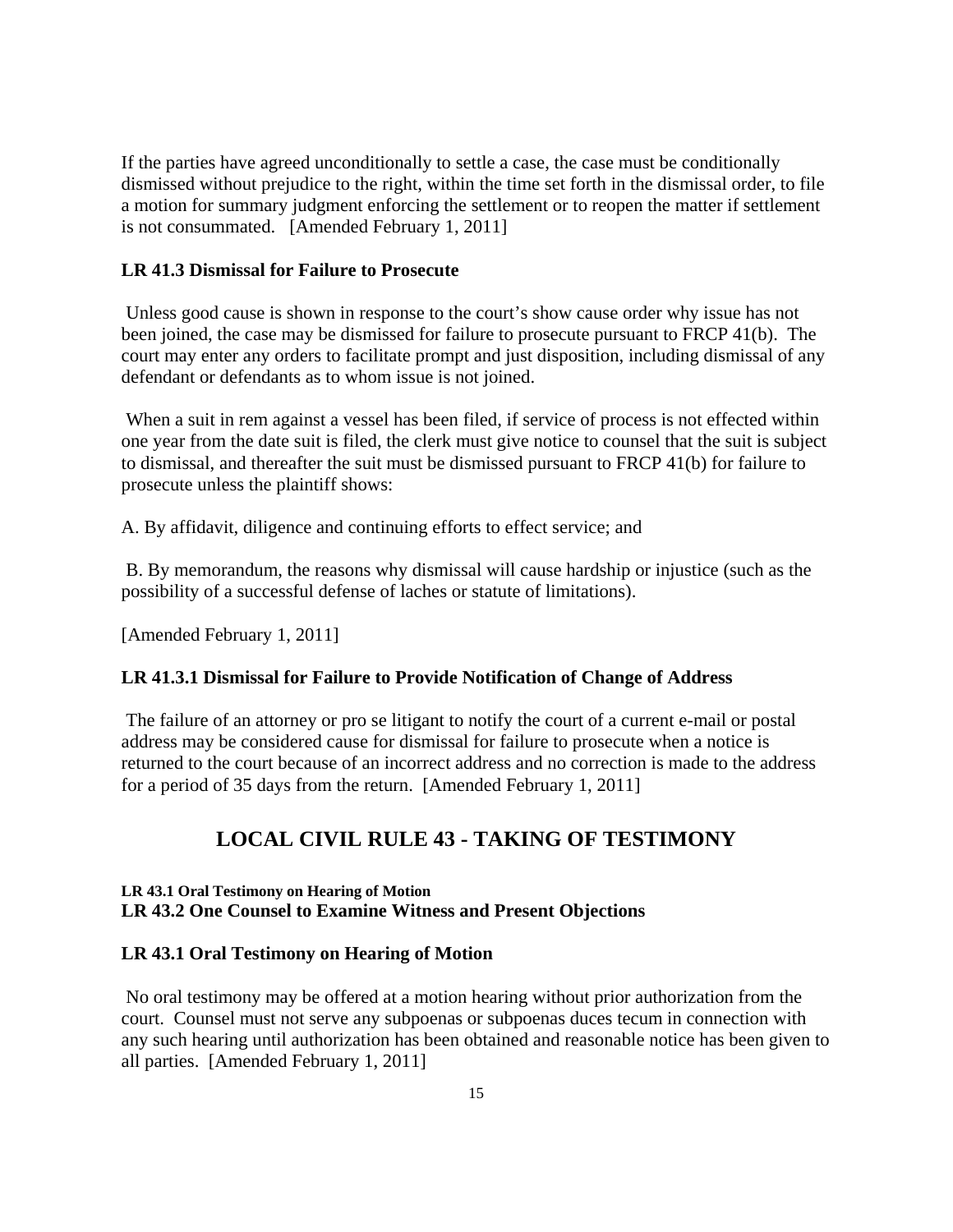#### **LR 43.2 One Counsel to Examine Witness and Present Objections**

 Only one attorney for each separate interest may conduct examination of any one witness, or present argument or urge objections concerning the testimony of that witness, except with leave of court. [Amended February 1, 2011]

# **LOCAL CIVIL RULE 45 – SUBPOENA**

**LR 45.1 Witness Fees and Mileage LR 45.2 Notification of Witnesses LR 45.3 Subpoena Duces Tecum to Hospitals** 

## **LR 45.1 Witness Fees and Mileage**

 Any person issuing a subpoena for any witness must tender to the witness, at the time of service of the subpoena, an attendance fee for one day and a mileage fee to and from the place of trial or hearing, as set forth in *28 U.S.C. 1821*, and pay concurrently to the witness the daily attendance fee for each day the witness must attend the trial or hearing. Failure to attend a trial or hearing after payment of such fees may result in the issuance of an attachment for the witness. This rule does not apply to witnesses for the United States. [Amended February 1, 2011]

# **LR 45.2 Notification of Witnesses**

Any person who issues a subpoena must notify the person subpoenaed immediately if attendance will not be required. Any person who fails to comply with this rule is subject to sanctions. [Amended February 1, 2011]

#### **LR 45.3 Subpoena Duces Tecum to Hospitals**

A. When a subpoena duces tecum is served upon a custodian of medical records or other qualified witness from a hospital or other health care facility in an action in which the hospital or facility is not a party and the subpoena requires the production for trial of all or any part of the records of the hospital or facility relating to the care and treatment of a patient in the hospital or facility, compliance with the subpoena is sufficient if the custodian or other officer of the hospital or facility delivers by registered mail or by hand a true and correct copy of all records described in the subpoena to the clerk of court, together with the affidavit described in Subsection B. Production of the record must occur before the time fixed for the trial, but no earlier than two working days before the trial date unless otherwise directed by the court. This section is limited to procedures for complying with a subpoena duces tecum for purposes of trial and does not affect the rights of parties to production of documents pursuant to laws governing discovery or other laws pertaining to production of documents.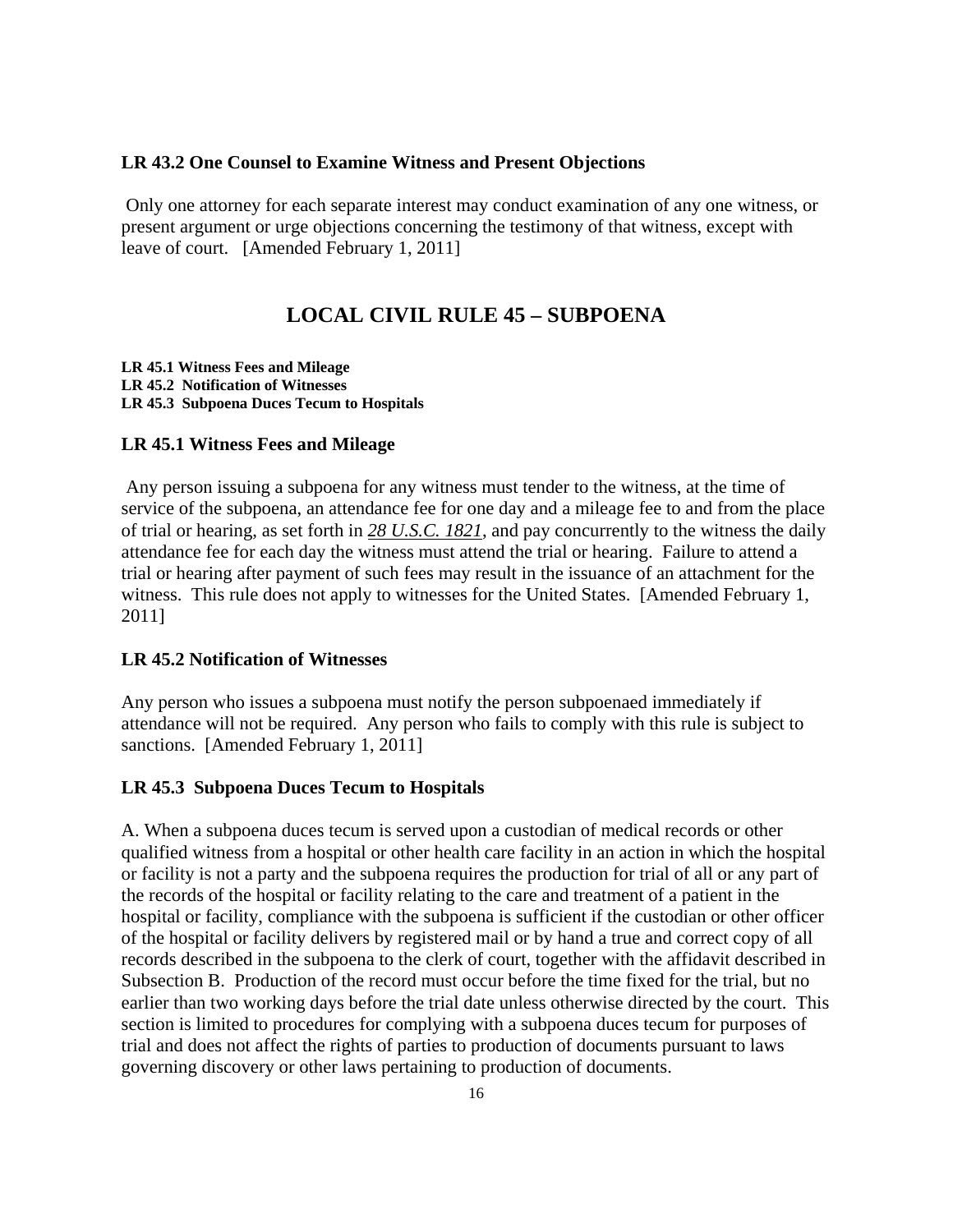B. The records must be accompanied by the affidavit of the custodian or other qualified witness, stating in substance:

1. That the affiant is the duly authorized custodian of the records and is authorized to certify the records.

2. That the copy is a true copy of all records described in the subpoena.

 3. That the records were prepared by the personnel of the hospital or facility, staff physicians, or persons acting under the control of either in the ordinary course of the business of the hospital or facility.

 C. If the hospital or facility has none of the records described, or only part thereof, the custodian must so state in the affidavit, and deliver the affidavit and any available records in the manner provided in Subsection A.

[Amended February 1, 2011]

# **LOCAL CIVIL RULE 47 – JURORS**

**LR 47.1 Juries LR 47.2 Voir Dire Examination LR 47.3 Argument of Law to Jury Prohibited LR 47.4 Contacting Prospective Jurors LR47.5 Interviewing Jurors** 

# **LR 47.1 Juries**

 All juries for the district are drawn and convene as directed by the court. [Amended February 1, 2011]

#### **LR 47.2 Voir Dire Examination**

Voir dire examination of prospective jurors will be conducted by the judge, who may permit further examination by counsel or the parties. Before trial, counsel may submit written requests for specific questions to be asked, which may be supplemented by oral request at side bar when necessary. [Amended February 1, 2011]

# **LR 47.3 Argument of Law to Jury Prohibited**

In argument to a jury, counsel must not read to the jury from any legal textbook or reported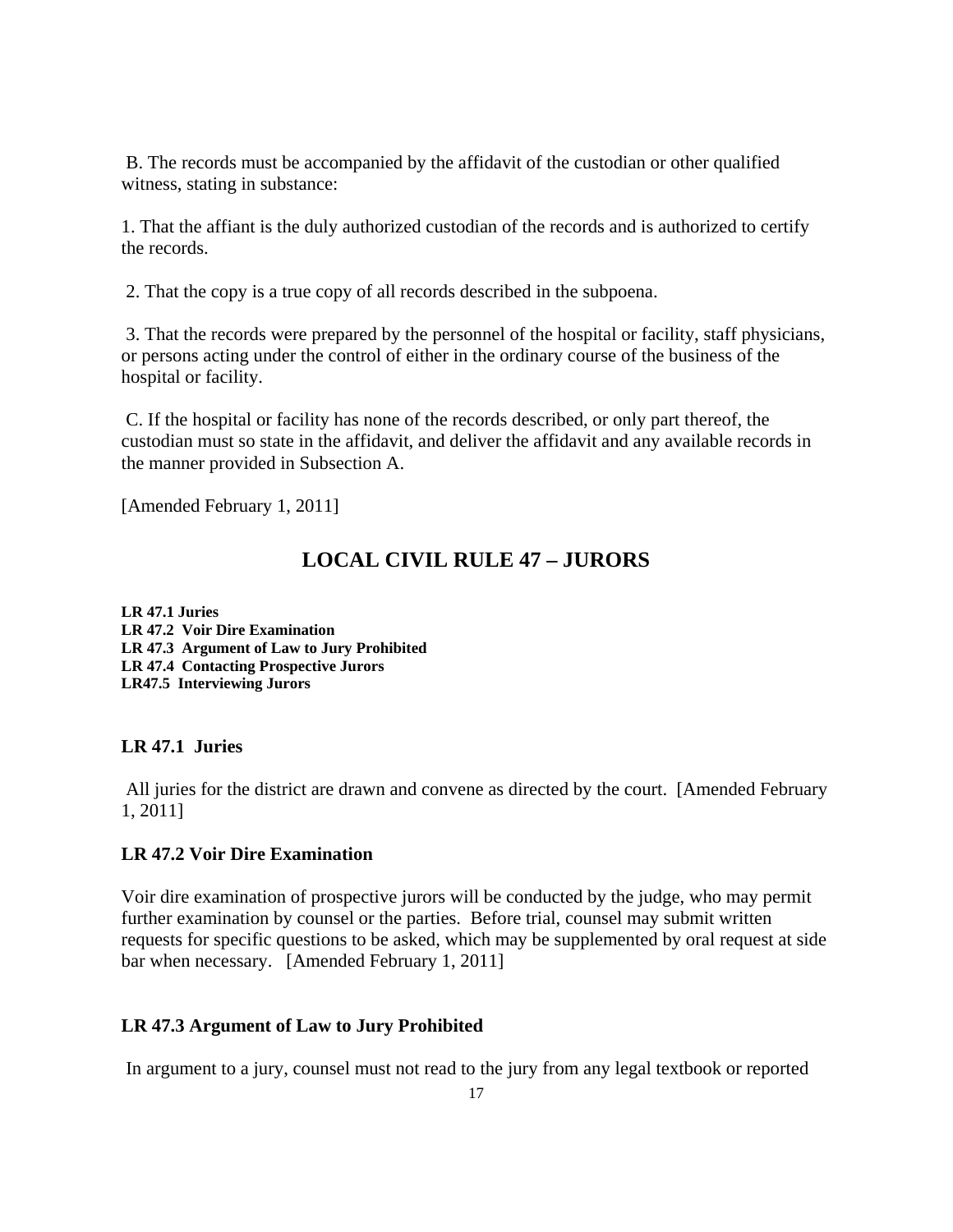case, instruct the jury on any matter of law, or argue law to the jury, except to refer to the instructions on the law that the court has advised will be given to the jury. [Amended February 1, 2011]

# **LR 47.4 Contacting Prospective Jurors**

 Prospective jurors must not be contacted, either directly or indirectly, in an effort to secure information concerning the background of any member of the jury panel. [Amended February 1, 2011]

## **LR 47.5 Interviewing Jurors**

 A. A juror has no obligation to speak to any person about any case and may refuse all interviews or comments.

 B. No person may make repeated requests to interview or question a juror after the juror has expressed a desire not to be interviewed.

 C. Except by leave of court granted upon motion for good cause shown, no attorney or party to an action or anyone acting on their behalf may examine or interview any juror. Any juror who consents to be interviewed must not disclose any information concerning:

1. The specific vote of any juror other than the juror being interviewed;

2. The jury deliberations; or

3. Evidence of improprieties in the jury's deliberations, except as to whether (a) extraneous prejudicial information was improperly brought to the juror's attention; (b) any outside influence was improperly brought to bear upon any juror; or (c) there was a clerical mistake in entering the verdict on the verdict form.

[Adopted March 26, 2001; Amended February 1, 2011]

# **LOCAL CIVIL RULE 54 - JUDGMENTS; COSTS**

**LR 54.1 Costs LR 54.2 Award of Attorney's Fees LR 54.3 Certification of Costs LR 54.3.1 Cost Motions LR 54.4 Security for Costs LR 54.5 Payment and Application for Order of Satisfaction of Judgment LR 54.6 Filing Acknowledgment of Satisfaction Notice in Docket LR 54.7 Seaman and Pauper Cases**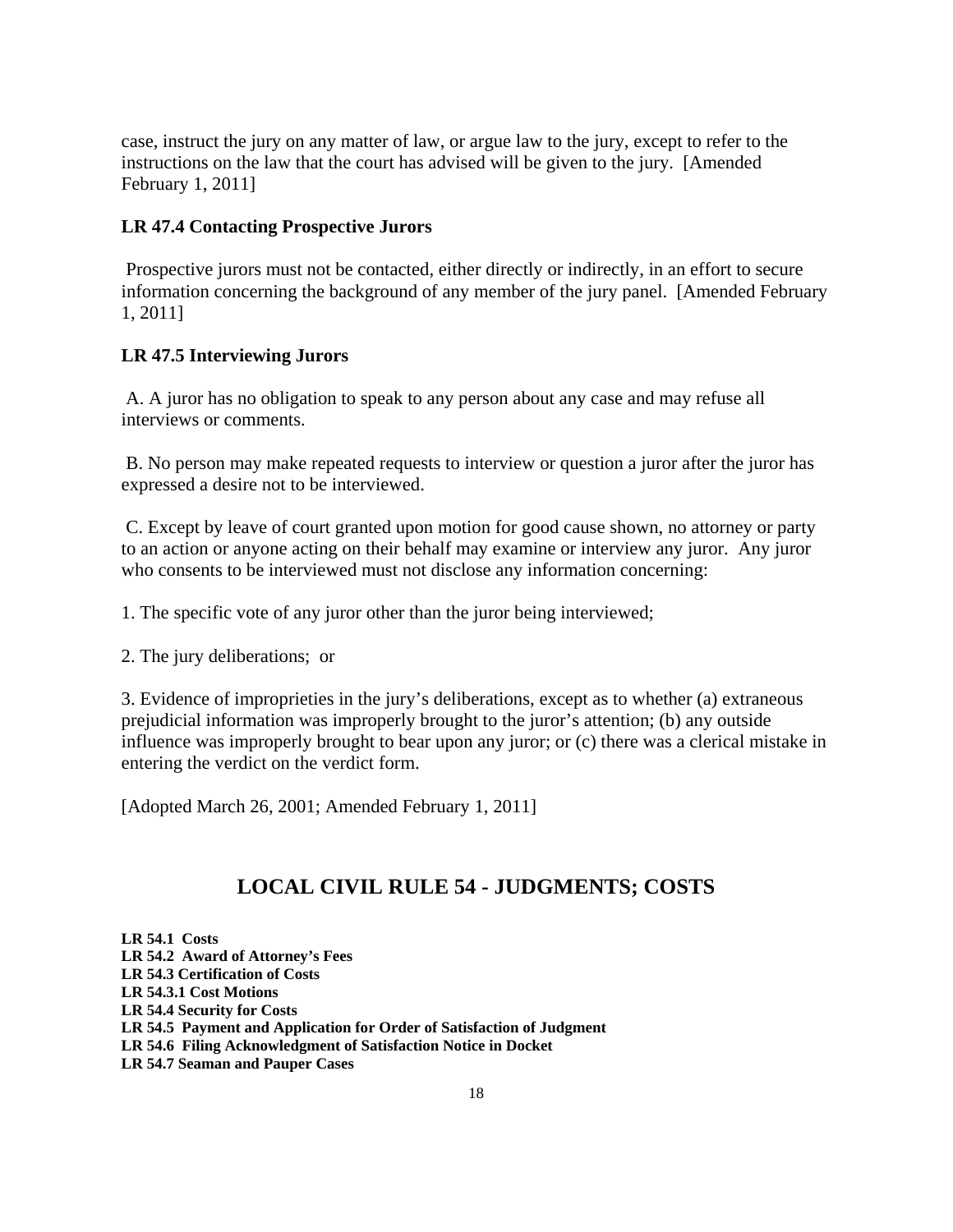# **LR 54.1 Costs**

 When any civil action scheduled for jury trial is settled or otherwise disposed of before trial and the clerk's office is not notified in time to inform the jurors that it will not be necessary for them to attend, juror costs, including marshal's fees, mileage and per diem, may be assessed. [Amended February 1, 2011]

# **LR 54.2 Award of Attorney's Fees**

 In all cases in which a party seeks attorneys' fees, the party must submit to the court a verified, contemporaneous report reflecting the date, time involved, and nature of the services performed. [Amended February 1, 2011]

## **LR 54.3 Certification of Costs**

 Within 35 days of receiving notice of entry of judgment, unless otherwise ordered by the court, the party in whose favor judgment is rendered and who is allowed costs, must serve on the attorney for the adverse party and file with the clerk a motion to tax costs on the forms prescribed by the court, together with a certification that the items are correct and that the costs have been necessarily incurred. [Amended February 1, 2011]

# **LR 54.3.1 Cost Motions**

 The party applying for taxation of costs must serve notice of submission of the matter before the clerk. The clerk may, in his or her discretion, schedule a conference with counsel to consider the matter before decision. [Amended February 1, 2011]

## **LR 54.4 Security for Costs**

 In any civil matter, the court, on motion or its own initiative, may order any party to file a bond or additional security for costs in such an amount and subject to conditions designated by the court. [Amended February 1, 2011]

## **LR 54.5 Payment and Application for Order of Satisfaction of Judgment**

 Upon full payment of any judgment or decree in principal, interest, and costs, a party may file a motion, with proof of such complete satisfaction of judgment, and a proposed order of satisfaction. [Amended February 1, 2011]

## **LR 54.6 Filing Acknowledgment of Satisfaction Notice in Docket**

 Upon filing of acknowledgment of satisfaction made by the judgment creditor or his or her attorney, the clerk must note upon the docket sheet "Judgment Satisfied," together with the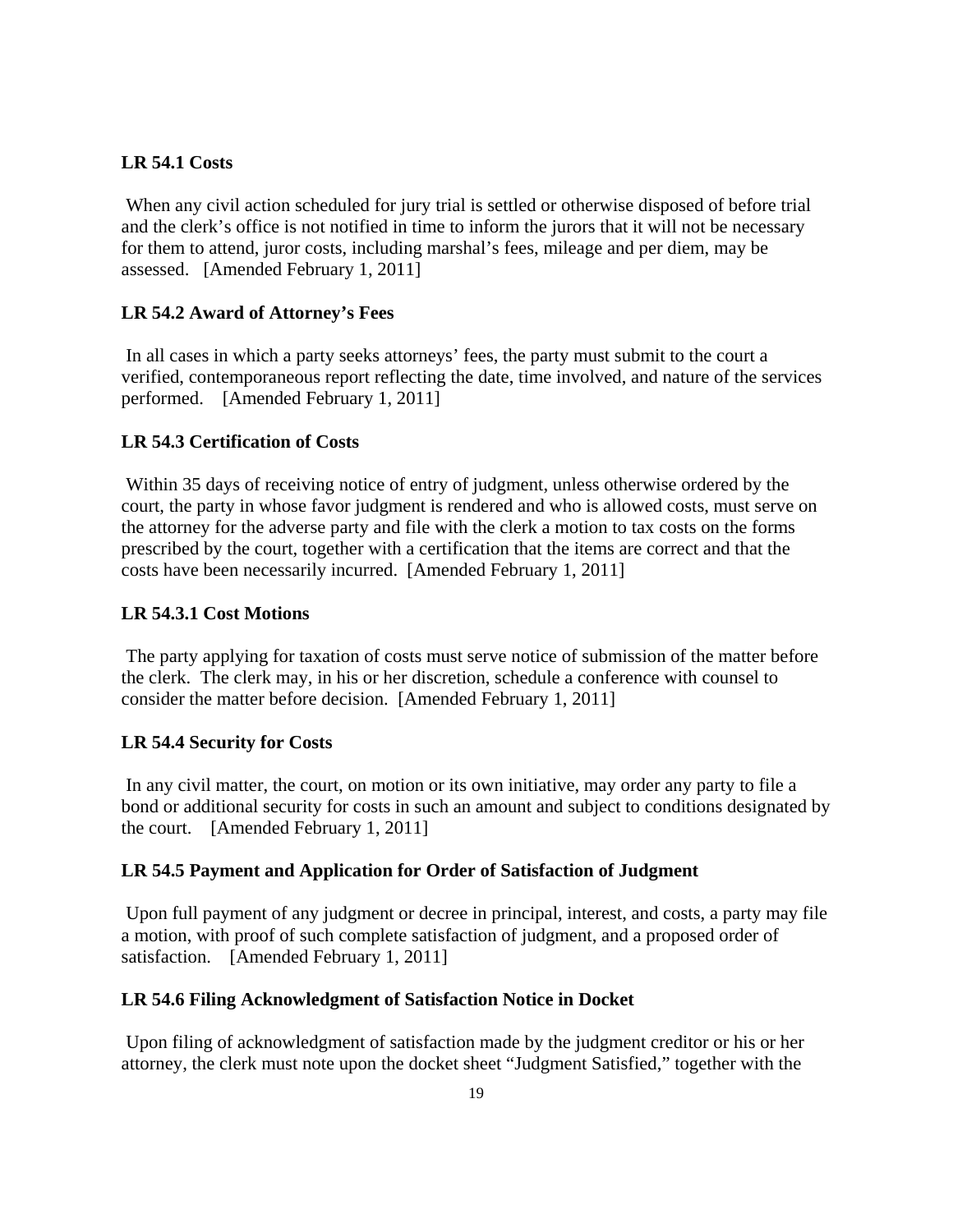date of the judgment. [Amended February 1, 2011]

#### **LR 54.7 Seaman and Pauper Cases**

 In all actions in which the fees of the marshal and the clerk are not required by law to be paid in advance and in which a seaman or party proceeding in forma pauperis prevails, either by judgment or settlement, all fees of the marshal and clerk must be paid before dismissal or satisfaction of judgment may be filed, unless otherwise ordered by the court. Counsel handling the payment of any settlement must confirm that all fees are paid, whether or not any dismissal or satisfaction of judgment entry is applied for. [Amended February 1, 2011]

# **LOCAL CIVIL RULE 56 - SUMMARY JUDGMENT**

#### **LR 56.1 Motions for Summary Judgment LR 56.2 Opposition to Summary Judgment**

## **LR 56.1 Motions for Summary Judgment**

 Every motion for summary judgment must be accompanied by a separate and concise statement of the material facts which the moving party contends present no genuine issue. [Amended February 1, 2011]

#### **LR 56.2 Opposition to Summary Judgment**

 Any opposition to a motion for summary judgment must include a separate and concise statement of the material facts which the opponent contends present a genuine issue. All material facts in the moving party's statement will be deemed admitted, for purposes of the motion, unless controverted in the opponent's statement. [Amended June 28, 2002; Amended February 1, 2011]

# **LOCAL CIVIL RULE 58 - ENTRY OF JUDGMENT**

**LR 58.1 Judgments and Orders LR 58.2 Clerk May Require Draft of Judgment to Be Furnished LR 58.3 Seaman Settlements** 

#### **LR 58.1 Judgments and Orders**

 Judgments and orders must be on a separate document and bear the caption of the action. [Amended February 1, 2011]

#### **LR 58.2 Clerk May Require Draft of Judgment to Be Furnished**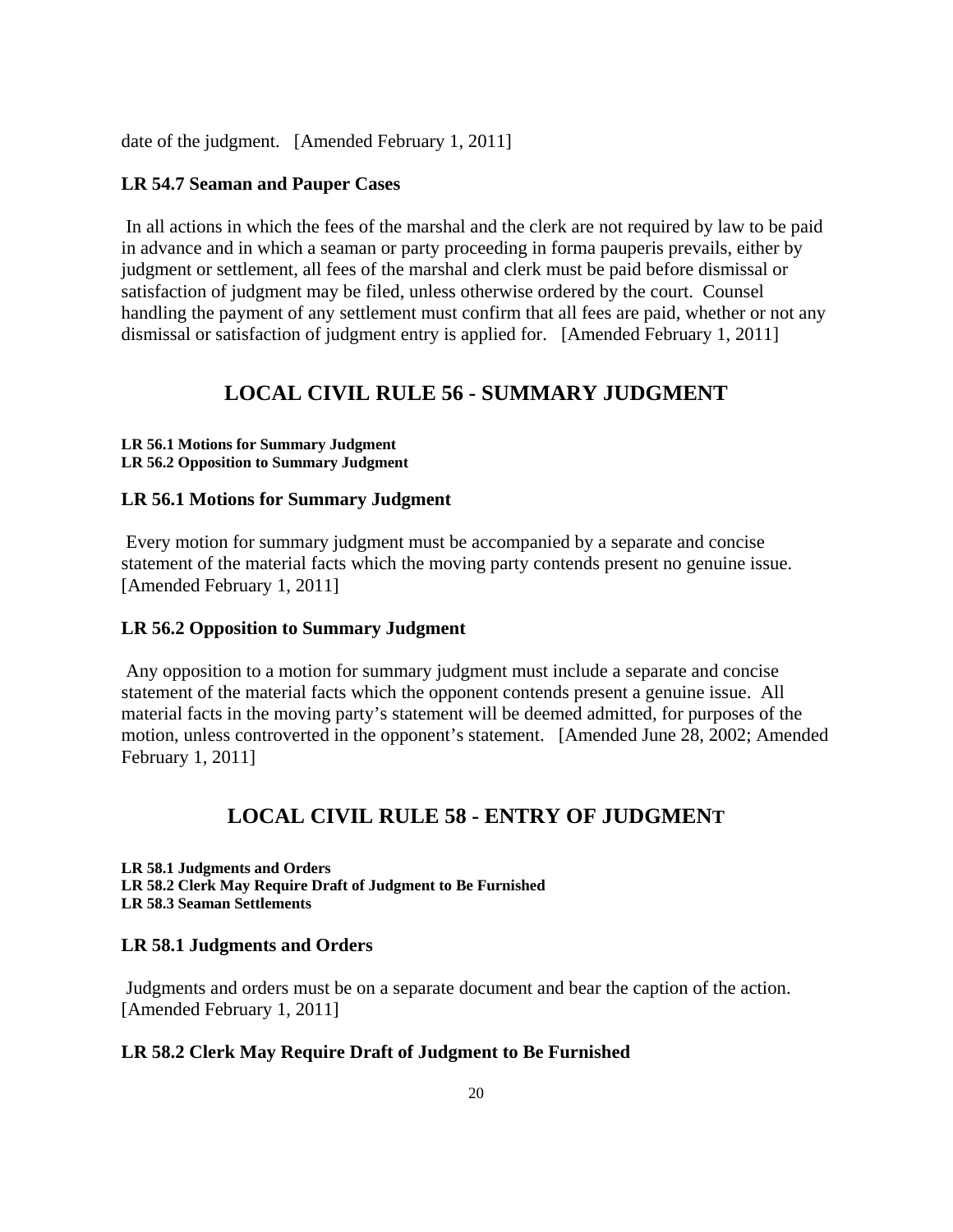The clerk may require the prevailing party to furnish to the clerk a draft of any judgment or order that does not require signature or approval as to form by the judge.

# **LR 58.3 Seaman Settlements**

A. To obtain a judgment based upon a joint stipulation and compromise, a complaint and a joint motion for approval of the compromise must be filed.

B. The filing must include:

- 1. Statements of the facts claimed by the respective parties;
- 2. Copies of all relevant and available medical reports, together with certification that the attached medical reports are all relevant reports that are available;
- 3. A copy of proposed disbursements. Attorney's fees need not be set forth unless requested by the judge;
- 4. A copy of the proposed release.

C. The judge must conduct an interview with the plaintiff in open court and on the record. If the court approves the compromise, an order will be entered in *substantially* the following form:

# "**ORDER**

"Considering the joint motion of the parties, the statement of facts attached, annexed medical report, the proposed release, the court having independently interviewed the plaintiff and being satisfied that the plaintiff understands his (her) legal rights and the consequences of the contemplated settlement that the court determines to be fair and without making any determination as to seaman status,

"IT IS ORDERED that the compromise between plaintiff and defendant with plaintiff in the amount of \$ submitted this date, is hereby approved on the terms set forth in the proposed release."

D. A similar procedure may be followed if a seaman's case is compromised during trial.

 E. If a matter is compromised after a bona fide complaint has been filed, pursuant to an outof-court interview with the plaintiff, a copy of the transcript of such proceedings must be filed in the record.

[Amended February 1, 2011]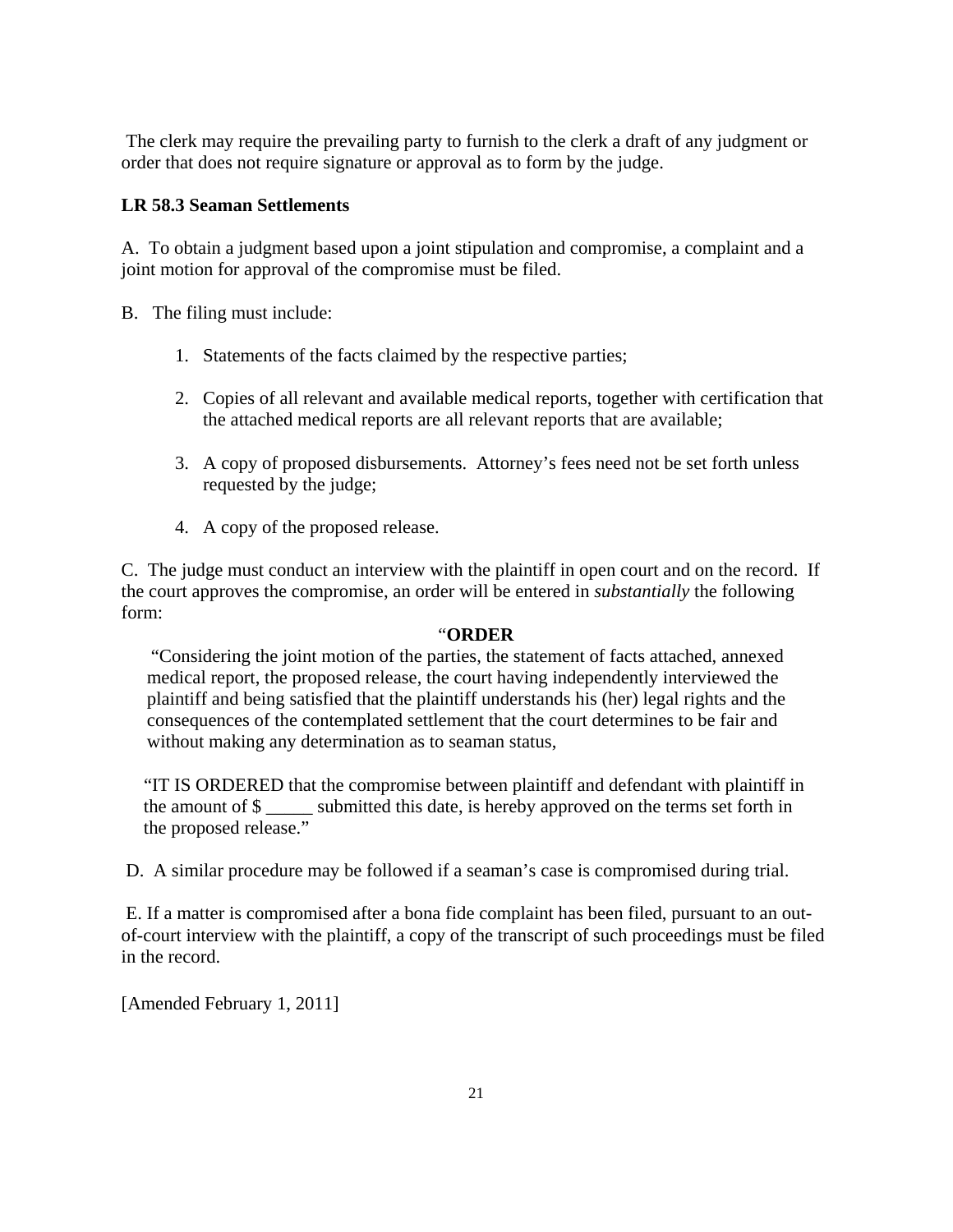# **LOCAL CIVIL RULE 62 - STAY OF PROCEEDINGS TO ENFORCE A JUDGMENT**

#### **LR 62.1 Petitions to Stay Execution of State Court Judgments LR 62.2 Supersedeas Bond**

# **LR 62.1 Petitions to Stay Execution of State Court Judgments**

 A. A plaintiff who seeks a stay of enforcement of a state court judgment or order must attach to the petition a (1) copy of the relevant state court opinion and judgment; (2) a statement whether the same plaintiff has previously sought and been denied relief arising out of the same matter from this court or from any other federal court; and (3) the reasons for denying relief given by any court that has considered the matter and denied it, or, if reasons for the ruling were not given in a written opinion, a copy of the relevant portions of any transcript.

 B. If any issue is raised that was not previously raised or has not been fully exhausted in state court, the petition must state the reasons why such action was not taken.

 C. This court must separately address each issue raised by the petition. [Amended February 1, 2011]

# **LR 62.2 Supersedeas Bond**

 A supersedeas bond staying execution of a money judgment must be in the amount of the judgment plus 20% of that amount to cover interest, costs and any damages award, unless the court directs otherwise. [Amended June 28, 2002; February 1, 2011]

# **LOCAL CIVIL RULE 65 - SECURITY; PROCEEDINGS AGAINST SURETIES**

#### **LR 65.1.1 Qualifications of Sureties LR 65.1.2 Court Officers Not to Be Sureties**

# **LR 65.1.1 Qualifications of Sureties**

 Every bond furnished in connection with a civil proceeding in this court must have as surety either (1) a cash deposit equal to the amount of the bond, (2) an obligation of the United States Government, or (3) a corporation authorized by the Secretary of the Treasury of the United States to act as surety on official bonds, pursuant to *31 U.S.C. 9303*-*9309*, except that a bond for costs may have as surety an individual resident of the district who owns real or personal property within the district sufficient to cover the full amount of the suretyship.

By stipulation of the parties or order of the court, some other form of surety be posted.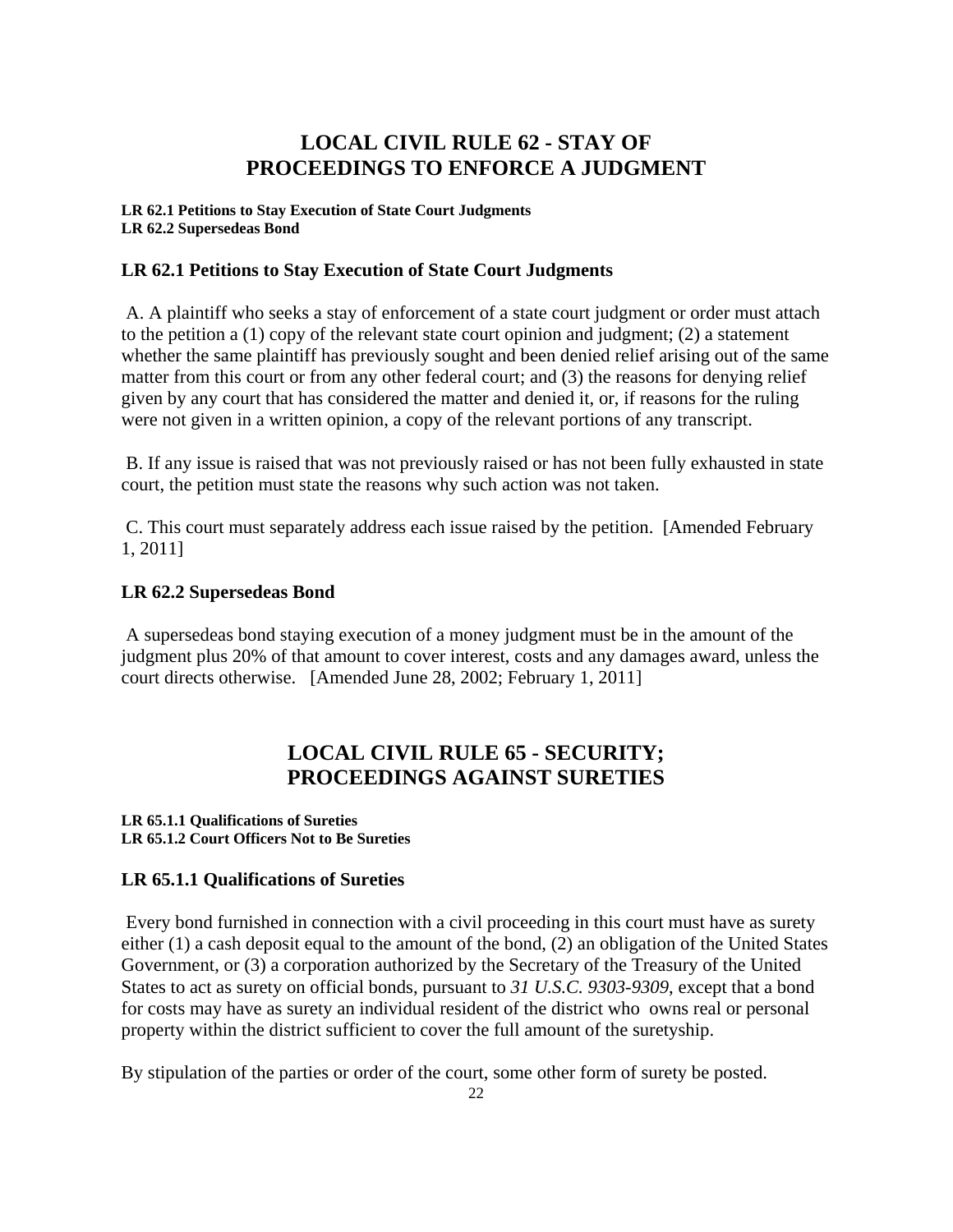# **LR 65.1.2 Court Officers Not to Be Sureties**

 No clerk, marshal, member of the bar, or other officer of this court may qualify as surety on any bond or undertaking in any action or proceeding in this court.

# **LOCAL CIVIL RULE 67 - DEPOSIT IN COURT**

**LR 67.1 Receipt and Deposit of Registry Funds LR 67.2 Form of Order LR 67.3 Disbursement of Registry Funds** 

# **LR 67.1 Receipt and Deposit of Registry Funds**

 Funds received in the registry of the court must be deposited by the clerk with this court's designated depository in an account bearing interest at ordinary passbook rates.

 If the principal sum deposited is \$10,000.00 or more, upon motion of an interested party, a judge of this court may instruct the clerk to reinvest the sum in an account bearing interest with a higher return. [Amended February 1, 2011]

#### **LR 67.2 Form of Order**

 A proposed order to invest registry funds must specify (1) the amount to be invested: (2) the type of investment and that it must be made at the prevailing rate of interest; (3) the name of the institution, if other than the court's designated depository; and (4) the length of time the fund is to be invested and whether it is to be automatically rolled over at maturity. The order must be consented to in writing by all parties who might ultimately be determined to be entitled to the fund and who might be adversely affected by any provision such as a possible penalty for early withdrawal of the fund.

A proposed order pertaining to the investment of registry funds must be accompanied by a certification by the moving party that the proposed order has been submitted to the clerk for review. Before the signing of the order, the clerk will certify to the judge that the proposed order is in compliance with the United States Treasury Regulations governing deposit of registry funds.

 The moving party must confirm that the clerk and the financial administrator have actual knowledge of any order signed by a judge directing that registry funds be invested other than in the court's savings account. The moving party must verify that the provisions of the order have been carried out.

Unless otherwise specifically provided by order of a judge of this court, the ultimate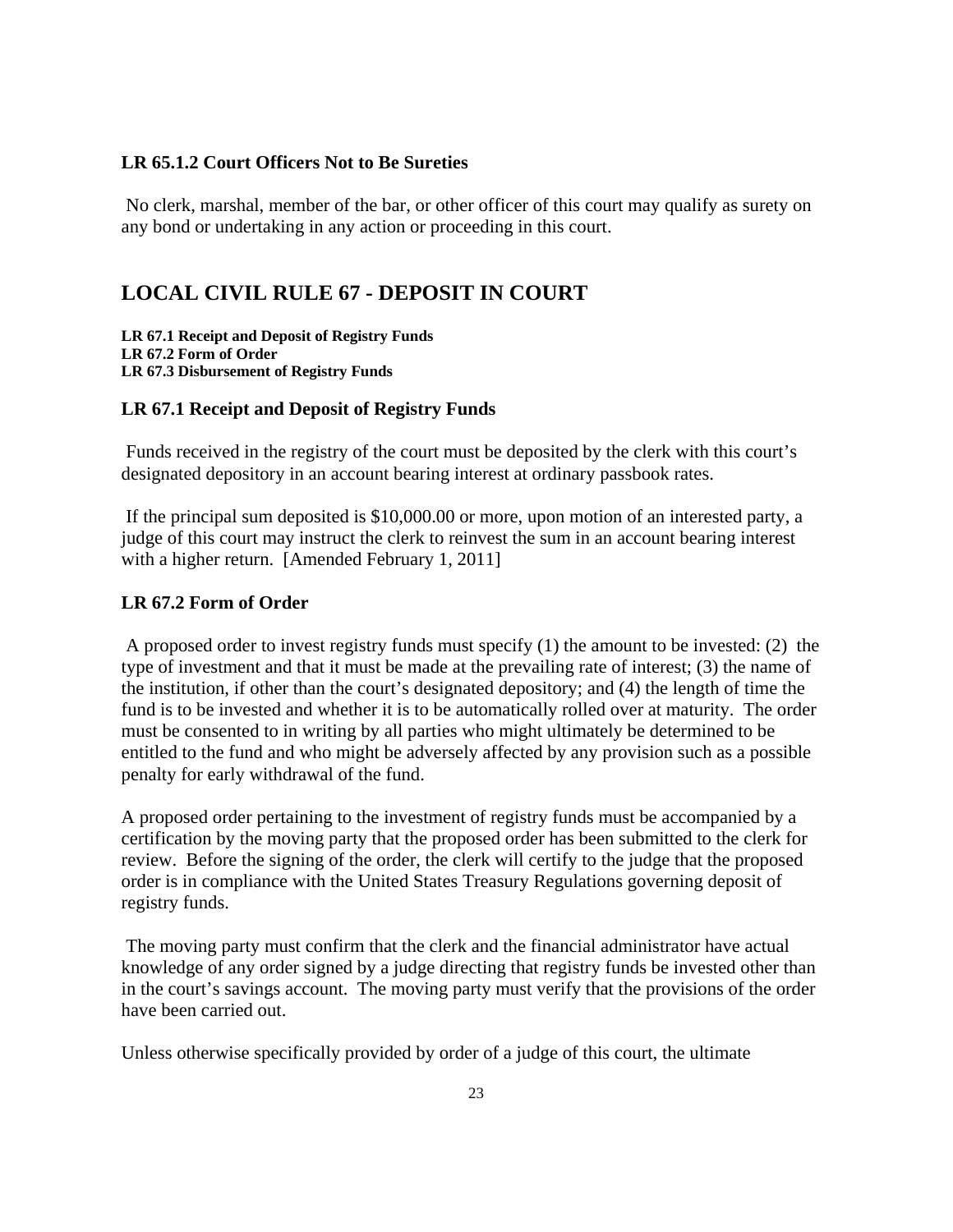beneficiary or beneficiaries of any appreciation resulting from investing in interest-bearing accounts must be that person or those persons ultimately found to be entitled to receive the principal thereof. [Amended February 1, 2011]

#### **LR 67.3 Disbursement of Registry Funds**

Funds may be disbursed from the registry of the court only upon order of a judge of this court. Counsel must file a motion for disbursement and must satisfy the court of the recipient's entitlement to the funds sought to be disbursed.

A motion for disbursement of registry funds must be accompanied by a certification of the moving party that the motion and proposed order have been submitted to the clerk for review. Before the signing of the order, the clerk will certify to the judge that the motion and proposed order comply with the requirements of the local rules and will state the principal amount held in the registry account.

 A motion for disbursement of registry funds must set forth the principal sum initially deposited, the amount of principal funds to be disbursed, to whom the disbursement is to be made, complete mailing instructions and specific instructions regarding distribution of accrued interest.

 Each motion must be accompanied by a proposed order which must contain substantially the following language: "The clerk is authorized and directed to draw a check (or checks) on the funds on deposit in the registry of this court in the principal amount of \$ plus all interest earned less the assessment fee for the administration of funds, (*or state other instruction regarding interest*), payable to (*Name and address of payee*), and mail or deliver the check (or checks) to (*payee or attorney*) at (*full address with zip code*)."

 If more than one check is to be issued on a single order, the portion of principal due each payee must be stated separately. Counsel must also provide the Social Security number or Tax I.D. number for each payee and complete mailing or delivery instructions for each payee.

 On all checks drawn by the clerk on registry funds, the name of the payee must be written as that name appears in the court's order providing for disbursement.

 The clerk will issue disbursements as soon after receipt of the order for disbursement as the business of the clerk's office allows, except when it is necessary to allow time for a check or draft to clear or when otherwise directed by the court. The moving party must verify that the funds have been paid within a reasonable time. [Amended February 1, 2011]

# **LOCAL CIVIL RULE 72 - MAGISTRATE JUDGES; PRETRIAL ORDERS**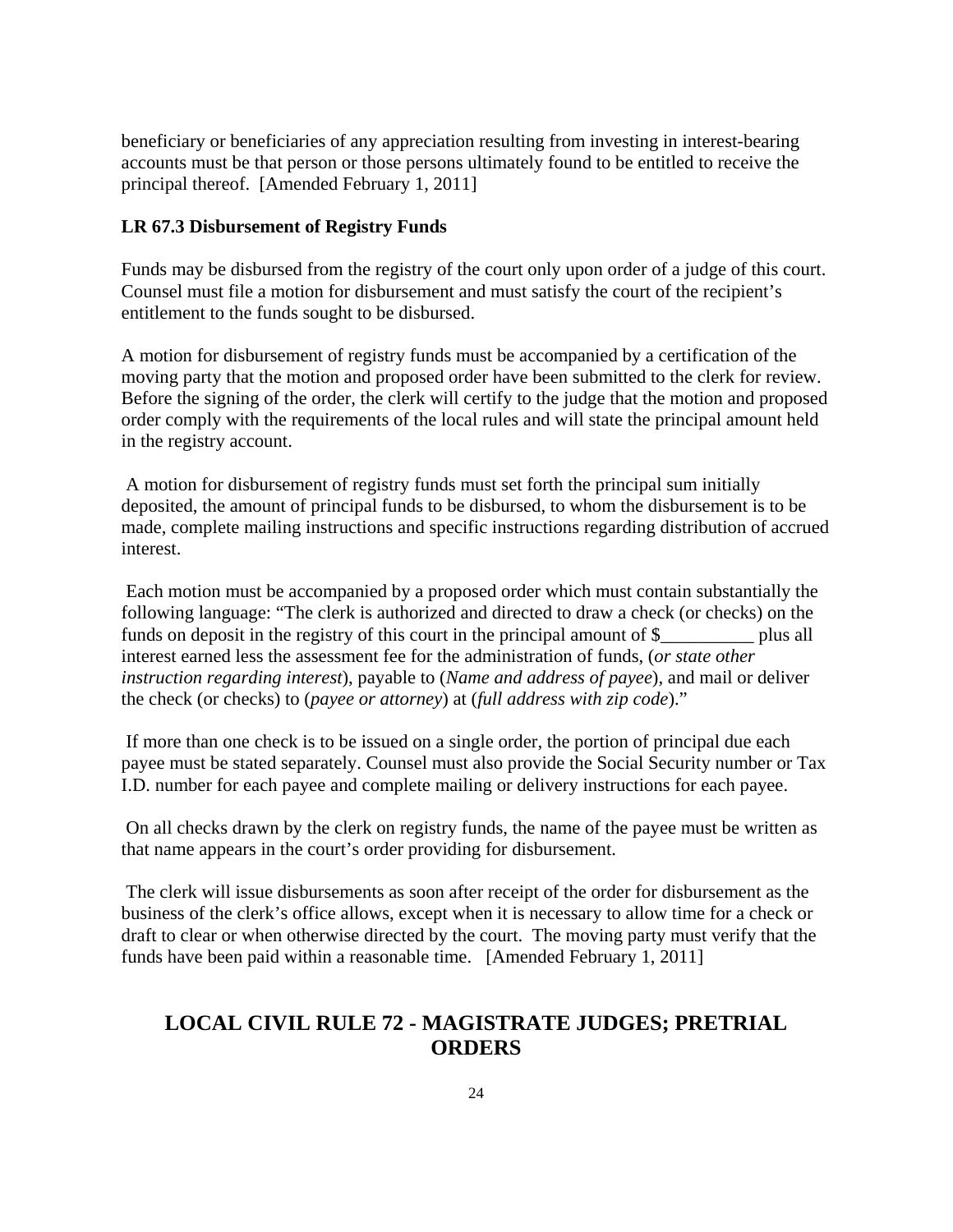#### **LR 72.1 Automatic Referral of Pre-trial Proceedings LR 72.2 Review of Magistrate Judges' Orders**

# **LR 72.1 Automatic Referral of Pre-trial Proceedings**

 A. Unless otherwise ordered by the court, the following pre-trial motions are hereby automatically referred to the magistrate judge to whom the action is allotted: all civil discovery motions, contested motions for leave to intervene, to amend, to file a third-party complaint, for extension of time to plead, for a more definite statement and motions relative to attorney representation. These motions must be noticed for submission before the magistrate judge to whom the case is allotted. Uncontested motions for leave to intervene, to amend, to file a third-party complaint, for extension of time to plead, and for a more definite statement are not automatically referred under this subsection.

 Any other motion specifically referred by a judge to a magistrate judge must be submitted at the same time and date as would have occurred before the judge, or at such other time as the magistrate judge may designate.

A motion for continuance of a motion or other matter pending before the magistrate judge must indicate that the matter is pending before the magistrate judge.

B. The following pre-trial and post-trial matters are also hereby automatically referred to the magistrate judge:

1. Determination of pauper status pursuant to *28 U.S.C. 1915*;

2. Examination of judgment debtors pursuant to Rule 69 of the *FRCP*.

[Amended February 1, 2011]

## **LR 72.2 Review of Magistrate Judges' Orders**

A motion to review a magistrate judge's order or an objection to the proposed findings and recommendation of a magistrate judge must be made by filing a motion or objection along with a supporting memorandum. The motion must be noticed for submission to the district judge in the manner provided in these rules for motions. [Amended February 1, 2011]

# **LOCAL CIVIL RULE 73 - MAGISTRATE JUDGES; TRIAL BY CONSENT AND APPEAL OPTIONS**

**LR 73.1 Jurisdiction LR 73.2 Automatic Referral of Cases**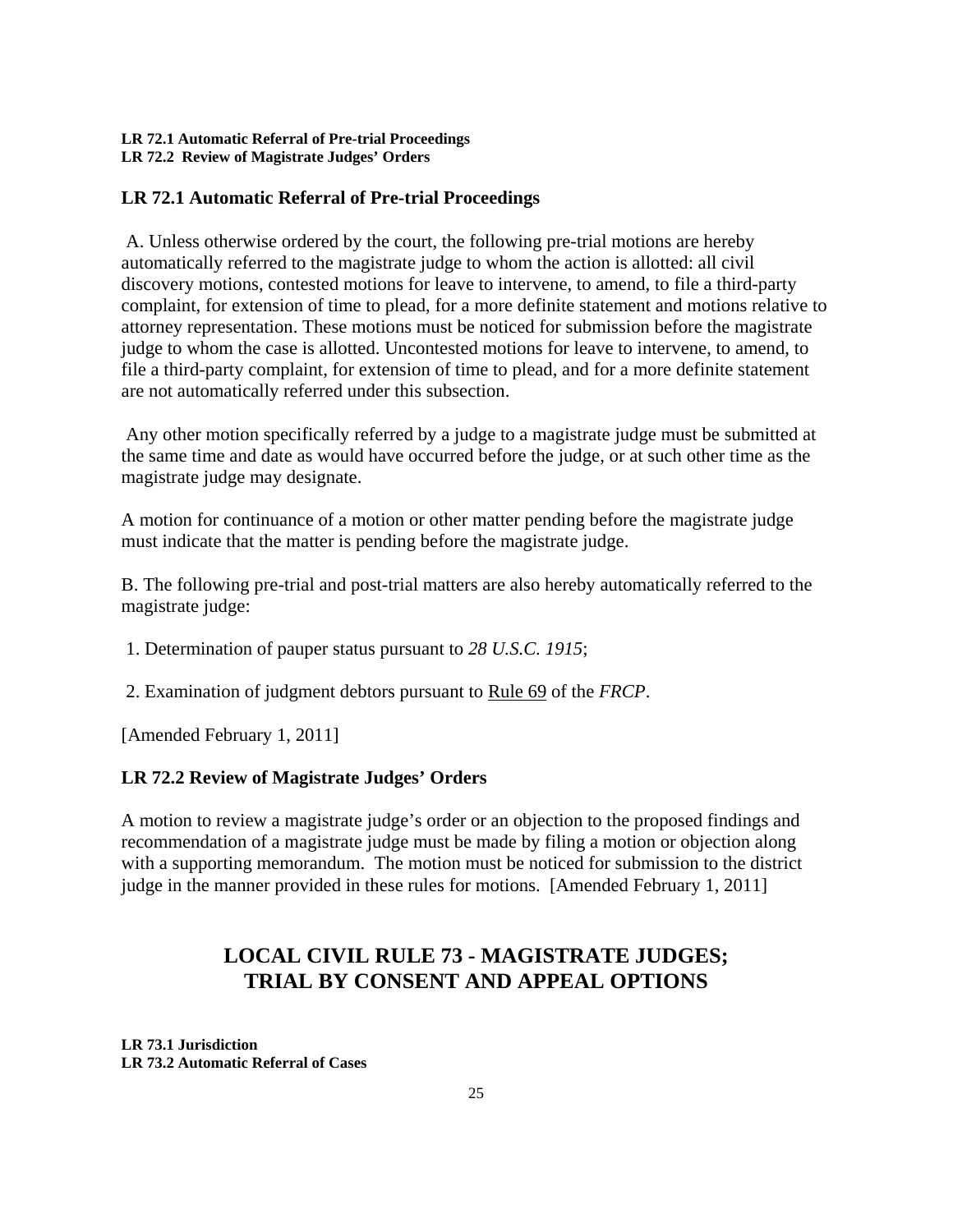# **LR 73.1 Jurisdiction**

 A. All U.S. Magistrate Judges are designated and empowered to exercise the powers and perform the duties prescribed by *28 USC 636(a)*, *(b)* and *(c)*, when assigned to them by a judge of this court or by these rules.

# **LR 73.2 Automatic Referral of Cases**

 The clerk must automatically refer the following categories of civil cases to the magistrate judges pursuant to *28 USC 636(b)* and/or *636(c)*, as applicable, conditioned upon consent of the parties, if required by statute:

A. Applications for post-trial relief, except in capital cases and in motions to vacate sentences pursuant to 28 U.S.C. 2255, made by individuals convicted of criminal offenses, prisoner petitions challenging the conditions of confinement, and prisoner cases brought pursuant to *42 U.S.C. 1983*;

 B. Appeals brought pursuant to *42 USC 405(g)*, *i.e.*, judicial review of Social Security decisions;

C. Employment discrimination cases brought pursuant to *42 U.S.C. 2000(e)*;

D. Petitions to enforce an Internal Revenue Service summons;

 E. Applications for an order authorizing entry upon and search of premises in order to effect levy and seize pursuant to *26 U.S.C. 6331*;

 F. Applications by an appropriate representative of the United States for the issuance of administrative inspection orders or warrants.

[Amended February 1, 2011]

# **LR 73.3 Referral of Other Cases**

 A judge of the district court may refer to a magistrate judge by random allotment any other cases or matters permitted by law. If the magistrate judge to whom the case is allotted is not available, the case will be temporarily reallotted. [Amended June 26, 1998]

# **LR 73.4 Additional Duties**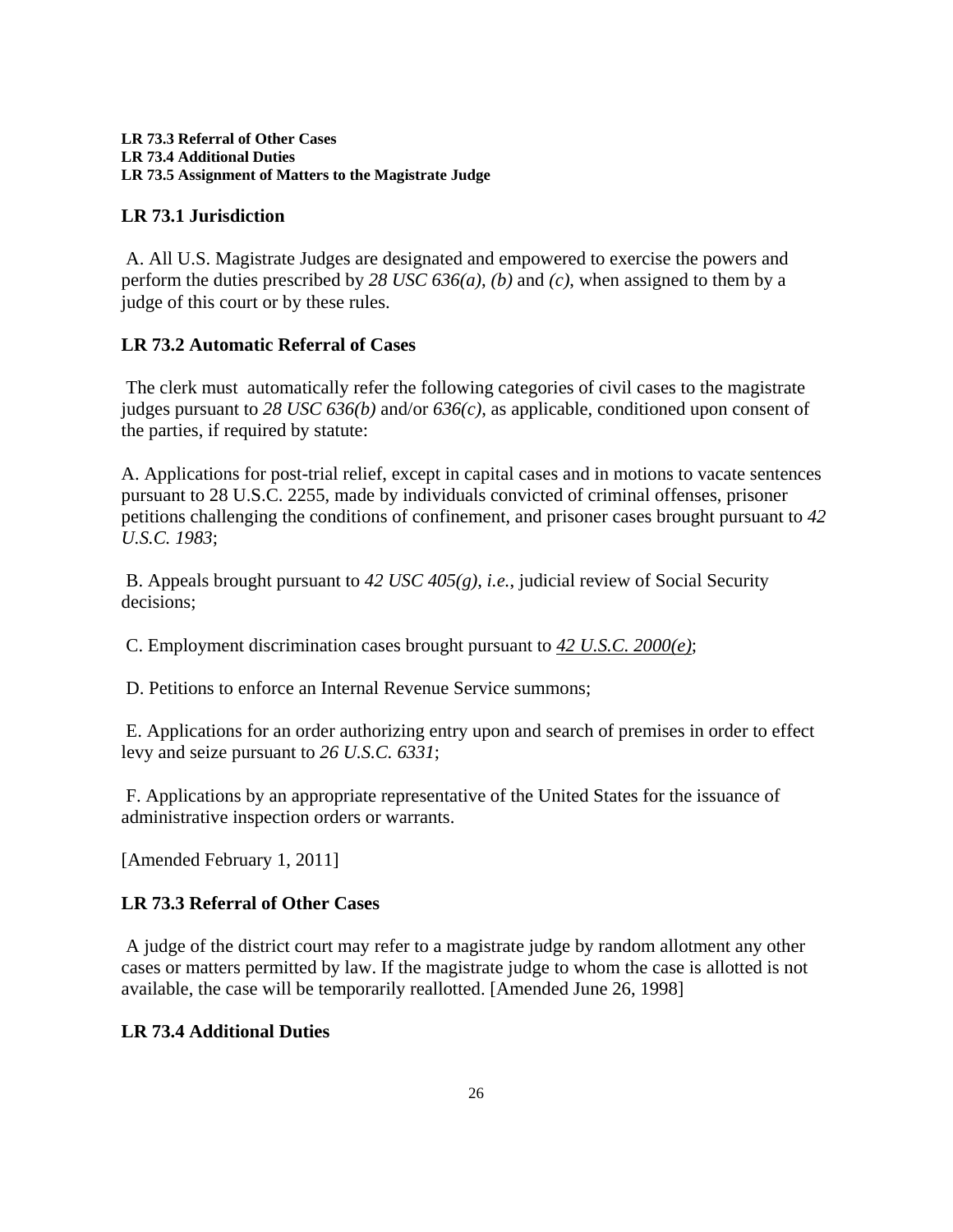The magistrate judges must perform such additional duties as may be assigned by the court or by any of its judges on cases randomly allotted to that magistrate judge, including:

A. Administer oaths and affirmations and take acknowledgments, affidavits and depositions;

 B. Issue attachments or orders to enforce obedience to an Internal Revenue summons to produce books and give testimony under *26 USC 7604(b)*;

C. Enforce awards of foreign consuls in differences between captains and crews of vessels of the consul's nation under *22 U.S.C. 258a* conduct proceedings for disposition of deceased seamen's effects under *46 U.S.C. 10708-10710)*; conduct hearings of offenses arising under *46 U.S.C.* 11501; and submit reports and recommendations to the district court;

 D. Conduct pre-trial and scheduling conferences and enter scheduling orders pursuant to FRCP 16(b) ;

E. Conduct voir dire and select petit juries for the court;

 F. Perform any additional duty that is not inconsistent with the Constitution and laws of the United States;

[Amended June 26, 1998; February 1, 2011]

#### **LR 73.5 Assignment of Matters to the Magistrate Judge**

 Unless the court orders otherwise in a particular case, cases will be allotted to the magistrate judges in the same manner as cases are allotted to the judges. [Amended February 1, 2011]

# **LOCAL CIVIL RULE 77 - DISTRICT COURTS AND CLERKS**

**LR 77.1 Conference In Chambers - Notice LR 77.2 Sessions of Court** 

# **LR 77.1 Conference In Chambers - Notice**

 Except as to applications normally considered and acted upon ex parte, no ex parte communication with a judge in chambers is allowed, except upon notice of the date and hour of the proposed conference to opposing counsel, or if counsel is unknown, to the opposing party. [Amended February 1, 2011]

# **LR 77.2 Sessions of Court**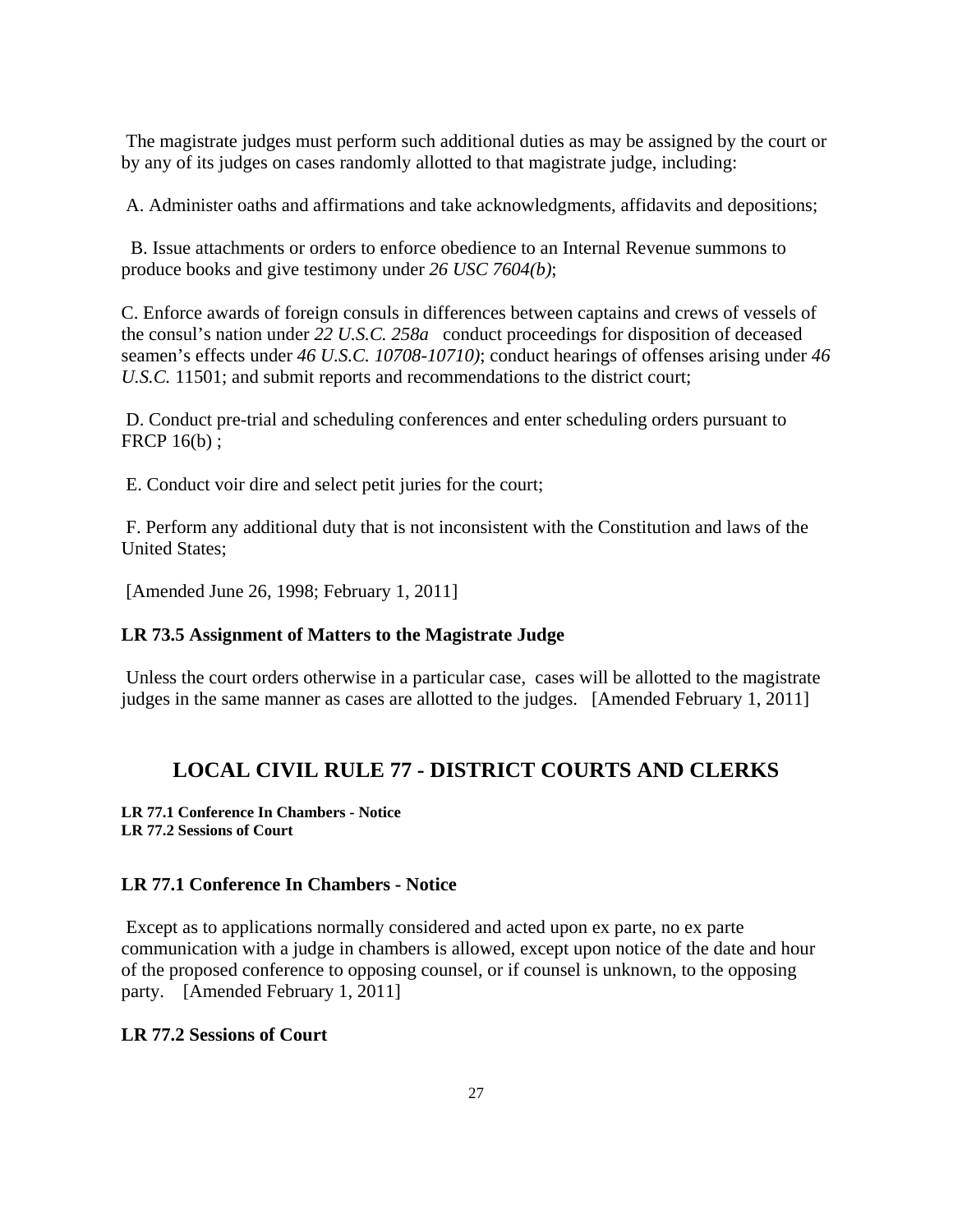The court is in continuous session on all business days through the year for transacting judicial business.[Amended June 28, 2002; February 1, 2011]

# **LOCAL CIVIL RULE 78 - MOTION DAY**

**LR 78.1 Motion Days LR 78.2 Calendar** 

#### **LR 78.1 Motion Days**

Wednesday of each week, or such other day as the court may designate from time to time by order, is motion day. On this day, motions will be scheduled for submission and oral arguments conducted, if requested and permitted. Motions may also be designated for submission and/or hearing at some other time by order of the individual judge to whom the action is allotted. On motion day, the court also considers reviews from magistrate judges' rulings, contradictory motions requiring action by the court after hearing and other matters required by law or court order to be heard and determined summarily.

 Any party seeking oral argument must file either contemporaneously with the filing of the motion or opposition memorandum to a motion, or within three days after receipt of the opposition memorandum to a motion, a separate written request for oral argument. Oral argument will be permitted in such cases without further order of the court, unless the court advises the parties, as soon as practicable, that the request for oral argument is denied. [Amended October 1, 2003; February 1, 2011]

#### **LR 78.2 Calendar**

 The clerk must prepare a calendar for each section of the court listing the matters submitted for decision on each motion day in the order in which they have been filed. The court may elect to determine motions in some other order and may defer determination of motions in which either party has not timely filed a memorandum to the end of the docket, or in the discretion of the court may deny oral argument. [Amended February 1, 2011]

# **LOCAL CIVIL RULE 79 – BOOKS, RECORDS AND ENTRIES KEPT BY THE CLERK**

**LR 79.1 Withdrawal of Files LR 79.2 Custody of Exhibits LR 79.3 Disposition of Exhibits LR 79.4 Offer and Marking of Exhibits LR 79.5 Obtaining Record From Appellate Court for Hearing on Motions** 

**LR 79.1Withdrawal of Files**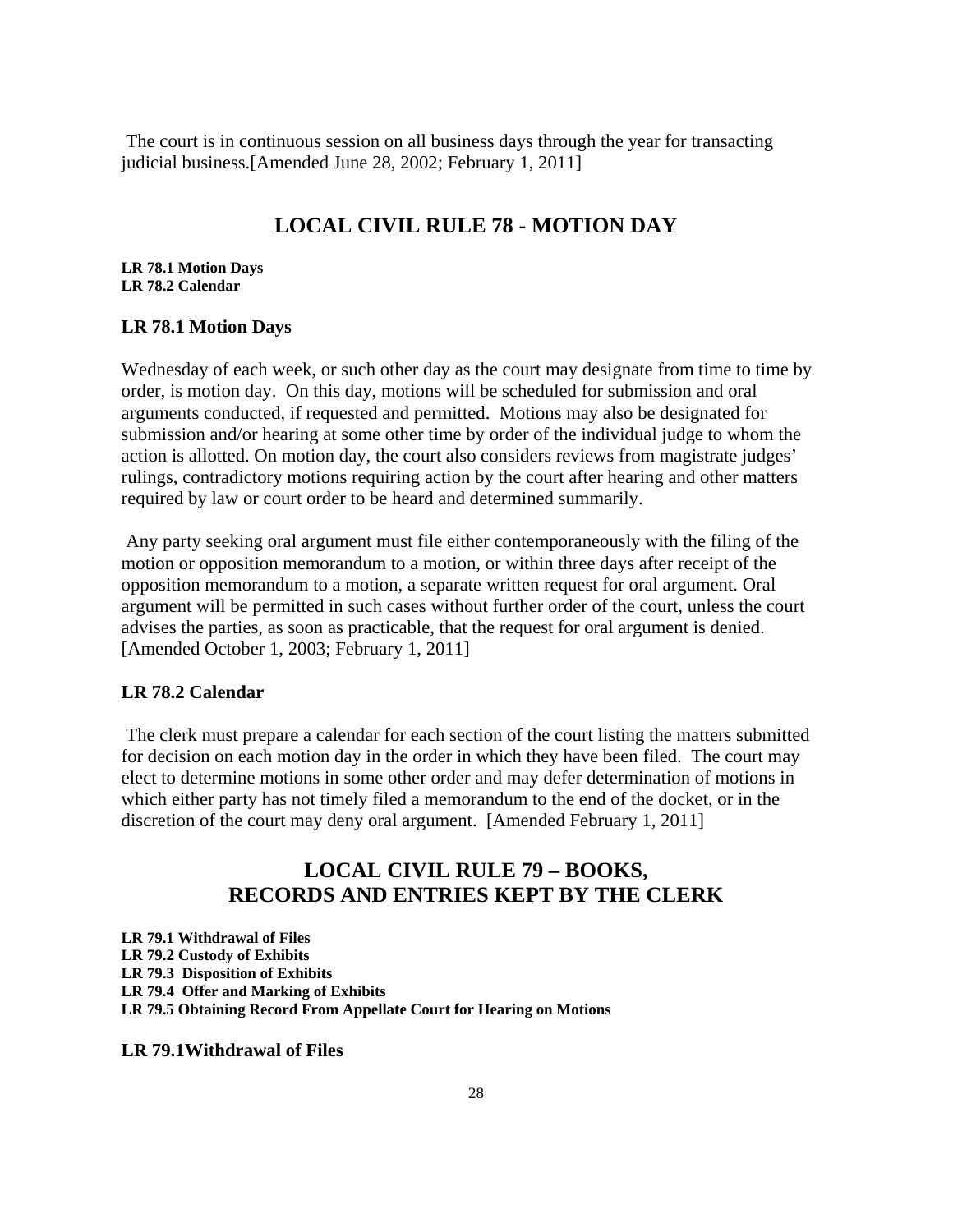Files in the office of the clerk may be removed from it only:

A. for the use of the court;

B. pursuant to a subpoena from any federal or state court directing their production; or

C. with leave of court or permission of the clerk first obtained.

# **LR 79.2 Custody of Exhibits**

 After being received in evidence, all exhibits are in the custody of the clerk, unless otherwise ordered by the court. [Amended February 1, 2011]

# **LR 79.3 Disposition of Exhibits**

 All exhibits in the custody of the clerk must be removed within 35 days of the final disposition of the case. The party offering exhibits is responsible for their removal and must give a detailed receipt for the clerk's records. If the parties or their attorneys fail or refuse to remove exhibits within 35 days, the exhibits may be destroyed or otherwise disposed of by the clerk. [Amended February 1, 2011]

# **LR 79.4 Offer and Marking of Exhibits**

 An exhibit must be marked by counsel for identification before it may be referred to or offered into evidence. [Amended February 1, 2011]

# **LR 79.5 Obtaining Record From Appellate Court for Hearing on Motions in district court**

 In cases in which an appeal has been taken and the record filed with the clerk of the court of appeals, counsel for the moving party must obtain the record and return it to the clerk of the district court when a motion is filed in the district court. [Amended February 1, 2011]

# **LOCAL CIVIL RULE 83 - RULES BY DISTRICT COURTS; JUDGES' DIRECTIVES**

# **LOCAL CIVIL RULE 83.1 - NATURALIZATION**

LR 83.1 Naturalization

# **LOCAL CIVIL RULE 83.2 - ATTORNEYS**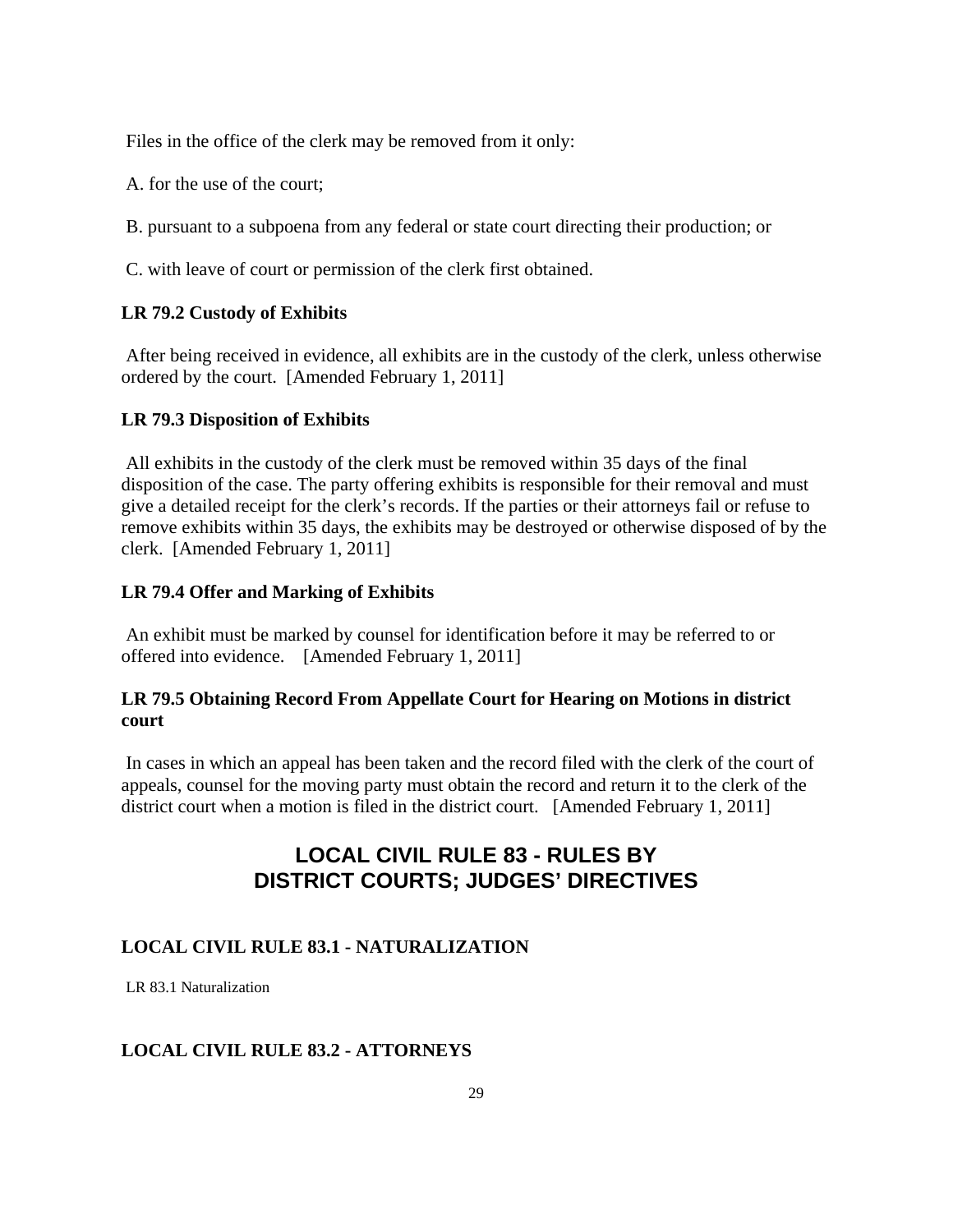LR 83.2.1 Roll of Attorneys LR 83.2.2 Procedure for Admission LR 83.2.3 Rules of Conduct LR 83.2.4 Attorney Representation LR 83.2.5 Visiting Attorneys LR 83.2.6 Waiver by Court Order of Requirements for Local Counsel LR 83.2.7 Familiarity With and Compliance With Rules LR 83.2.8 Familiarity With the Record LR 83.2.9 Counsel's Failure to Appeal LR 83.2.10 Practicing Before Admission or During Suspension LR 83.2.11 Continuing Representation, Withdrawals, Substitution of Counsel LR 83.2.12 Additional Counsel LR 83.2.13 Appearances by Law Students

#### **LOCAL CIVIL RULE 83.3 - BUILDING SECURITY**

LR 83.3.1 Reasons for Building Security LR 83.3.2 Security Personnel LR 83.3.3 Carrying of Parcels, Bags, and Other Objects LR 83.3.4 Search of Persons LR 83.3.5 Unseemly Conduct LR 83.3.6 Entering and Leaving LR 83.3.7 Spectators LR 83.3.8 Cameras and Electronic Equipment LR 83.3.9 Photographs, Radio or Television Broadcasting LR 83.3.10 Weapons LR 83.3.11 Enforcement

# **LOCAL CIVIL RULE 83.4 - BANKRUPTCY**

LR 83.4.1 Reference to Bankruptcy Judge LR 83.4.2 Appeal to the District Court LR 83.4.3 Motion Seeking Relief From a District Judge LR 83.4.4 Record Transmitted to the District Court

# **LOCAL CIVIL RULE 83 - RULES BY DISTRICT COURTS; JUDGES' DIRECTIVES**

# **LOCAL CIVIL RULE 83.1 - NATURALIZATION**

# **LR83.1 Naturalization**

 A judge of the district court administers the oath of allegiance to applicants for naturalization**.**  [Amended May 18, 2004, June 26, 2004]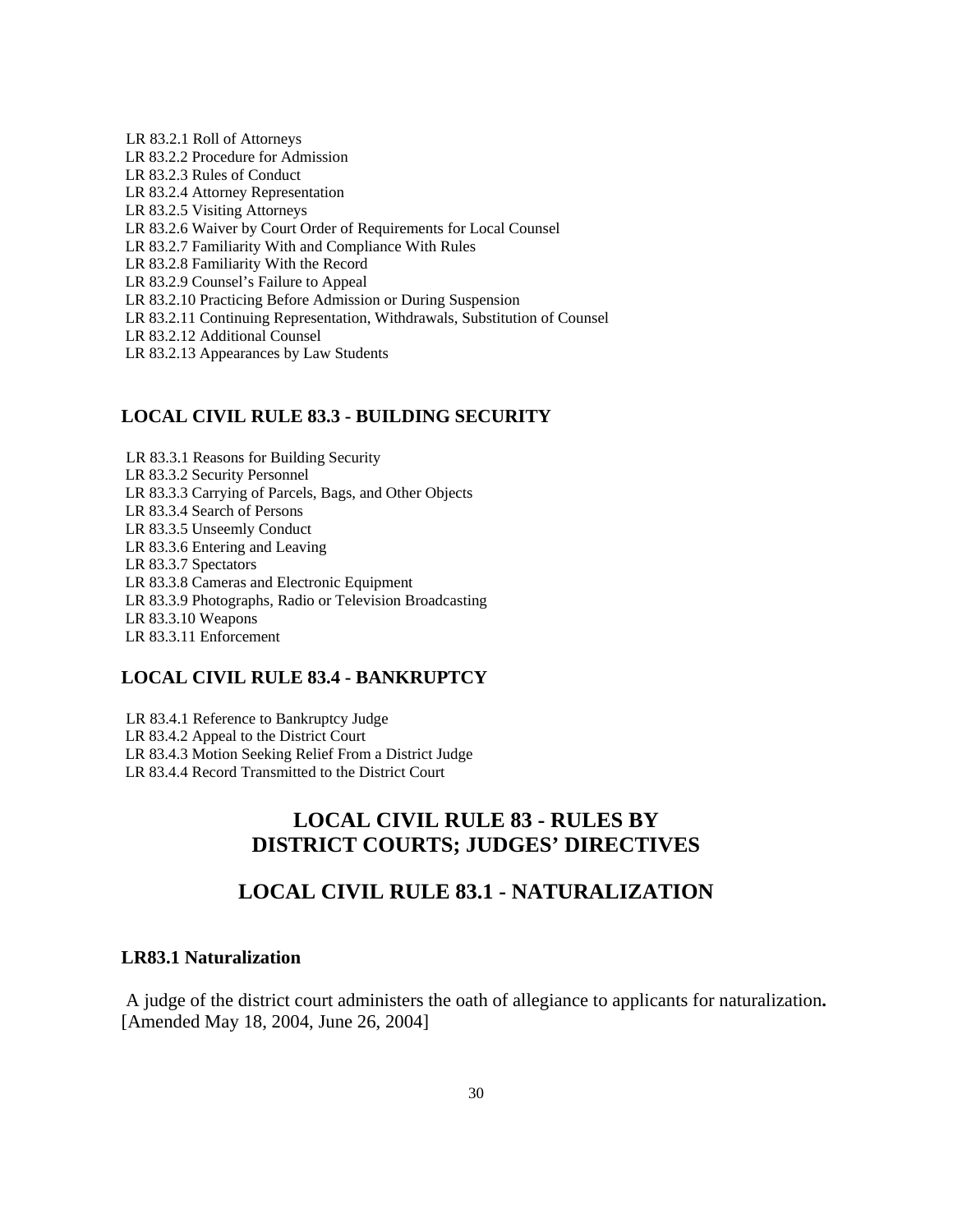# **LOCAL CIVIL RULE 83.2 - ATTORNEYS**

**LR 83.2.1 Roll of Attorneys LR 83.2.2 Procedure for Admission LR 83.2.3 Rules of Conduct LR 83.2.4 Attorney Representation LR 83.2.5 Visiting Attorneys LR 83.2.6 Waiver by Court Order of Requirements for Local Counsel LR 83.2.7 Familiarity With and Compliance With Rules LR 83.2.8 Familiarity With the Record LR 83.2.9 Counsel's Failure to Appear LR 83.2.10 Practicing Before Admission or During Suspension LR 83.2.11 Continuing Representation, Withdrawals, Substitution of Counsel LR 83.2.12 Additional Counsel LR 83.2.13 Appearances by Law Students** 

## **LR 83.2.1Roll of Attorneys**

 Any member in good standing of the Louisiana bar who is of good moral character is eligible for admission to the bar of the Eastern District of Louisiana. The bar of the court consists of those lawyers admitted to practice before the court who have taken the prescribed oath and signed the roll of attorneys for the district.

[Amended July 17, 2000]

#### **LR 83.2.2 Procedure for Admission**

 A. Each applicant for admission to the bar of this court must file a written petition signed by him or her and endorsed by two members of the bar of this court listing the applicant's residence and office address, his or her general and legal education, the courts in which he or she is admitted to practice, and stating that the applicant is qualified to practice before this court, is of good moral character, and is not subject to any pending disbarment or professional discipline procedure in any other court. If the applicant has been convicted of a felony or has previously been subject to any disciplinary proceedings, full information about each, including the charges and the result, must be set forth.

 B. An applicant may be admitted in open court or in a judge's chambers, upon taking an oath to conduct himself or herself as an attorney or counselor of this court uprightly and according to law and to support the Constitution of the United States. The attorney must, under the direction of the clerk, sign the roll of attorneys and pay the fee required by law and any other fee required by the court. A motion for admission must be filed within six months of filing of the petition.

C. Upon written request and for good cause shown, if a personal appearance would present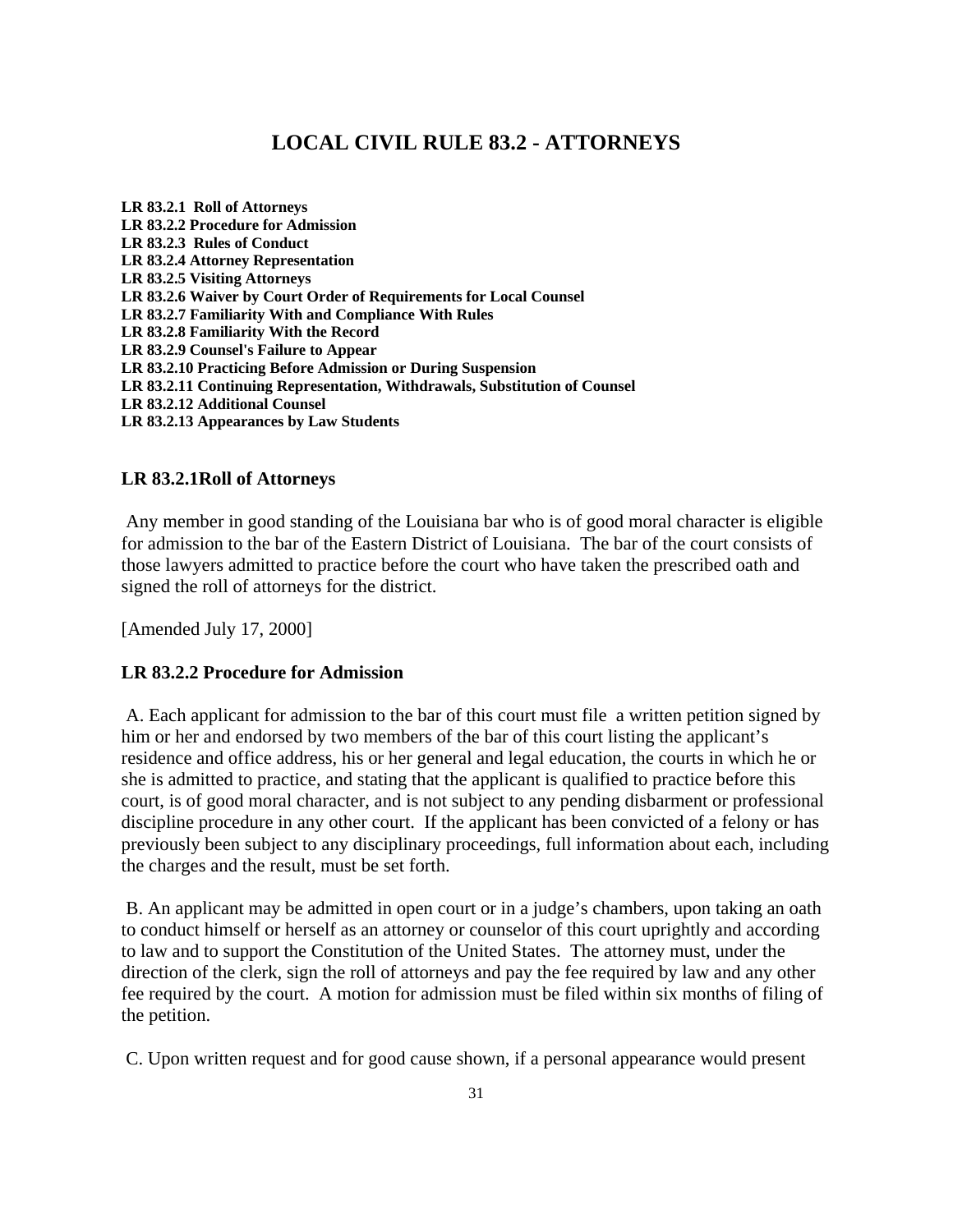undue hardship for the applicant or the applicant resides outside the boundaries of this district, the court may grant the applicant's request for admission without a personal appearance. In such instance, the applicant must take a written oath, on a form prescribed by the clerk, to conduct himself or herself as an attorney or counselor of this court uprightly and according to law and to support the Constitution of the United States, and submit this written oath with any fee required by law and any other fee required by the court. At the attorney's first physical appearance before the court, he or she must sign the roll of attorneys in the clerk's office.

D. Every attorney admitted to practice before this court must pay to the clerk of court an annual fee in an amount periodically set by the court en banc and posted for public notice by the clerk of court. The fee will be made part of a fund used to defray the expense of administration and enforcement under the court's Disciplinary Rules and for such other uses and purposes that the court determines appropriate. These fees must be paid triennially not later than March 1 of the calendar year in which such payment is due.

(1) At the time of admission, the attorney must make the initial triennial payment. Such fee will not be prorated within any calendar year, but an attorney first admitted in the second or third year of any triennial period will be required to make proportionate payment only for those years of such period in which the attorney's membership in the bar is effective.

Attorneys admitted pro hac vice must pay a triennial or proportionate fee, unless a similar fee has been paid to another court of the United States and satisfactory evidence thereof has been submitted to the clerk.

(2) Any attorney who fails to pay the fee required under subsection (1) will be summarily suspended, provided a notice of delinquency has been sent to the attorney to the last address appearing in the Roll of Attorneys of the bar of this court at least 35 days before such suspension.

Any attorney suspended under this provision may be reinstated upon payment of the fee.

E. To facilitate the keeping of an accurate Roll of Attorneys, every attorney subject to these Rules must triennially on or before the first day of March, file with the clerk of this court a registration statement on a form supplied by the clerk setting forth the attorney's current residence and office addresses; his or her Bar Roll number; and the bars of all states, territories, districts, commonwealths, or possessions or other courts of the United States to which the attorney is admitted and the dates of such admissions. In addition, every attorney subject to these Rules must file a supplemental statement of any change in this information previously submitted within 35 days of such change. All persons must file this required registration statement at the time of admission to practice before this court. Upon request, the clerk will provide a certificate of compliance.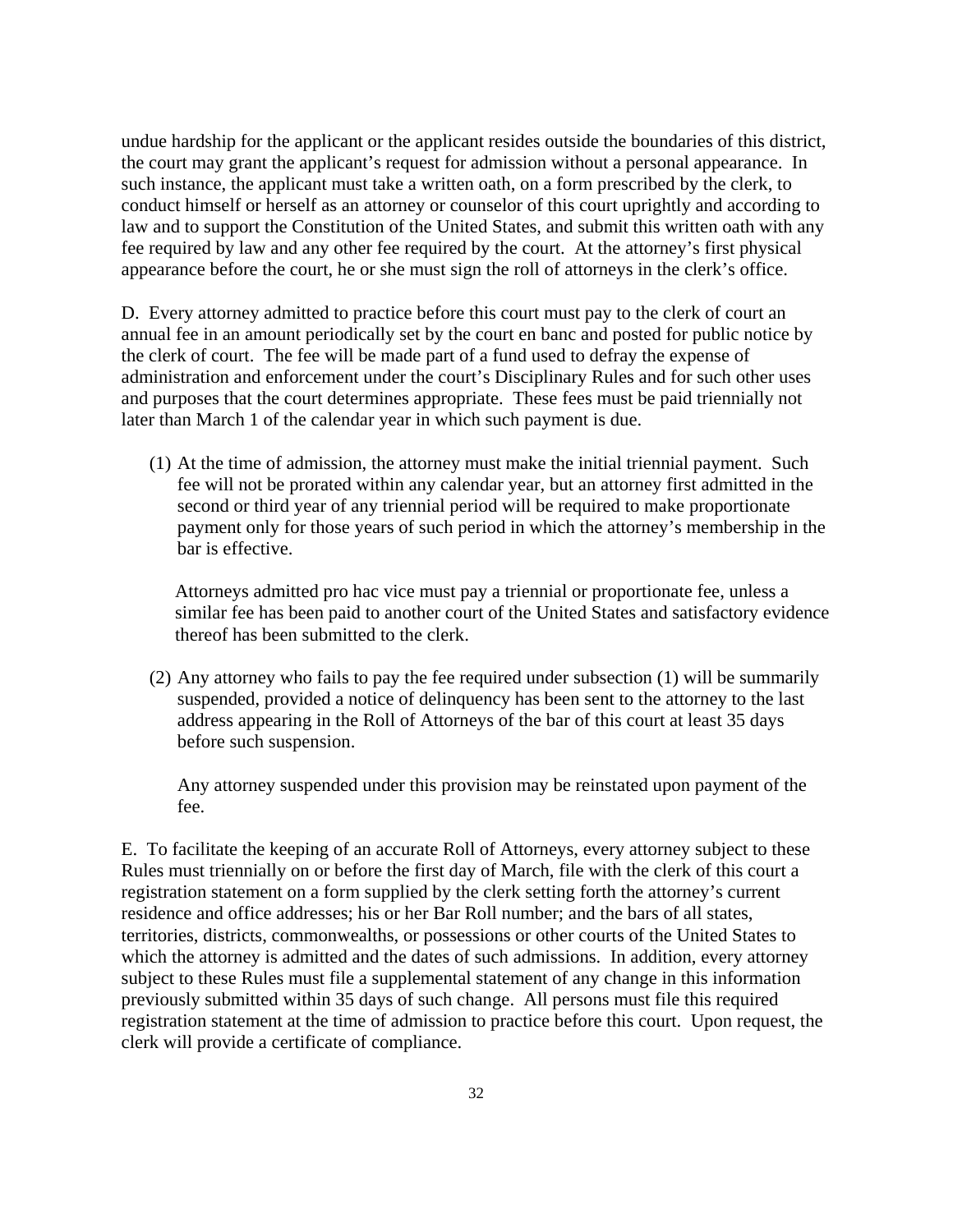- (1) Within 35 days of receipt of a statement or supplemental statement and of payment of the aforesaid fee in accordance with the provisions of (A) and (D) above, the clerk must acknowledge receipt thereof in appropriate form so as to enable the attorney, on request, to demonstrate compliance with the requirements of (A) and (D) above.
- (2) Any attorney who fails to file the attorney registration statement or supplemental statement as required above will be summarily suspended. A notice of delinquency must be sent to the attorney at the current address appearing in the Roll of Attorneys of the bar of this court at least 35 days before such suspension. The suspension will remain in effect until the attorney has complied with these Rules.

F. An attorney who has retired or is not engaged in the practice of law before this court may advise the clerk in writing that he or she desires to assume inactive status and discontinue the practice of law before this court. Upon the filing of such a notice, the attorney will no longer be eligible to practice law in this court and will not be obligated for further payment of the fee prescribed herein or for filing the attorney registration statement every three years as required by this Rule for active practitioners.

Upon the filing of a notice to assume inactive status, the attorney will be removed from the roll of active attorneys until and unless he or she requests and is granted reinstatement to the active rolls. Reinstatement to active status may be granted (unless the attorney is then subject to an outstanding order of suspension or disbarment or has been on inactive status for five years or more) upon the payment of any fees due as prescribed by this Rule and the submission of a current registration statement. Reinstatement to active status of an attorney who has been on voluntary inactive status for five years or more will be governed by the provisions of the Disciplinary Rules of this court.

G. The fees and costs paid pursuant to these Rules will be maintained by the clerk as trustee thereof in separate interest bearing, federally insured accounts with such depositories as the court may from time to time approve or invested in obligations of the United States. Funds so held will be disbursed only pursuant to the orders of the court and at no time will they be deposited into the Treasury of the United States.

[Amended July 17, 2000; October 1, 2003; October \_\_, 2010]

# **LR 83.2.3 Rules of Conduct**

 This court hereby adopts the Rules of Professional Conduct of the Louisiana State Bar Association, except as otherwise provided by a specific rule or general order of a court. [Amended June 28, 2002]

## **LR 83.2.4 Attorney Representation**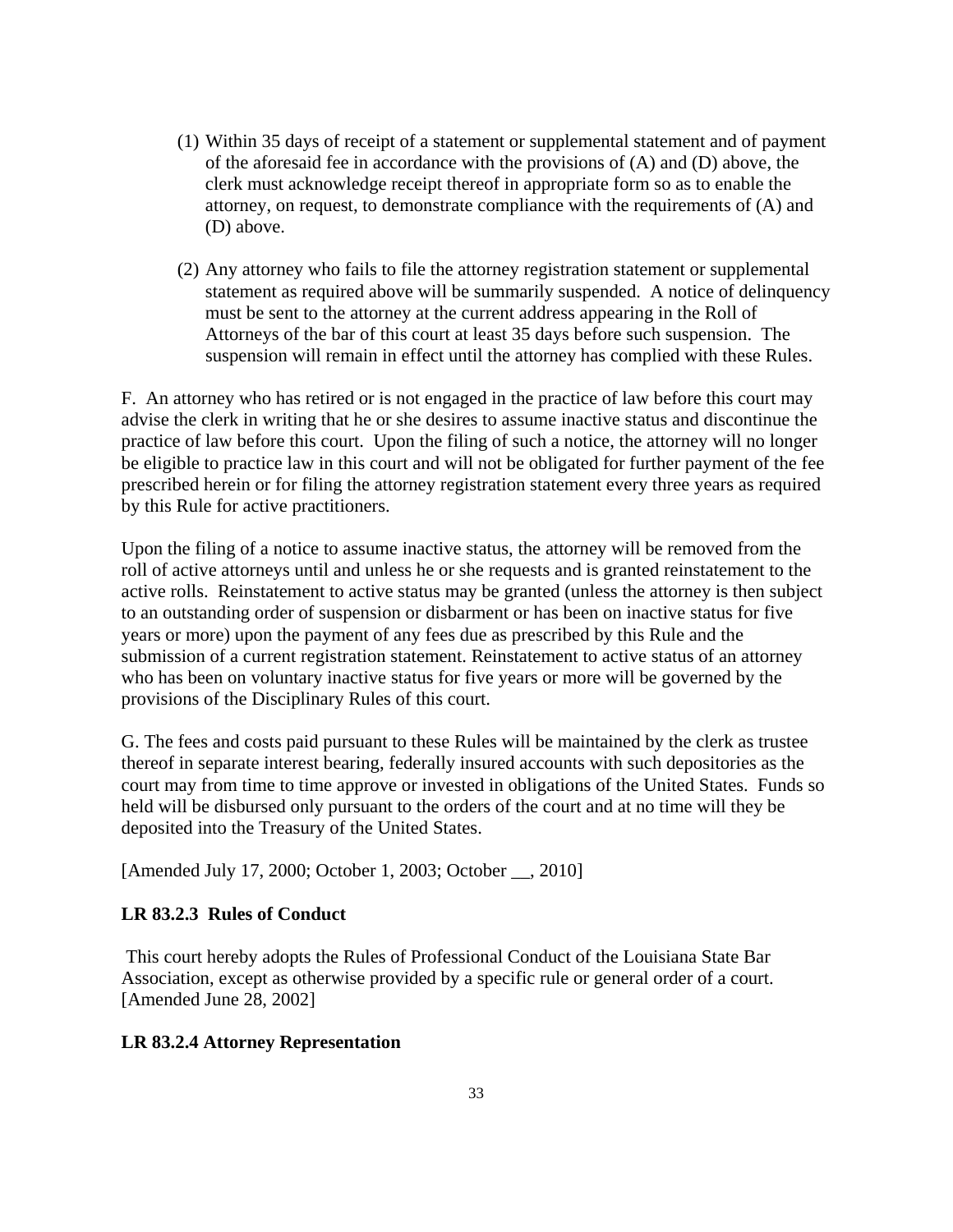Any party who does not appear in proper person must be represented by a member of the bar of this court, except as set forth below.

# **LR 83.2.5 Visiting Attorneys**

 Any member in good standing of the bar of any court of the United States or of the highest court of any state and who is ineligible to become a member of the bar of this court, may, upon written motion of counsel of record who is a member of the bar of this court, by ex parte order, be permitted to appear and participate as co-counsel in a particular case.

 The motion must have attached to it a certificate by the presiding judge or clerk of the highest court of the state, or court of the United States, where he or she has been so admitted to practice, showing that the applicant attorney has been so admitted in such court, and that he or she is in good standing therein.

 The applicant attorney must state under oath whether any disciplinary proceedings or criminal charges have been instituted against him or her, and if so, must disclose full information about the proceeding or charges and the results thereof.

 An attorney thus permitted to appear may participate in a particular action or proceeding in all respects. The clerk must register all attorneys admitted to the bar of this court, including those admitted pro hac vice, as Filing Users of the court's Electronic Filing System. Registration as a Filing User constitutes consent to electronic service of all documents as provided in these rules in accordance with the Federal Rules of Civil Procedure. The clerk must provide Filing Users with a user log-in and password once registration and required training are completed.

When an attorney applies to be admitted or is admitted to this court for purposes of a particular proceeding (pro hac vice), the attorney is deemed thereby to have conferred disciplinary jurisdiction upon this court for any alleged misconduct of that attorney arising in the course of or in preparation for the proceeding. In addition to visiting counsel, local counsel is responsible to the court at all stages of the proceedings. Designation of the visiting attorney as "Trial Attorney" pursuant to LR11.2 does not relieve local counsel of the responsibilities imposed by this rule. [Amended February 1, 2011]

## **LR 83.2.6 Waiver by Court Order of Requirements for Local Counsel**

Counsel who is ineligible to become a member of the bar of this court may be authorized by court order to appear and act for any party without joinder of local co-counsel when it is shown that:

A. The party would suffer hardship by joinder of local counsel;

B. The obligations and duties of counsel in the particular litigation will be fulfilled without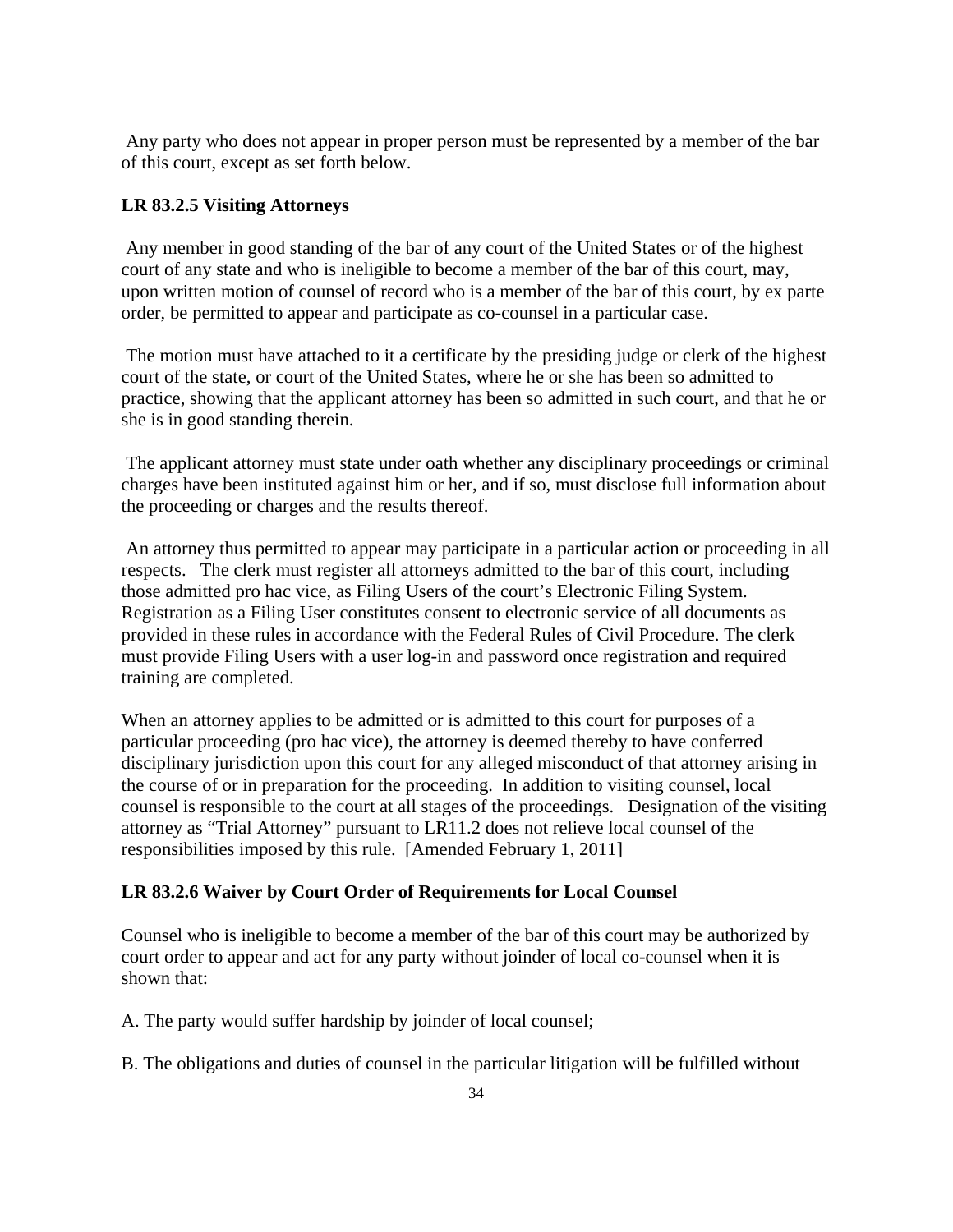joinder of local co-counsel.

# **LR 83.2.7 Familiarity With and Compliance With Rules**

 Everyone who appears in court in proper person and every attorney permitted to practice in this court must be familiar with these rules. Willful failure to comply with the rules, or a false certificate of compliance, is cause for disciplinary action. [Amended February 1, 2011]

# **LR 83.2.8 Familiarity With the Record**

All counsel of record must be familiar with the substance of all documents and court orders filed in the case and any consolidated cases. [Amended February 1, 2011]

# **LR 83.2.9 Counsel's Failure to Appear**

The court may impose the following costs or sanctions:

 A. For failure to appear, or appearing late, at any proceeding before any of the judges or magistrate judges when the lawyer has been given timely notice of the proceeding, has failed in advance to seek a continuance, and has no adequate excuse:

1. Upon a first violation, or if the last violation was more than two years ago, he or she may be ordered to pay a fee in a reasonable amount to each opposing counsel who has appeared.

 2. Upon a second violation, or within two years of the first, the lawyer may be ordered to pay a fee in a reasonable amount to each opposing counsel who has appeared, and may be required to show cause before a judge of this court why he or she should not be suspended from practice or subjected to some other form of discipline.

 3. This fee may not be waived, returned, taken into account on settlement, billed or charged to a client in any way.

B. For failure, without adequate excuse, to appear for a trial or a hearing for which witnesses have been summoned, or for unreasonable delay in appearing, the lawyer may be required to show cause why he or she should not be subject to disciplinary action.

[Amended February 1, 2011]

## **LR 83.2.10 Practicing Before Admission or During Suspension**

 Any person who exercises any of the privileges of a member of the bar or who pretends to be entitled to do so before his or her admission to the bar of this court, or during his or her disbarment or suspension, subjects himself or herself to disciplinary action.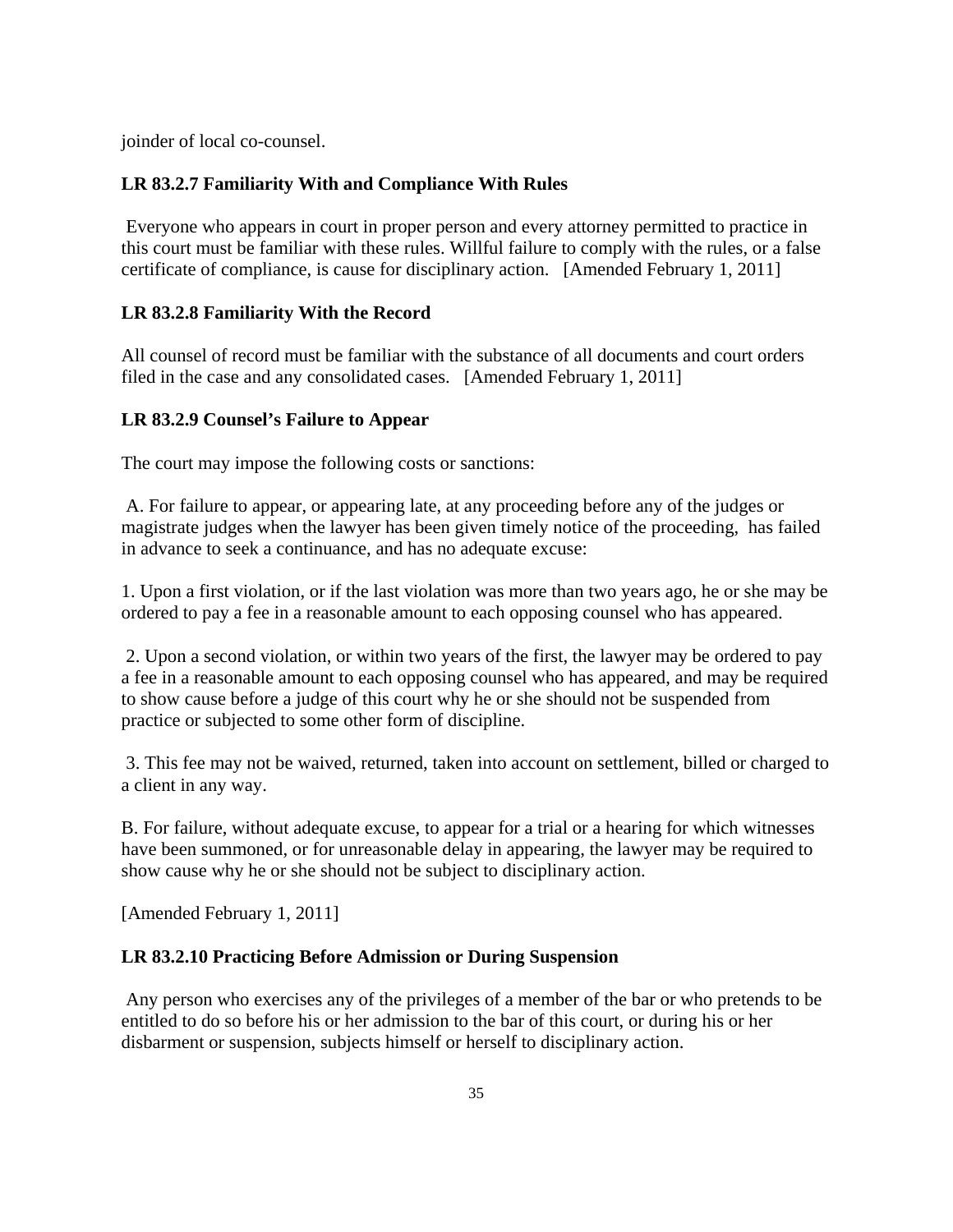# **LR 83.2.11 Continuing Representation, Withdrawals, Substitution of Counsel**

 The original counsel of record must represent the party for whom he or she appears unless the court permits him or her to withdraw from the case. Counsel of record may obtain permission only upon joint motion (of current counsel of record and new counsel of record) to substitute counsel or upon a written motion served on opposing counsel and the client. If other counsel is not thereby substituted, the motion to withdraw must contain the present address of the client and the client's telephone number if the client can be reached by telephone. The motion must be accompanied by a certificate of service, including a statement that the client has been notified of all deadlines and pending court appearances, served on both the client by certified mail and opposing counsel, or an affidavit stating why service has not been made. [Amended February 1, 2011]

## **LR 83.2.12 Additional Counsel**

Where counsel has appeared for any party, other counsel may appear for the same party only:

A. Upon motion of counsel of record for that party, or motion consented to by him or her; or

 B. Upon motion, after counsel for the party has been permitted to withdraw or has died, or is incapacitated, or cannot be found; or

C. Upon motion of a party after notice to counsel of record.

## **LR 83.2.13 Appearances by Law Students**

 Limited appearances by law students, if the person on whose behalf he or she is appearing has consented to that appearance in writing and the supervising lawyer has also approved the appearance in writing, are allowed in any civil matter in which a fee is not provided for or could not reasonably be anticipated

 The written consent and approval referred to above must be filed in the record of the case and must be brought to the attention of the judge.

 The supervising lawyer or the prosecuting attorney must personally be present throughout the proceedings and is responsible for the manner in which they are conducted.

#### A. *Prerequisites to Law Student Appearances*

To make an appearance pursuant to this rule, the law student must:

1. Be duly enrolled in a law school in this state approved by the American Bar Association;

2. Have completed four (4) full-time semesters of legal studies or the equivalent if the school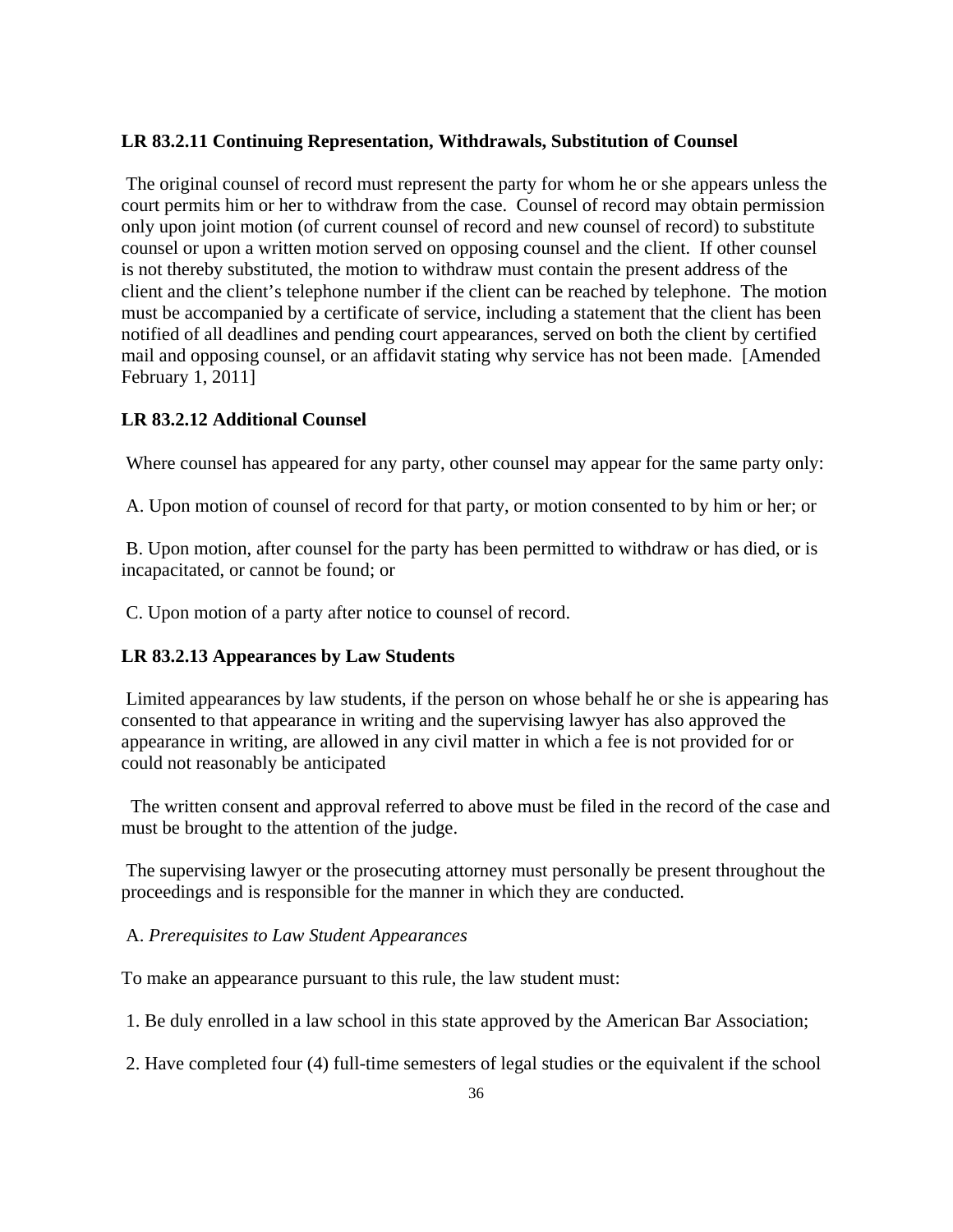is on some basis other than a semester basis;

 3. Be certified by the dean of his or her law school as being of good moral character, competent legal ability, and adequately trained to perform as a legal intern;

4. Be introduced to the court by an attorney admitted to practice in this court;

5. Neither ask for nor receive remuneration of any kind for services;

6. Take the following oath:

"I, \_\_\_\_, do solemnly swear that I will support the Constitution of the United States and of the State of Louisiana and have read and am familiar with the Code of Professional Responsibility of the Louisiana State Bar Association, and I understand that I am bound by the precepts therein contained as fully as if I were admitted to the practice of law in Louisiana; and that I further accept the privileges granted to me as well as the responsibilities which will devolve upon me, so that I may be more useful through my clinical education in the service of justice."

## B. *Certification of Students*

The certification of a student by the law school dean:

 1. Must be filed with the clerk and, unless sooner withdrawn, remain in effect for twelve (12) months after it is filed, or until the announcement of the results of the first bar examination following the student's graduation, whichever comes earlier. For any student who passes that examination or who is admitted to the bar without taking an examination, the certification continues in effect until the date he or she is admitted to the bar;

 2. May be withdrawn by the dean at any time by mailing a notice to that effect to the clerk. The notice need not state the cause for withdrawal;

 3. May be terminated by this court at any time without notice or hearing and without any showing of cause. Notice of the termination may be filed with the clerk.

## C. *Supervision of Students*

The member of the bar under whose supervision an eligible law student works must:

 1. Be admitted to practice before this court and approved by the dean of the law school in which the law student is enrolled for service as a supervising lawyer for this program;

 2. Assume personal professional responsibility and liability for the student's guidance in any work undertaken and for supervising the quality of the student's work;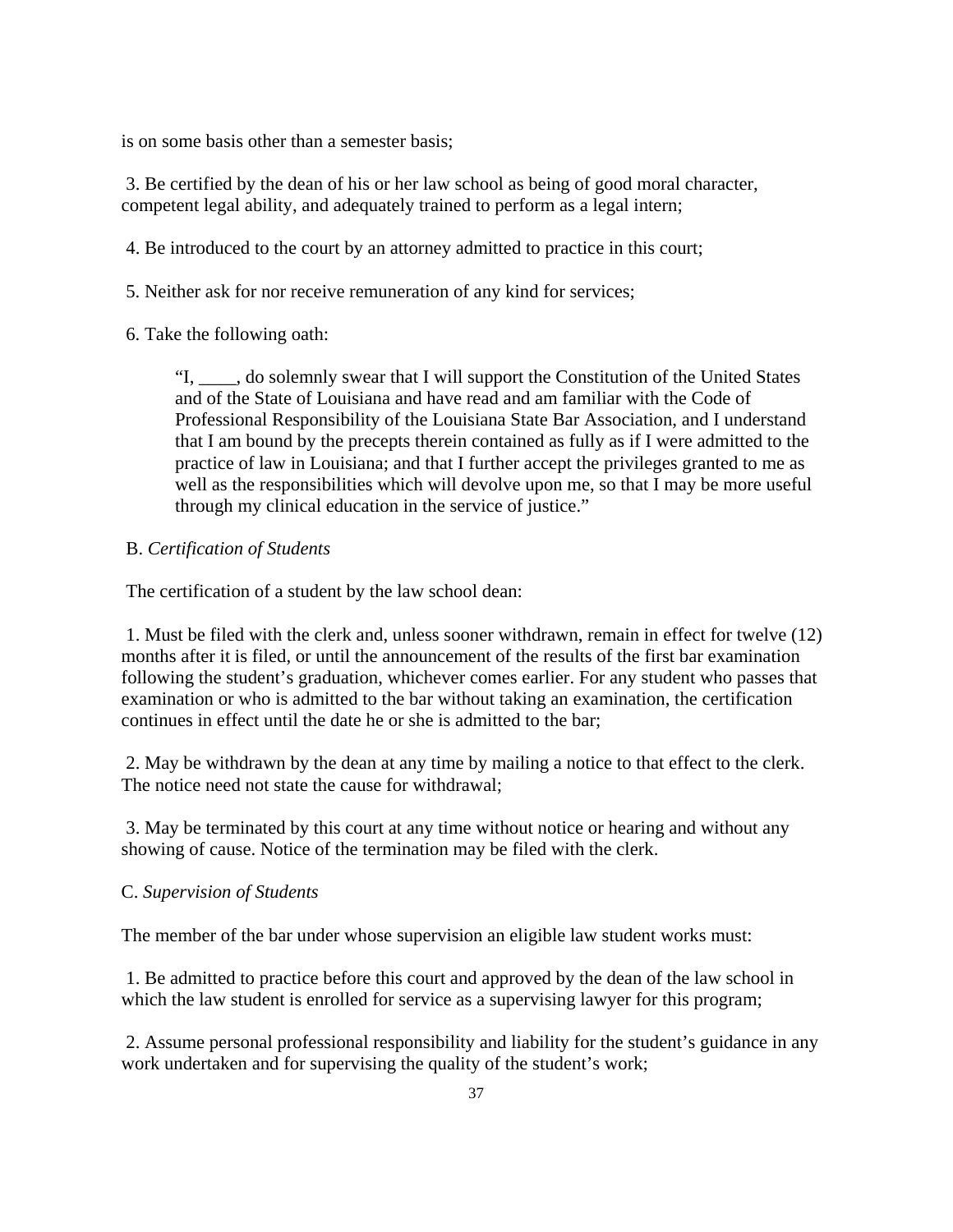3. Assist the student in his or her preparation.

[Amended February 1, 2011]

# **LOCAL CIVIL RULE 83 - RULES BY DISTRICT COURTS; JUDGES' DIRECTIVES**

# **LOCAL CIVIL RULE 83.3 - BUILDING SECURITY**

**LR 83.3.1 Reasons for Building Security LR 83.3.2 Security Personnel LR 83.3.3 Carrying of Parcels, Bags, and Other Objects LR 83.3.4 Search of Persons LR 83.3.5 Unseemly Conduct LR 83.3.6 Entering and Leaving LR 83.3.7 Spectators LR 83.3.8 Cameras and Electronic Equipment LR 83.3.9 Photographs, Radio or Television Broadcasting LR 83.3.10 Weapons LR 83.3.11 Enforcement** 

#### **LR 83.3.1 Reasons for Building Security**

 The purpose of the rules for building security is to minimize interference with and disruptions of the court's business, to preserve decorum in conducting the court's business and to provide effective security in buildings in which proceedings governed by these rules are held. [Amended February 1, 2011]

## **LR 83.3.2 Security Personnel**

 The term "Security Personnel" means the U.S. Marshal or deputy marshal or a deputized court security officer.

# **LR 83.3.3 Carrying of Parcels, Bags, and Other Objects**

 Security personnel must inspect all objects carried by persons entering the premises. All persons who seek to enter or remain on the premises must submit to such an inspection. [Amended February 1, 2011]

# **LR 83.3.4 Search of Persons**

 Security personnel may search the person of anyone entering the premises or any space in it. Anyone who refuses to permit such a search will be denied entry. [Amended February 1,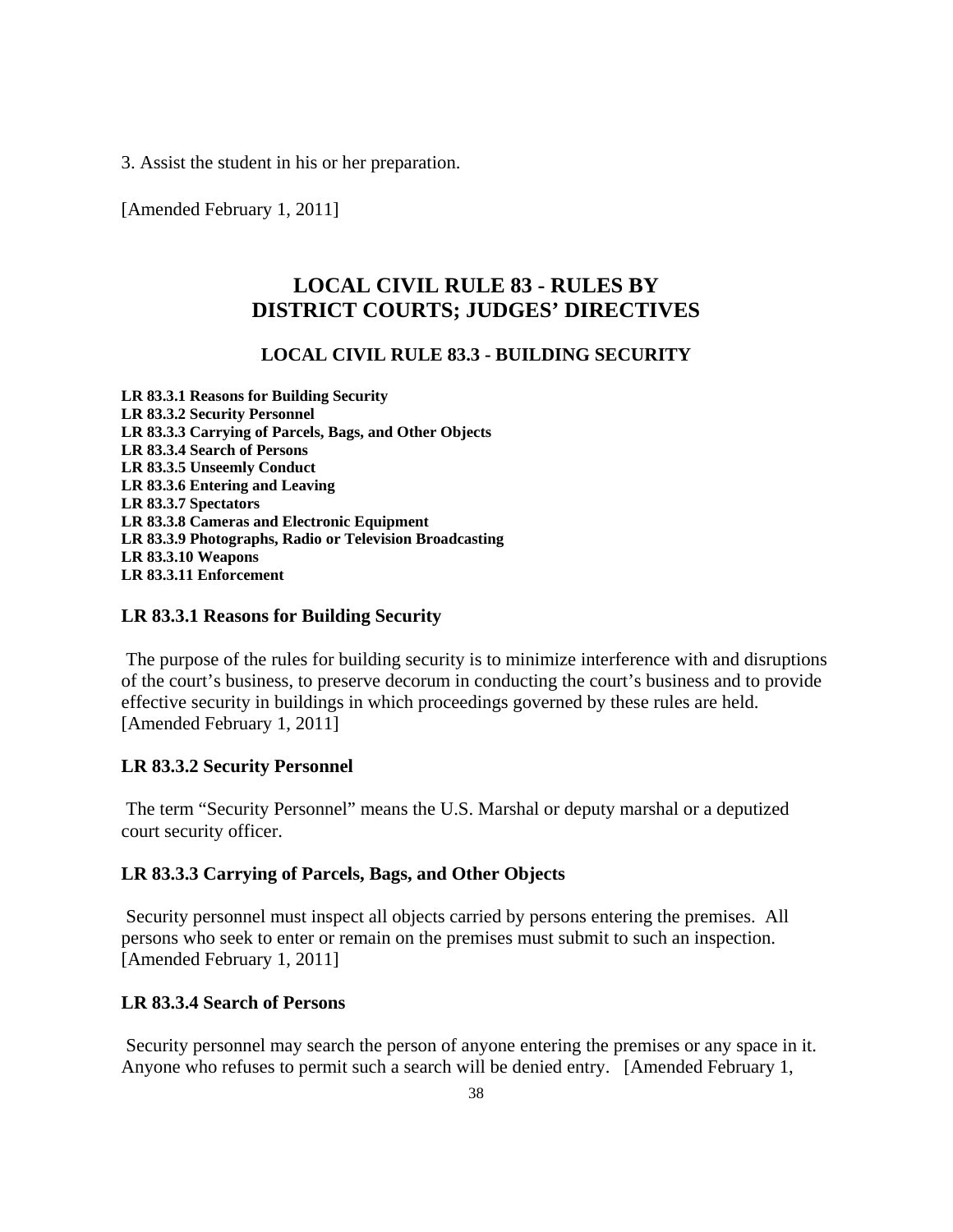2011]

# **LR 83.3.5 Unseemly Conduct**

No person may:

A. Loiter, sleep or conduct himself or herself in a disorderly manner on the premises;

B. Interfere with or disturb the conduct of the court's business;

C. Eat or drink in the halls of the premises or in the courtrooms;

 D. Block any entrance to or exit from the premises or interfere in any person's entry into or exit from the premises. [Amended February 1, 2011]

## **LR 83.3.6 Entering and Leaving**

 All persons must enter and leave courtrooms only through such doorways and at such times as designated by the security personnel. [Amended February 1, 2011]

#### **LR 83.3.7 Spectators**

 Spectators must enter or depart courtrooms only at such times as the presiding judge may direct. Spectators may enter or remain in any courtroom only if spectator seating is available. Spectators must sit in that portion of the courtroom designated by the U.S. Marshal. Spectators excluded because of lack of seating and spectators leaving the courtroom while court is in session or at any recess must not loiter or remain in the area adjacent to the courtroom. [Amended February 1, 2011]

# **LR 83.3.8 Cameras and Electronic Equipment**

Except as set forth herein or as authorized by the court, no one other than court officials engaged in the conduct of court business may bring any camera, transmitter, receiver, audio or video recording device, personal digital assistant, cellular telephone (including Palm Pilot, Blackberry, iphone, or comparable electronic device), computer (including laptop, notebook desktop, or comparable computing device) or other type of electrical or electronic device into the premises.

Any member of the Bar of this court may, subject to security screening, bring personal digital assistants, cellular telephones or computers ("Authorized Electronic Devices") into the courthouse for that attorneys' own use and for presenting, managing, and accessing documents and files for the presentation of evidence during trials and proceedings. Any Authorized Electronic Devices with the capability to make or record images or sounds must be off whenever the device is in any courtroom or its environs, and the use of any such device to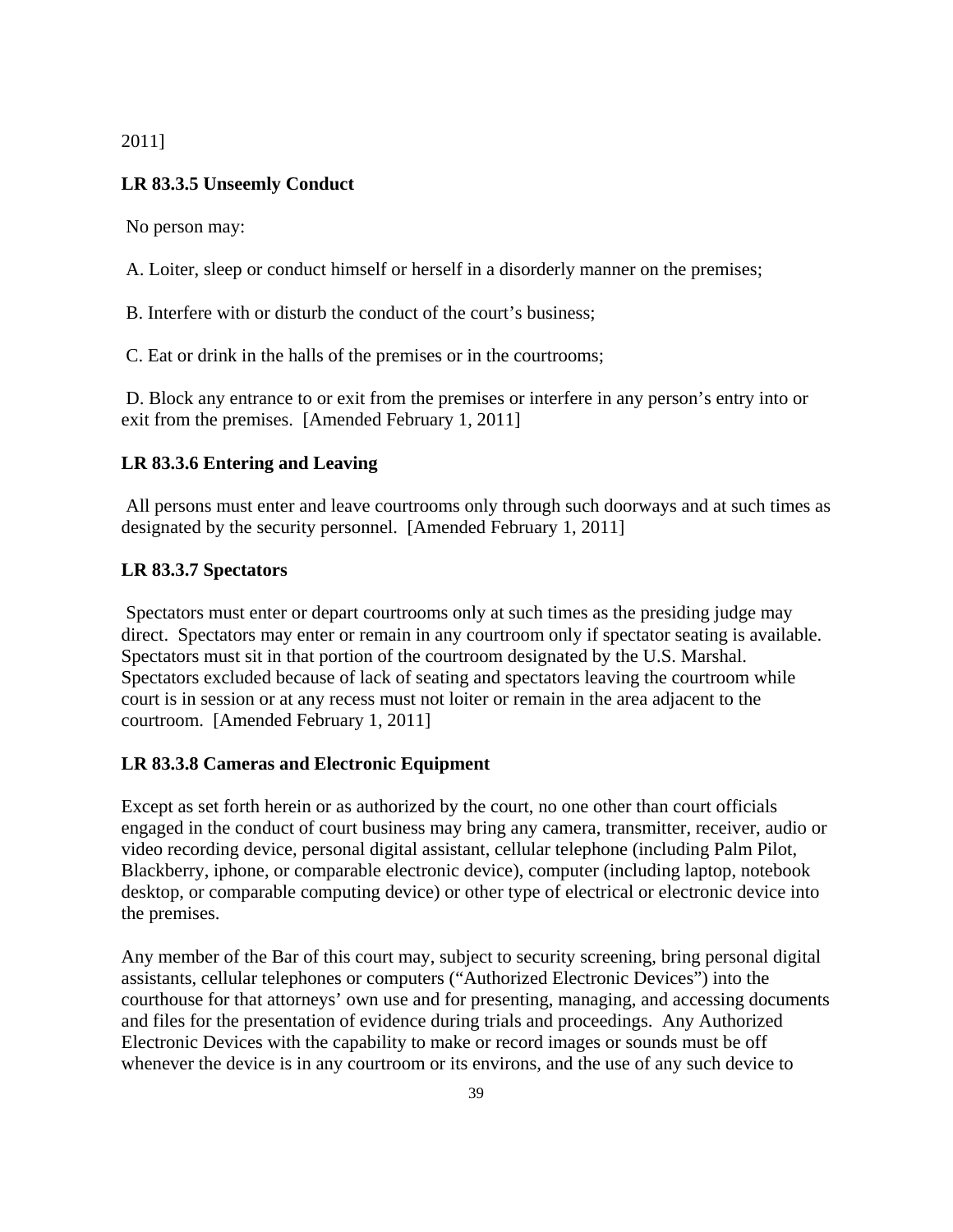record, transmit or photograph court proceedings is prohibited. All sound emitting capabilities (including ringtone or vibration sound) of any Authorized Electronic Device must be off in any courtroom. Authorized Electronic Devices may not be used in a manner that disrupts or interferes with any judicial proceeding or violates Fed. R. Evid. 615 regarding exclusion of witnesses. Notwithstanding this provision, no Authorized Electronic Device may be brought into any courtroom or judicial chambers if the judge to whom the courtroom or chambers is assigned prohibits the introduction of such devices. Other than as set forth herein, no person may introduce or attempt to introduce any type of electronic device (including but not limited to, camera, recording equipment or other type of device) into the premises without court permission.

[Amended February 1, 2011]

## **LR 83.3.9 Photographs, Radio or Television Broadcasting**

 A. The audio-recording, video-recording, taking of photographs, radio or television broadcasting, or electronic transmission of events from the courtroom or its environs is prohibited during the progress of or in connection with judicial proceedings, including proceedings before a United States Magistrate Judge, whether or not court is actually in session. Judicial proceedings, in whole or in part, may not be recorded, broadcast or transmitted by any means, including still or moving photography or any type of sound recording.

 B. As used in these rules the term "environs" means any place within the United States Courthouse and any place wherein any judge of the court may conduct judicial proceedings. [Amended February 1, 2011]

## **LR 83.3.10 Weapons**

 No person may be admitted to or allowed to remain in the premises with any object that might be employed as a weapon unless he or she has been authorized in writing by a judge or magistrate judge to do so, or unless he or she is a federal law enforcement agent, a U.S. Marshal, a Federal Protective Service Police Officer, a publicly employed law enforcement officer or a person designated by the court to assist U.S. Marshals or Federal Protective Service Police. No person, except U.S. Marshals and others specifically authorized by the court, may have any such object in his or her possession while in any courtrooms, judges' chambers or magistrate judges' chambers. Federal law enforcement officers having prisoners in their custody in the courtroom of any magistrate judge or district judge may retain their sidearms. [Amended February 1, 2011]

#### **LR 83.3.11 Enforcement**

 Security personnel enforce the whole of this Rule 83.3. In addition to such other penalties as may be prescribed by law, violators of this rule may be held in contempt of court and subject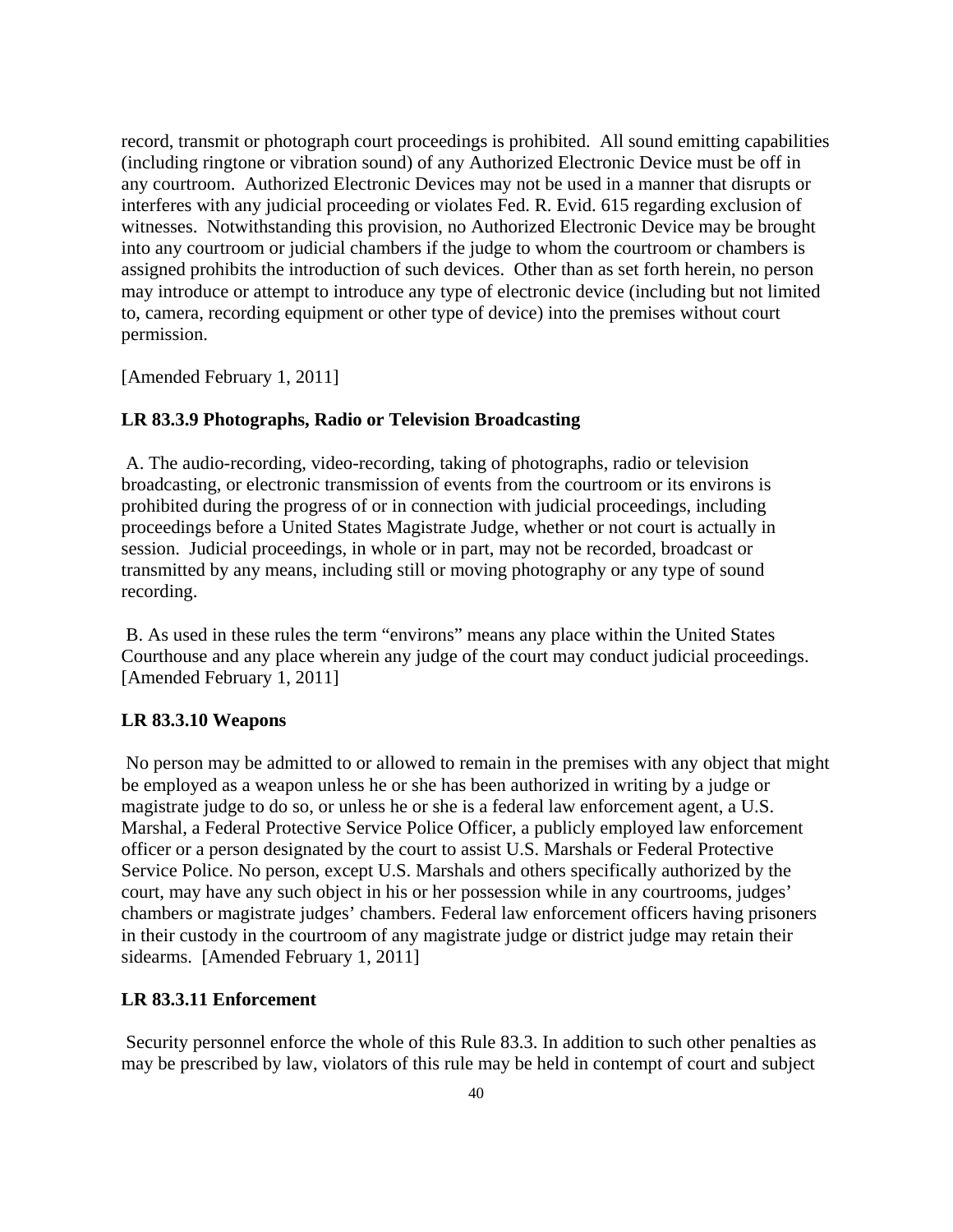to the imposition of sanctions.

# **LOCAL CIVIL RULE 83 - RULES BY DISTRICT COURTS; JUDGES' DIRECTIVES**

# **LOCAL CIVIL RULE 83.4 - BANKRUPTCY**

**LR 83.4.1 Reference to Bankruptcy Judge LR 83.4.2 Appeal to the District Court LR 83.4.3 Motion Seeking Relief From a District Judge LR 83.4.4 Record Transmitted to the District Court** 

# **LR 83.4.1 Reference to Bankruptcy Judge**

 All cases under Title 11 and all proceedings arising under Title 11 or arising in or related to a case under Title 11 are transferred by the district court to the bankruptcy judges of this district. As set forth in *28 USC 157(b)(5)*, personal injury tort and wrongful death claims must be tried in the district court. [Amended February 1, 2011]

# **LR 83.4.2 Appeal to the District Court**

 Appeals from judgments, orders or decrees of a bankruptcy judge are governed by *Part VIII of the Bankruptcy Rules* (Section 8001, *et seq.*) and the applicable local rules of the district and bankruptcy courts. [Amended February 1, 2011]

# **LR 83.4.3 Motion Seeking Relief From a District Judge**

 Motions filed seeking relief from a district judge, including motions under *28 USC 157(d)* (for withdrawal of reference), 28 USC 157 $(c)(1)$  (objections to proposed findings of fact and conclusions of law) and *Bankruptcy Rule 8005* (for stay pending appeal), are governed by the rules set out below.

## A. *Original Motion*

 1. *Applicable Rules*. The Local Rules for the district court apply to all motions filed in bankruptcy cases or proceedings seeking relief from a district judge. In those instances where the Bankruptcy Rules require a report from the bankruptcy judge,

*e.g.*,*Bankruptcy Rules 5011(b)* and *9027(e)*, the local Bankruptcy Rules apply until such report is issued.

 2. *Place of Filing*. All motions described in section A must be filed with the clerk of the bankruptcy court.

3. *Contents of Motion*. In addition to the normal requirements of documents filed in the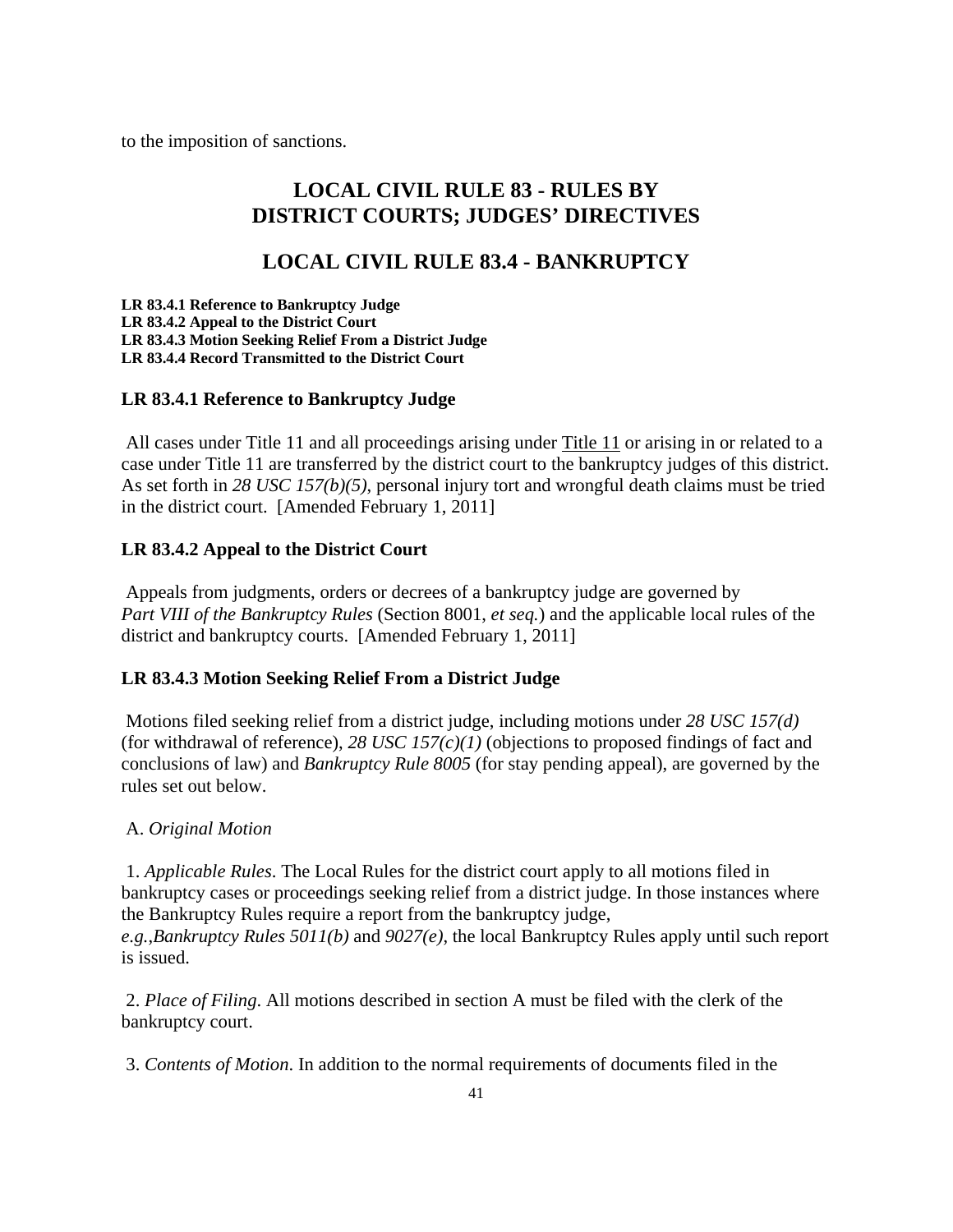bankruptcy court, motions described in section A must include:

a. A clear and conspicuous statement opposite the title of the action that "RELIEF IS SOUGHT FROM A UNITED STATES DISTRICT JUDGE."

 b. A designation of the portions of the record of the proceedings in the bankruptcy court that will reasonably be necessary or pertinent for consideration of the motion by the district court.

 c. A list showing the names of each party with an interest in the motion and for each party shown, the names of their attorney along with such attorney's mailing address.

 4. *Subsequent Filings*. Any filing in a matter under this section subsequent to the "Original Motion" set forth above must be filed with the clerk of the district court and must comply with all rules of such court.

 5. *Duties of the Clerk of the Bankruptcy Court*. Upon filing of an original motion, as set forth above, the clerk of the bankruptcy court must promptly transmit to the clerk of the district court:

a. The original motion and all attachments to the motion, and

b. The portion of the bankruptcy court record designated in accordance with (3)(b) above.

B. *No Automatic Stay*. No automatic stay of bankruptcy court proceedings results from the filing of any motion under section A. A stay of proceedings results only from an order of the bankruptcy court or the district court.

C. *Obligation of the Parties*. A party or its attorney must apprise the bankruptcy court and the United States District Court of orders entered in either forum which significantly affect matters pending in either forum. [Amended February 1, 2011]

# **LR 83.4.4 Record Transmitted to the District Court**

 The authority to retain any portion of the record on appeal or in connection with a motion seeking relief from a district judge is delegated to the clerk of the bankruptcy court. If any portion of a record is retained in the bankruptcy court, a certified copy of such record must be transmitted to the district court. If the district court requests the retained documents, the bankruptcy clerk must transmit them immediately.

In the event that papers are retained in the bankruptcy court and certified copies are transmitted to the district court, the bankruptcy court may order the party requesting the documents reimburse the clerk of the bankruptcy court for the cost of reproduction. [Amended February 1, 2011]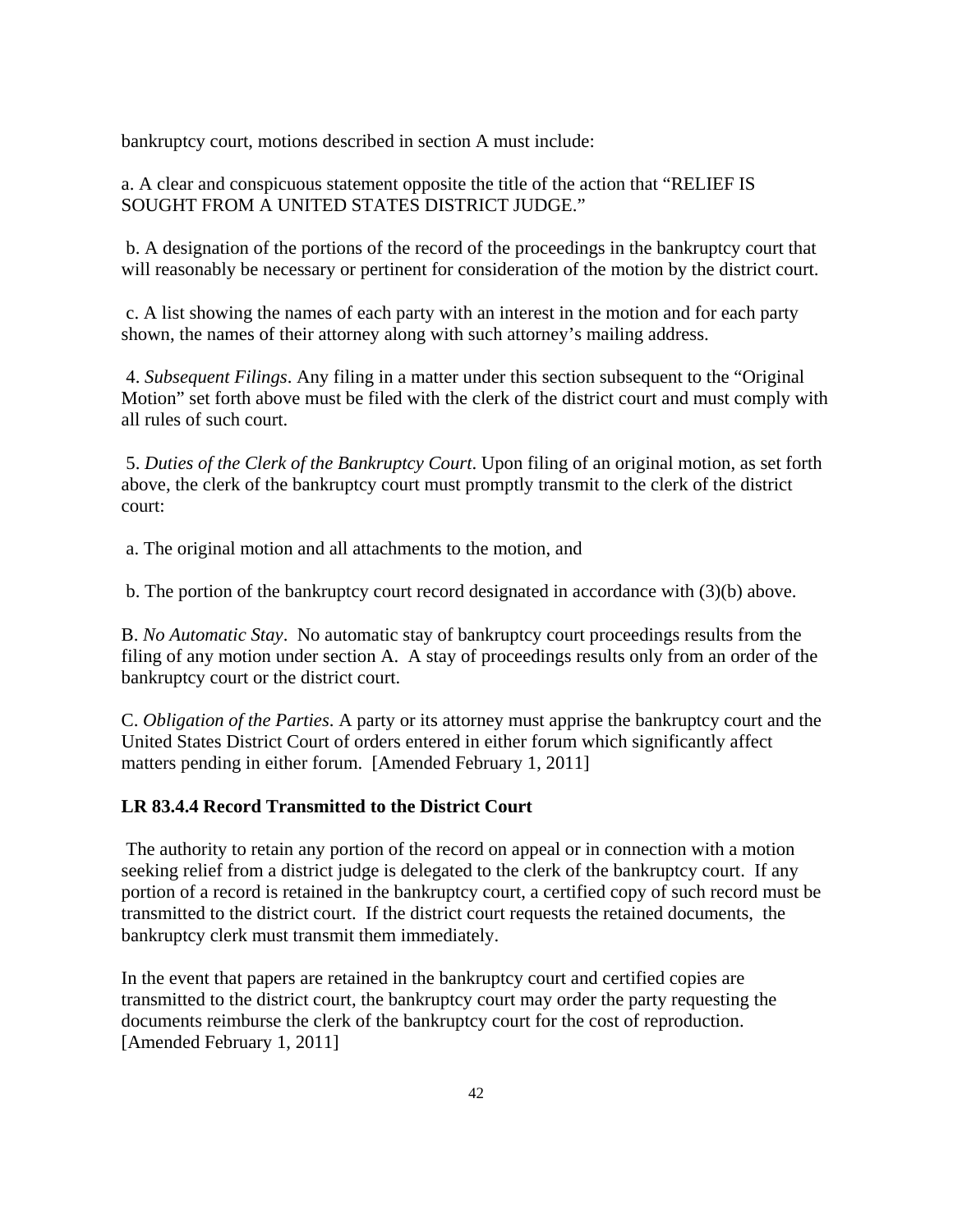# **LOCAL ADMIRALTY RULE 4 - SUMMONS AND PROCESS**

#### **LAR 4.1 Process**

**LAR 4.2 Summons to Show Cause Why Funds Should Not Be Paid to Court** 

## **LAR 4.1 Process**

 A. In addition to the requirements set forth in Admiralty Rule B , the clerks of court must not issue a summons and process of attachment and garnishment until (1) the verified complaint and affidavit filed pursuant to Admiralty Rule B are reviewed by the court; (2) the court determines if the conditions set forth in Rule B appear to exist, and enters an order so stating and authorizing process of attachment and garnishment. Supplemental process enforcing the court's order may be issued by the clerk upon application without further order of the court. If the plaintiff or his or her attorney certifies that exigent circumstances make review by the court impracticable, the clerk must issue a summons and process of attachment and garnishment and the plaintiff has the burden on a post-attachment hearing under LAR4.1(C) to show that exigent circumstances existed.

 B. In actions in rem pursuant to Admiralty Rule C , the verified complaint and supporting affidavit filed in connection therewith must be reviewed by the court and no warrant for the arrest of a vessel may issue, unless the court determines that the conditions for an action in rem appear to exist, and enters an order so stating and authorizing a warrant. Supplemental process enforcing the court's order may be issued by the clerk upon application without further order of the court. If the plaintiff or his or her attorney certifies that exigent circumstances make review by the court impracticable, the clerk must issue a summons and warrant for the arrest and the plaintiff has the burden on a post-arrest hearing under LAR 4.1(C) to show that exigent circumstances existed.

C. When property is arrested or attached pursuant to Supplemental Rule B or C, any person claiming an interest in it is entitled to a prompt hearing at which the plaintiff must show why the arrest or attachment should not be vacated or other relief granted consistent with these rules. This rule does not apply to suits for seamen's wages when process is issued upon a certification of sufficient cause signed pursuant to *46 U.S.C. 603* and *604*.

 D. If the judge to whom the particular case is allotted is not immediately available, matters referred to in this LAR 4.1 may be presented to any other judge without the necessity of reallotment of the case. [Amended February 1, 2011]

## **LAR 4.2 Summons to Show Cause Why Funds Should Not Be Paid to Court**

 A summons issued pursuant to Admiralty Rule C(3) dealing with freight or the proceeds of property sold, or intangible property must direct the person having control of the funds to show cause why the funds should not be paid into court to comply with the judgment in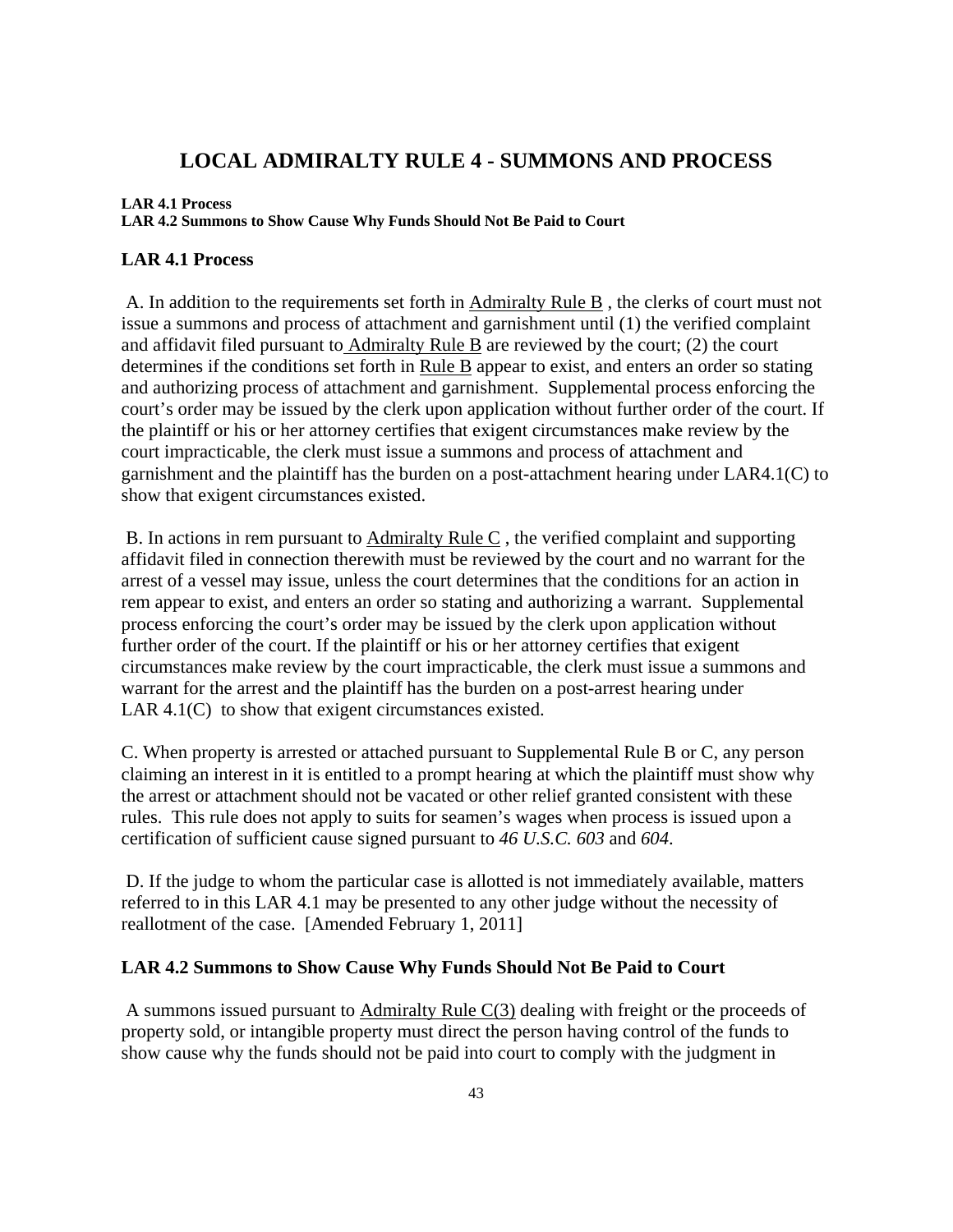accordance with the procedure described in the Civil Rules to notice motions for submission. [Amended February 1, 2011]

# **LOCAL ADMIRALTY RULE 64 - SEIZURE OF PROPERTY**

**LAR 64.1 Publication and Time to Claim and Answer Where Publication Necessary and Under Supplemental Rule C(4) LAR 64.2 Release of Vessel or Property Under Admiralty LAR 64.3 Movement of Vessels Under Seizure LAR 64.4 Consent Guardian LAR 64.5 Notices LAR 64.6 Sales LAR 64.7 Night Vessel Seizures** 

# **LAR 64.1Publication and Time to Claim and Answer Where Publication Necessary and Under Supplemental Rule C(4)**

In all cases where publication is necessary under Admiralty Rule  $C(4)$ , the time for filing a right of possession or any ownership interest in the property that is the subject of the action is hereby extended for a period of 21 days from the date of the publication.

 The published notice must contain the title and the number of the suit, the date of the arrest and identity of the property arrested, the name of the marshal, and the name and address of the attorney for the plaintiff. It must also state that parties must file their right of possession or any ownership interest in the property that is the subject of the action pursuant to Rule C(6) with the clerk and serve the attorney for plaintiff within 21 days after the date of first publication, or within such other time as may be allowed by the court, and must serve their answers within 21 days after the filing of their right of possession or any ownership interest in the property that is the subject of the action; that, if they do not, default may be entered and condemnation ordered; and that application for intervention under *FRCP 24*, by persons asserting right of possession or any ownership interest in the property that is the subject of the action or other interests may be untimely if not filed within the time allowed for asserting right of possession or any ownership interest in the property that is the subject of the action . [Amended February 1, 2011]

#### **LAR 64.2 Release of Vessel or Property Under Admiralty**

 The marshal is authorized to release a vessel or property if the party at whose instance the vessel or property is detained or his or her attorney, expressly authorizes the marshal in writing to release the vessel or property, and agrees in writing to hold the marshal and his deputies forever harmless from any and all liability as a result of the release of the vessel or other property pursuant to such authorization. At the same time the party or his or her attorney must certify that all costs and charges of the court and its officers have either been paid or that none are due.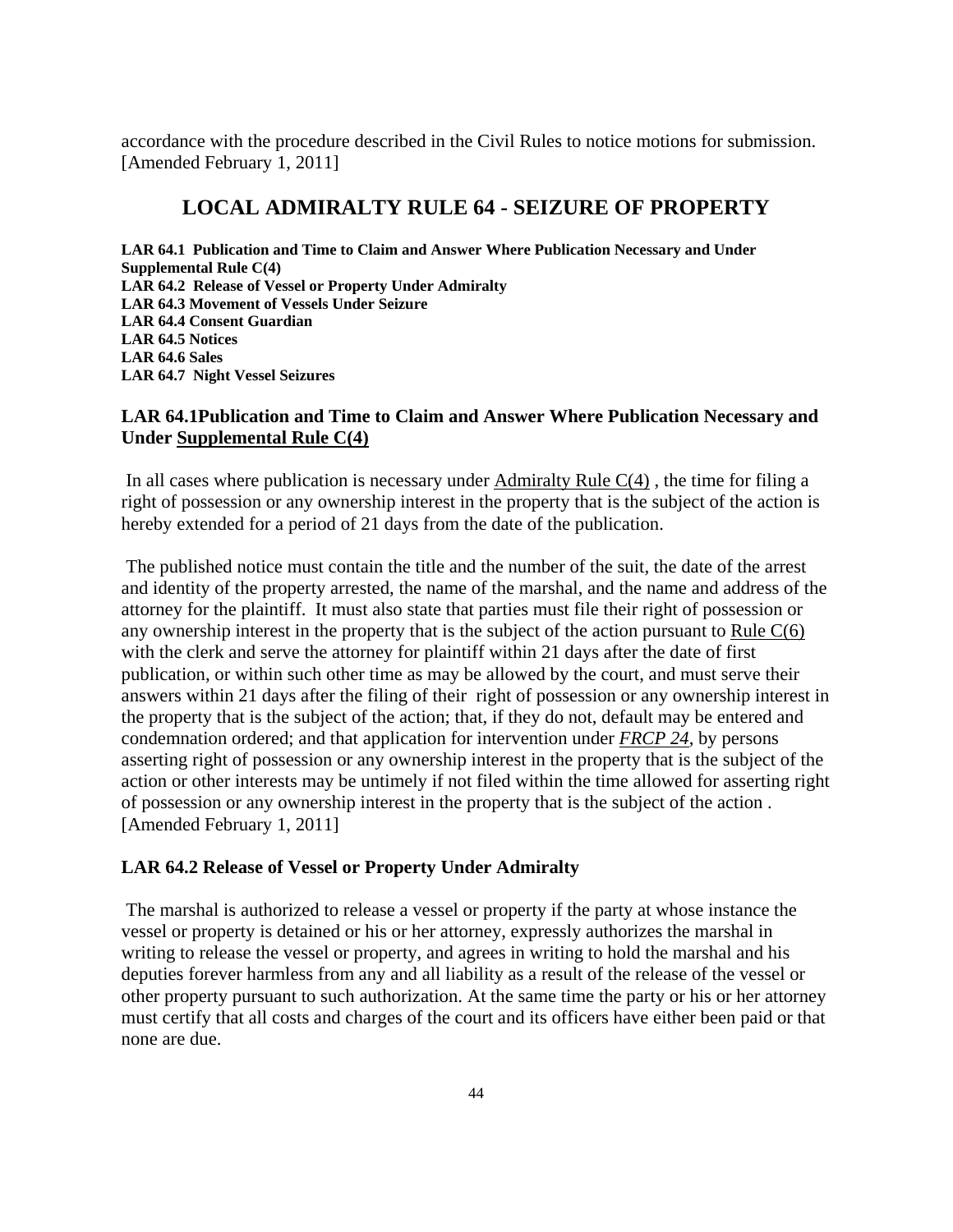#### **LAR 64.3 Movement of Vessels Under Seizure**

 Without a separate order in each individual case, the marshal is authorized to move the vessels under seizure by him within the district in such a manner and at such times as he, acting as a prudent administrator, finds to be necessary to their proper safeguarding and preservation while under seizure. Further, and without an order of court, he is authorized to permit the moving of vessels anywhere within the area of the district when the party at whose instance the vessel is detained and its owner, or the owner's attorney, expressly authorizes in writing such a movement and agrees in writing to hold the marshal and all his deputies harmless from any and all liability as a result of any such move.

#### **LAR 64.4 Consent Guardian**

 The marshal is authorized, without special order of court, to appoint the master of the vessel or another competent person as keeper or custodian of any vessel under seizure with their consent, provided that all parties to the action or their attorneys shall have expressly consented in writing to the appointment and shall have agreed in writing to hold the marshal and all of his deputies harmless from any and all liability as a result of the appointment.

# **LAR 64.5 Notices**

 Unless otherwise ordered by the court, or otherwise provided by law, all notices required to be published by statute, rule, or order of court must be published in the *Times-Picayune*. [Amended February 1, 2011]

#### **LAR 64.6 Sales**

 A. *Notice*. Unless otherwise ordered by the court or otherwise provided by law, notices of sale of arrested or attached vessels or property must be published on three different days, the first of which must be published at least 14 days and the last at least three days before the day of the sale.

 B. *Confirmation*. In all public auction sales of admiralty by the marshal of this court, the marshal must require the last and highest bidder to whom the property is adjudicated to deposit a minimum of \$500.00 or 10% of the bid, whichever is greater, in cash or certified check, or cashier's check on a local bank. In the event that the last and highest bid should be for an amount not in excess of \$500.00, its full amount must be paid at the time of adjudication. The balance, if any, of the purchase price must be paid in cash or by certified or cashier's check on a local bank on or before confirmation of the sale by the court and within 14 days of the adjudication or dismissal of any opposition which may have been filed.

 At the conclusion of the auction, the marshal must immediately report to the court the fact of the sale, the price brought, and the name of the buyer, and the clerk must endorse upon such report the time and date of filing. If within three business days no written objection is filed, the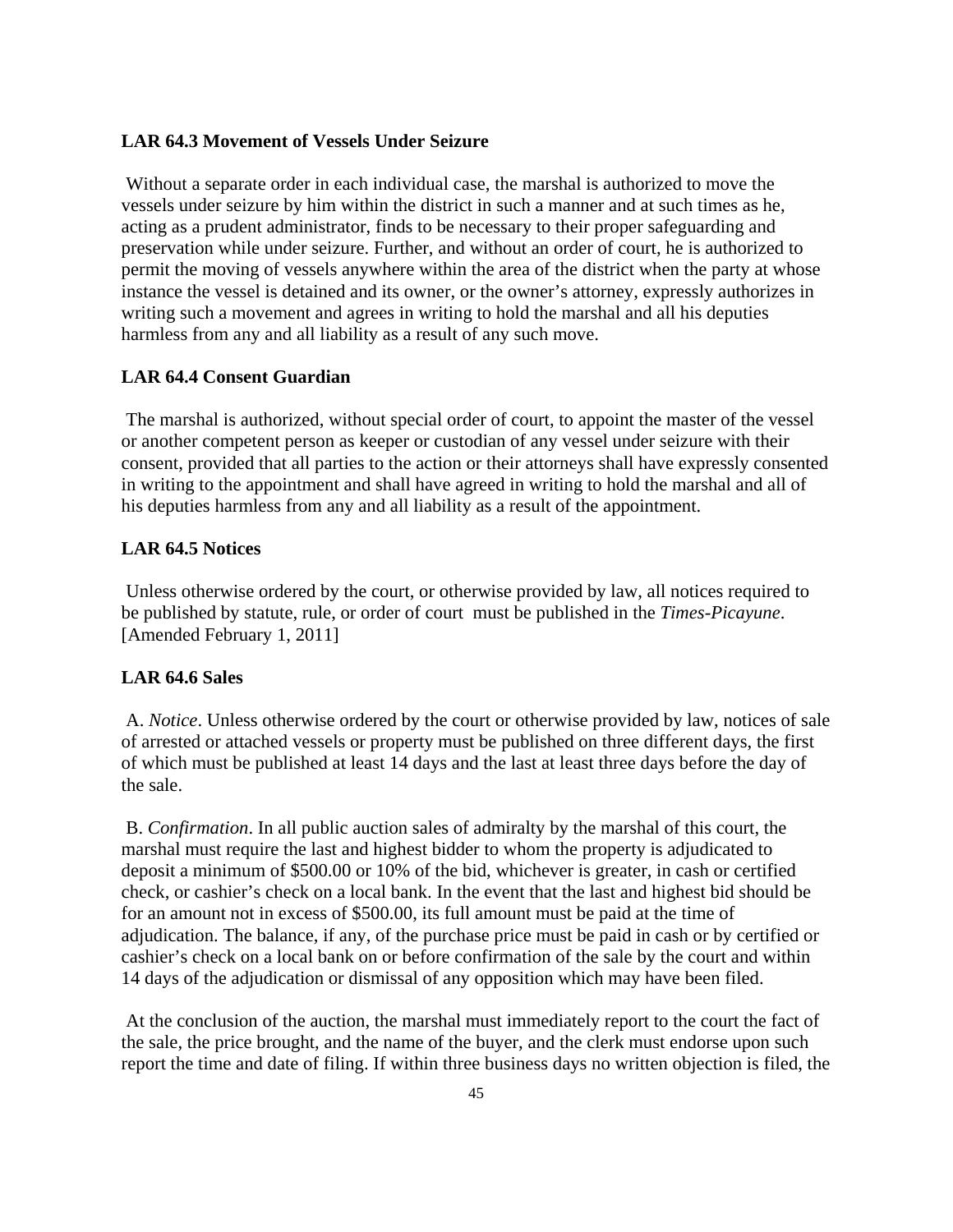sale is confirmed, provided that no sale is confirmed until the buyer has performed the terms of his purchase. In the event no opposition to the sale shall have been made, the cost of keeping the property pending confirmation must be paid out of the proceeds of the sale; except that if the confirmation is delayed by the purchaser's failure to pay any balance which is due on the price, the cost of keeping the property must be borne by the purchaser after the threeday period has lapsed. In the event an opposition to the sale is filed, the opponent must deposit with the marshal, in advance, costs of keeping the property pending the court's determination of the opposition; in default of his or her making the advance, his or her opposition fails without affirmative action by the court. If the opposition fails, the cost of keeping the property during its pendency is borne by the opponent.

 At the auction, the marshal must take, record, and report the cost, the name and address of the second highest bidder, and the amount of that second highest bid. In the event that the highest bidder fails to meet his or her financial obligation pertaining to his or her bid, the court may, with the approval of the party or parties at whose instance the sale has been ordered, and of the second highest bidder, confirm the sale to the second highest bidder. [Amended February 1, 2011]

### **64.7 Night Vessel Seizure**

For the safety of deputy United States Marshals, in the normal course of events, the United States Marshal's Service will not seize vessels that require a bar pilot for their movement in the Mississippi River after dark; provided, however, that the United States Marshal's Service receives from the appropriate pilots' association, after notification to the association that a warrant of attachment has been issued and is in the hands of the Marshal, written acknowledgement that the pilots' association will hold the vessel in the port or at anchorage and not permit movement of the vessel until the United States Marshal's service can seize the vessel the following morning.

In any case in which the seizing party can show exigent circumstances requiring an immediate seizure, before the time the United States Marshal's Service would seize the vessel under this Rule, any judge of this court may order the United States Marshal's Service to execute the warrant and seize a vessel at any time of the day or night. [Adopted February 1, 2011]

# **LOCAL ADMIRALTY RULE 65 - SECURITY**

#### **LAR 65.1 Sureties**

 In all cases where the surety on a bond or stipulation for the release of a vessel or other property under seizure is not a corporate surety holding a certificate of authority from the Secretary of the Treasury, and the bond or stipulation is not approved as to amount and nature by the party at whose instance the vessel or other property is detained, or by his or her attorney, the vessel or property must not be released without an order of a judge approving the